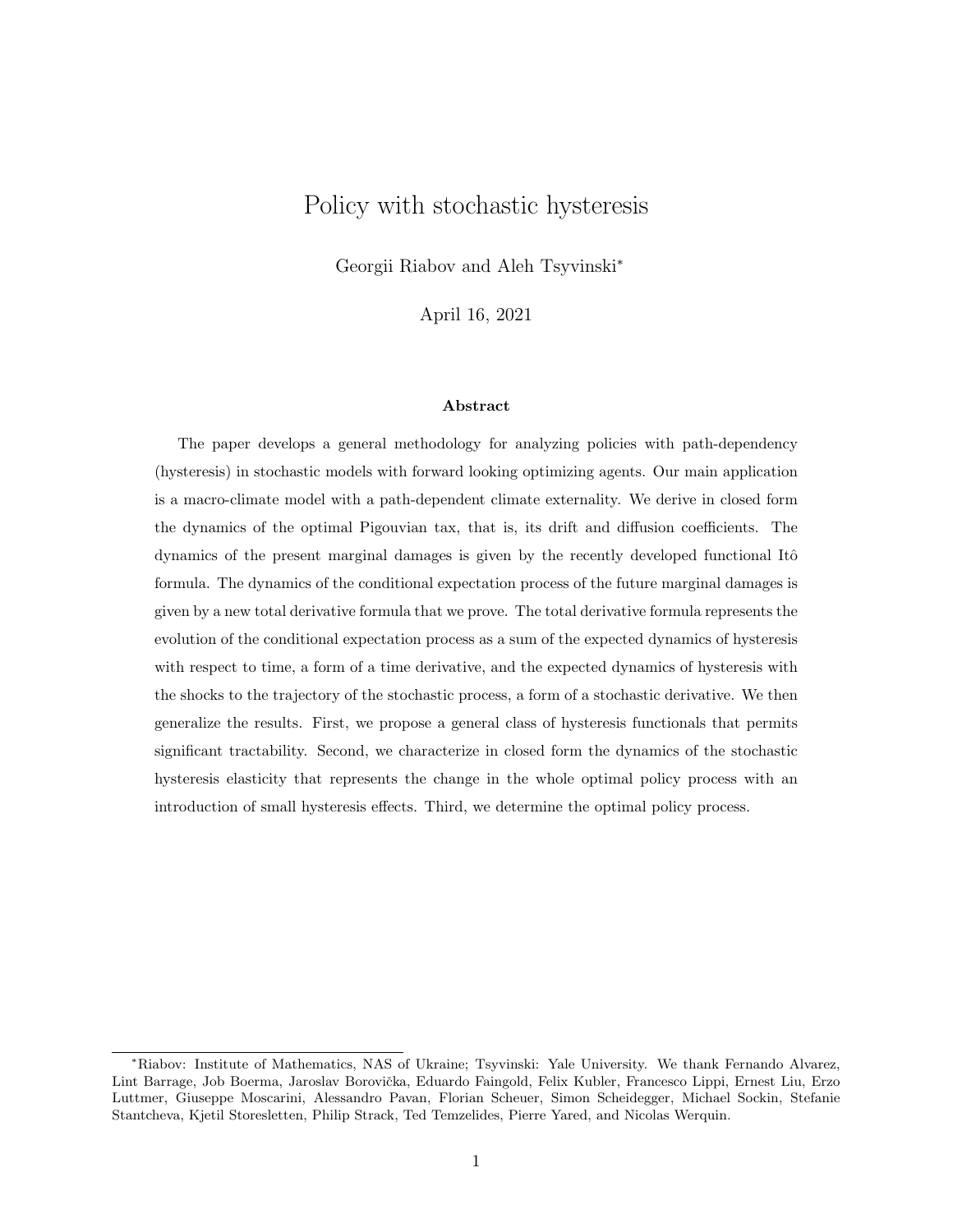# 1 Introduction

Modern macroeconomics is stochastic and is built on recursive methods. The actions in these models are history dependent but the past is represented by a small number of finite-dimensional state variables. For example, Ljungqvist and Sargent (2018) write that "finding a recursive way to handle history dependence is a major achievement of the past 35 years and an important methodological theme". They call these developments an "imperialistic response of dynamic programming" to Prescott's (1977) critique of the impossibility of using dynamic programming in government policy design. In this paper, we aim to study environments in which it may in general be difficult or impossible to write a recursive representation. We use the term hysteresis to describe settings in which the trajectory of policies or actions may generally affect the structure of the environment. That is, the effects of policies are path-dependent.

Our main economic application is а generalization of the macroeconomy-climate model of Golosov, Hassler, Krusell, and Tsyvinski (2014) to the path-dependent climate externalities. There are two main reasons to consider hysteresis in such models. First, there is important recent evidence from climate sciences that a number of climate variables show significant hysteresis behavior. Intergovernmental Panel on Climate Change (IPCC) lists, for example, hysteresis that is present in (1) vegetation change; (2) changes in the ice sheets; (3) ocean acidification, deep ocean warming and associated sea level rise; (4) models of the feedback between the ocean and the ice sheets; and (5) models of the Atlantic meridional overturning circulation (Collins, et al. 2013 in IPCC Fifth Assessment Report – AR5). While cumulative carbon emission is an important benchmark used in macro-climate models, recent research in climate sciences (further discussed in Section 3.2) points to importance of hysteresis in a number of climate variables that constitute a natural science foundation of these models. Moreover, the path-dependency in these models is often rather sophisticated as the exact sequence of the events may matter. The IPCC Special Report further concludes that path dependence of carbon budgets "remains an important knowledge gap" (Rogelj et al. 2018). Second, one of the central themes in the recent developments in the economics literature on climate change is incorporating path-dependency. A recent survey by Aghion, et al. (2019) summarizes these developments and argues that path-dependency in which both history and expectations matter is one of the core insights in this literature (see, for example, Acemoglu, Aghion, Bursztyn, and Hemous (2012), Acemoglu, Akcigit, Hanley, and Kerr (2016), Acemoglu, Aghion, Barrage and Hemous (2019), and Aghion, Dechezlepretre, Hemous, Martin, and Van Reenen (2016)). Finally,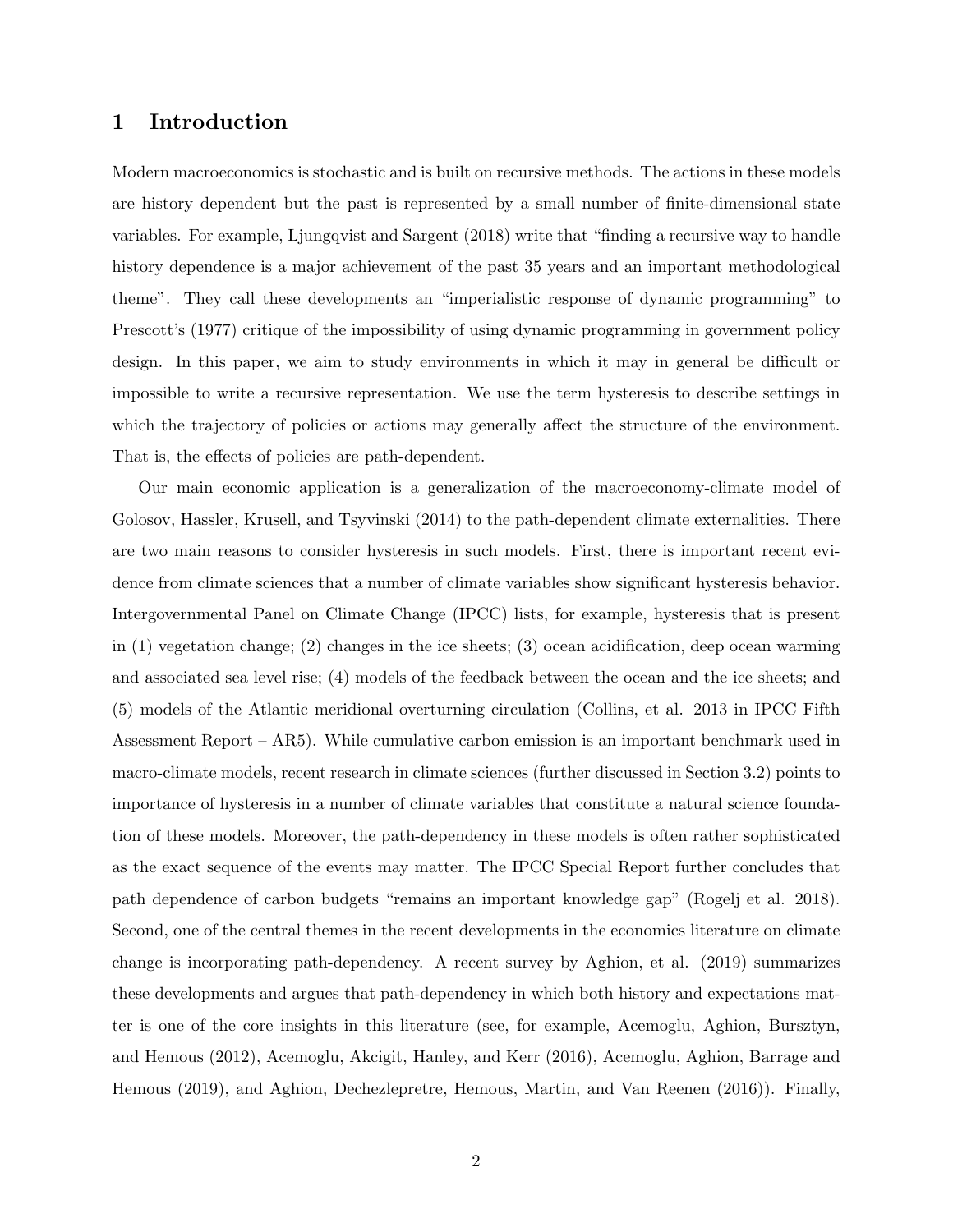careful consideration of uncertainty has been another important theme of recent research on economics of climate change. Our application thus puts at the forefront the analysis of an economy where а forward looking social planner makes emission decisions under uncertainty and faces a path-dependent emissions externality. In contrast to the literature and, specifically to Golosov, Hassler, Krusell, and Tsyvinski (2014), we significantly relax the assumption of how the previous emission choices enter the climate damages. In our setting, the whole path of the emission (hysteresis) matters as opposed to a depreciated stock of the previous emissions. Specifically, we analyze a particular climate hysteresis functional that captures the most important elements of the setting with general hysteresis.

Our main result in this macro-climate application is a closed form characterization of the dynamics of the marginal externality damage which is also the Pigouvian tax that implements the optimal allocation. We start by deriving the first-order conditions for the optimum and showing that the marginal externality damage from emissions is comprised of the marginal contemporaneous damages and the conditional expectation of the cumulative future damages. Both of these terms are path-dependent and their dynamics cannot be derived using the usual Itô formula which applies only to functions of the current state and not the functionals of the trajectories. We use two different sets of tools to provide the dynamics of the present and the expected cumulative damages.

The present marginal damages are already represented as an explicit path-dependent functional and we use recently developed functional Itô calculus for the non-anticipative functionals (Dupire 2009, 2019, Cont and Fournie 2013) to represent this term. The functional Itô formula uses two new concepts of derivatives introduced by Dupire (2009, 2019). The vertical derivative is an analogue of the space derivative and the horizontal derivative is an analogue of the time derivative for the functionals. These derivatives evaluate, respectively, the effects of a discontinuous bump in the underlying trajectory and the effects of a time extension of the trajectory while fixing the terminal position. The Dupire's functional Itô formula then gives the dynamics of the present damages with the drift determined by the horizontal and the second vertical derivative, and the diffusion coefficient given by the vertical derivative of the marginal present damages. Using the notion of the horizontal and vertical derivatives the functional Itô formula allows us to convey the similar intuition as in the case of no hysteresis for which the usual Itô formula is applicable. However, in contrast with the case of no hysteresis path-dependency may lead to significant effects on the dynamics even in the case of absent contemporaneous damages.

The most challenging part of the paper is to characterize the dynamics of the expected future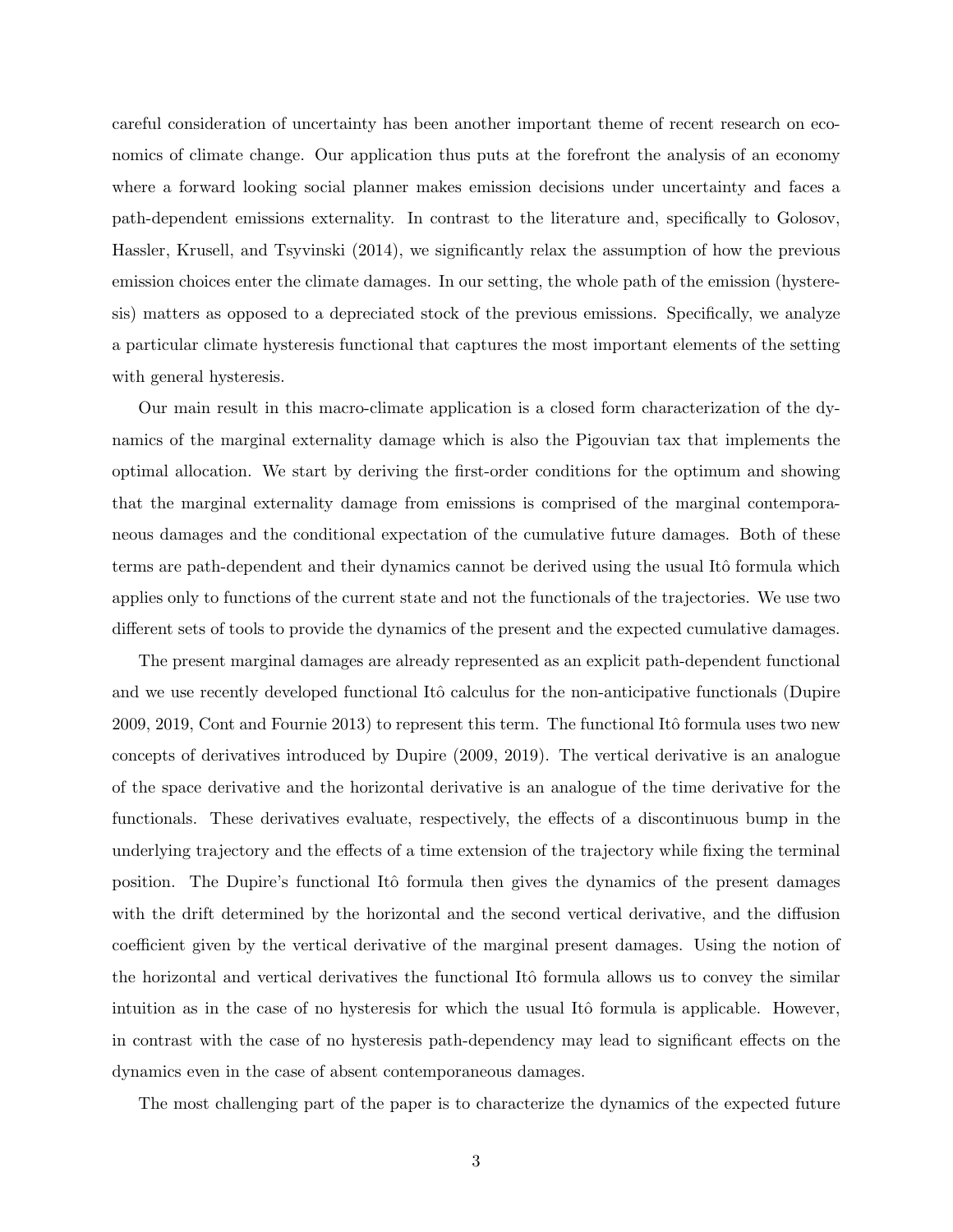marginal damages represented by the conditional expectation process. The difficulty comes from the fact that with passage of time both the damages themselves and the information set (filtration) are changing. The main new theoretical tool that we develop – the total derivative formula for conditional expectation processes – allows us to characterize the dynamics of such processes. Moreover, this formula is broadly applicable to a variety of macroeconomic settings where the conditional expectations processes are central. There are two terms in the semimartingale decomposition of the conditional expectations process that the total derivative formula delivers. The first term can be intuitively thought of as а time derivative and represents how the conditional expectation of the future marginal damages evolves with respect to time. The second term, given as a conditional expectation of the Malliavin derivative of the cumulative future marginal damages, can be thought of as a stochastic derivative with respect to the underlying process and represents how the conditional expectation changes with the changes in the stochastic process. It is useful to compare the results to the case with no hysteresis. The main difference is that in the case of no hysteresis, the policy does not have future effects. With hysteresis, the contemporaneous effects of the policy may be very small but the expected future effects of the policy may be very large – small actions today my have significant future consequences. Moreover, these effects change with both time and the stochastic shocks.

Combining the dynamics of the present and the conditional expectation of the future marginal damages, we obtain in closed form the drift and diffusion of the optimal Pigouvian tax correcting the path-dependent externality. The dynamics are given by the semimartingale decomposition of the marginal externality damages which can be though of in terms of the planner changing the tax with the passage of time and with the realization of uncertainty. Alternatively, this can be thought of as determination of what features of the model matter to the first order for the drift and diffusion of the optimal tax. Specifically, those are given by the functional Itô formula and by our total derivative formula for the conditional expectation processes. Even if there are no direct contemporaneous effects, the dynamics of the optimal policy may be significantly impacted by either the past choices or by the future effects. In other words, both the past and the future non-trivially matter.

We then show that one can significantly generalize the application of the climate hysteresis. First, we propose a very general class of hysteresis functionals that allow significant tractability of the analysis of optimal policies. The Fréchet derivatives of these functionals have two sources of variation: an instantaneous influence in the given (current) period and an integral influence of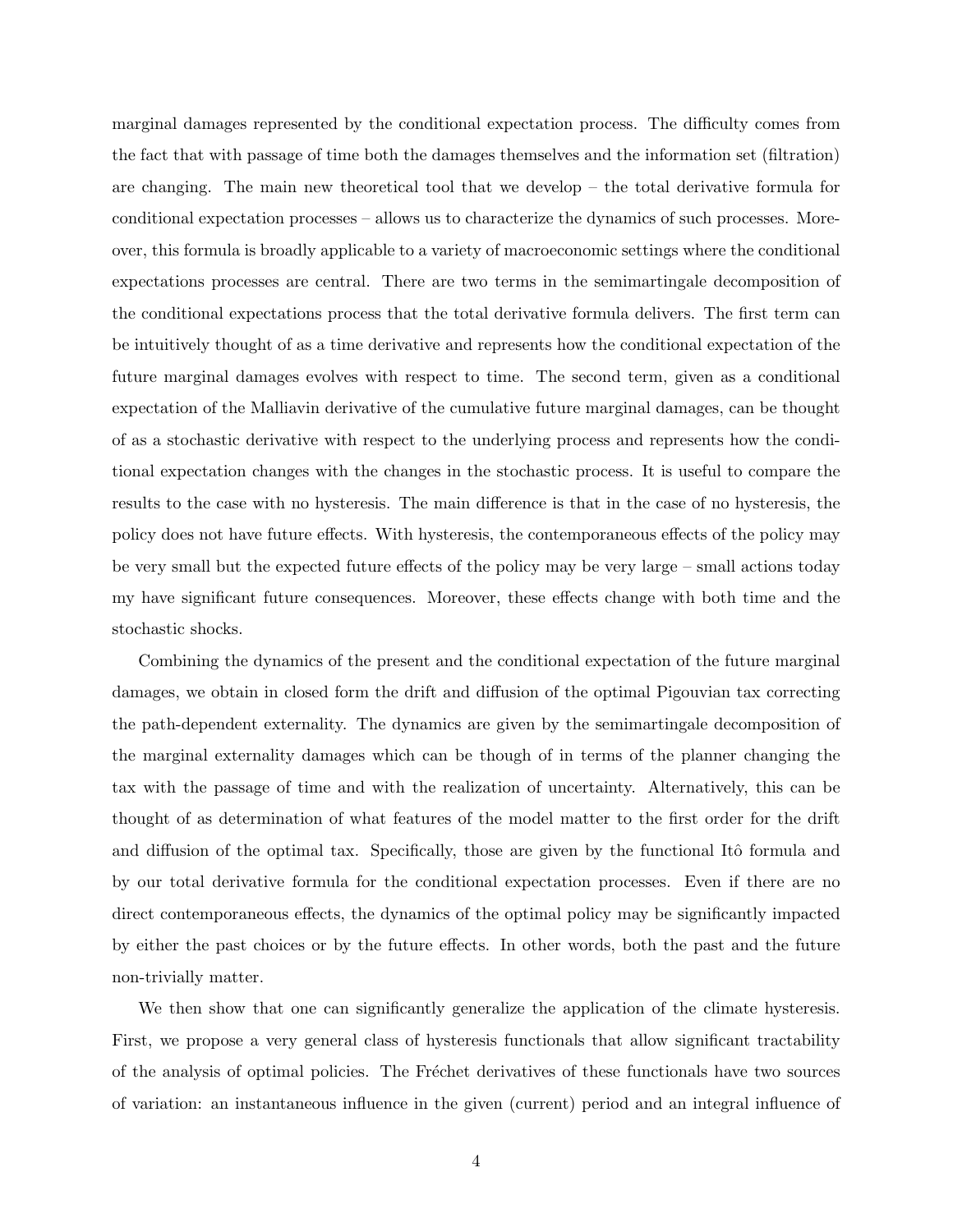perturbations in previous periods. The assumption is mild and only requires that the derivative of a functional at a given time is absolutely continuous up to that period and may have an atom at the present time. We show that every Fréchet differentiable functional is a pointwise limit of functionals from this class. Importantly, these functionals have an attractive property of conveniently separating the effects of the past and the present. As we are considering a very general environment with path-dependence, it may be difficult or impossible to use dynamic programming to write a recursive representation of the problem. Instead, we directly find the first order conditions for the optimal problem by considering all local variations of the policies. The assumption on the derivative of the hysteresis functional allows us to conveniently separate the first order condition in two parts: the marginal effects of the policy on current period and the conditional expectation of the cumulative future marginal effects of policy paths in the future periods.

Our next goal is to explicitly find the evolution equation for the stochastic hysteresis elasticity. This concept of stochastic hysteresis elasticity is similar to the usual concept of elasticity as it captures the change in the variables following a small change in policy. The difference is that the stochastic elasticity is the change in the whole optimal process. Alternatively, one can think of the stochastic elasticity as the asymptotics of the optimal policy when there is an infinitesimal additional hysteresis. Specifically, we show that the stochastic elasticity is an Itô process and write its explicit semimartingale decomposition. A fundamental property of the solution is that both of the terms – the present and the expected future marginal effects of policy paths – in the first order condition for optimality and in the formula for the stochastic elasticity are path-dependent. Similarly to our climate hysteresis application we use the functional Itô formula and the total derivative formula to represent the dynamics of the stochastic elasticity. The semimartingale decomposition of the present and the cumulative marginal effects of policies show that the stochastic elasticity, that is, the change in the optimal policy process following introduction of hysteresis, is an Itô process. The difference with the no-hysteresis case is that now the drift and diffusion coefficients are themselves functionals of the trajectory of the policy. That is, hysteresis leads to the path-dependent stochastic process of the elasticity for which we calculate the drift and diffusion coefficients in the explicit form. Finally, we return to the analysis of the optimal policies with general hysteresis. The evolution of the optimal policy can be analyzed using exactly the same tools as the stochastic elasticity. The explicit form we obtained for the stochastic elasticity thus can be thought of as a characterization of the optimal policy process for small hysteresis, or small hysteresis asymptotics. We use the functional Itô formula to represent the current marginal effects and the total derivative formula to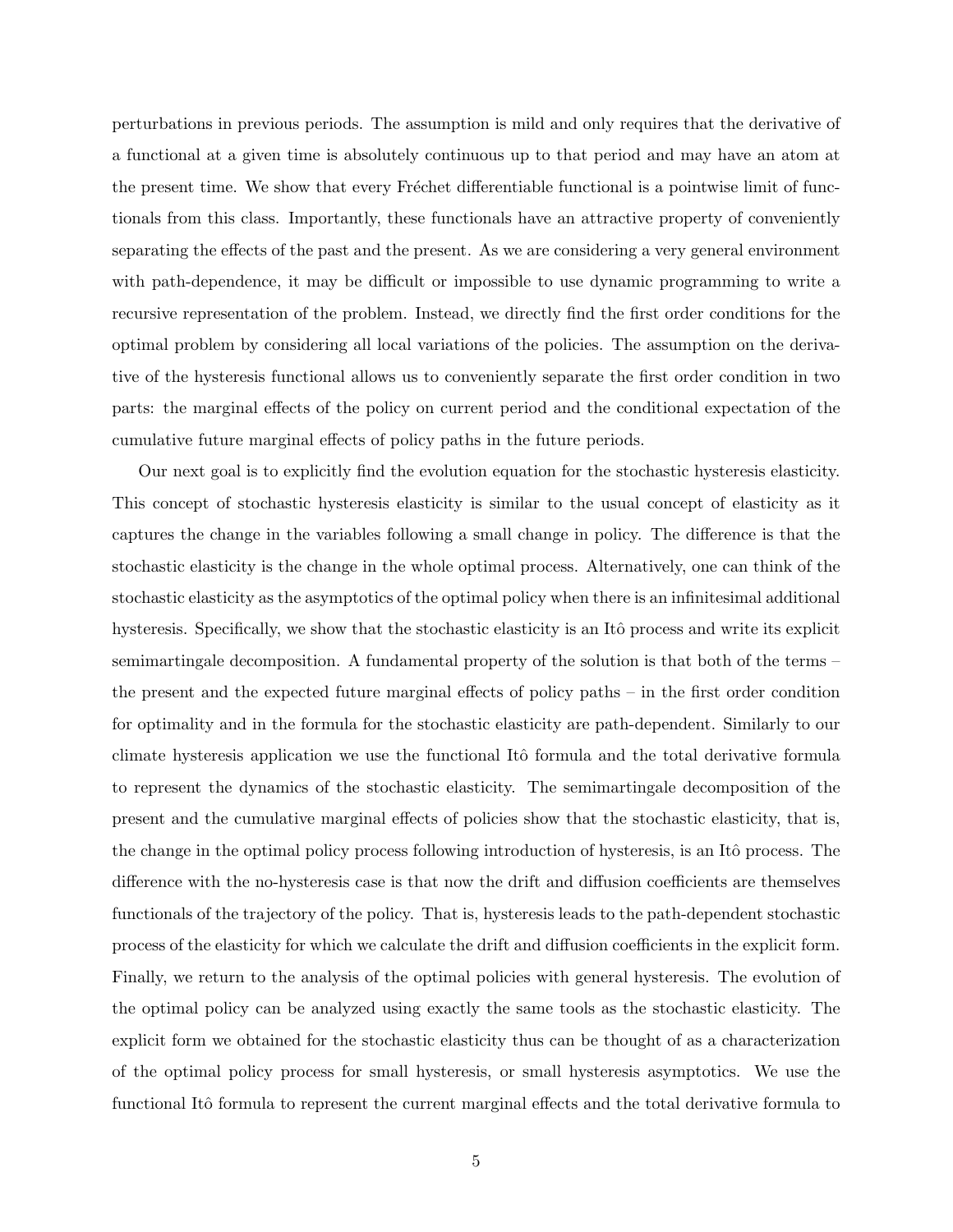represent the conditional expectation process of the future marginal effects of policies. The drift and diffusion coefficients of the optimal policy are then determined implicitly by the equations having a similar form as the explicit solution for the stochastic elasticity but also depending on the process of the optimal policy itself.

We finally provide several examples of how to calculate the stochastic hysteresis elasticity. All of these examples are straightforward applications of the main semimartingale decomposition formula that we developed.

#### Literature

The closest to our work is a sequence of papers by Borovička, Hansen, and Scheinkman (2014), Borovička, Hansen, Hendricks, and Scheinkman (2011), and Borovička and Hansen (2016). They define the concept of the shock elasticity, relate it to impulse responses familiar to macroeconomists, and, importantly, formalize it using Malliavin derivatives. The shock elasticity is an impulse response of the pricing kernel to the marginal perturbation of the underlying stochastic cash flow process. Our work goes beyond their results and delivers the explicit semimartingale decomposition of the evolution of the stochastic elasticity for the path-dependent functionals. In Section 7.3 we also provide a connection to the Clark-Ocone formula that features prominently in Borovička, Hansen, and Scheinkman (2014).

The only paper that we are aware of that uses functional Itô formula in economic settings is an insightful work of Cvitanić, Possamaï, and Touzi (2017). In the dynamic moral hazard setting where the agent controls the volatility of the process, they show how that without loss of generality the set of admissible contracts can be represented as the path-dependent processes arising from the functional Itô formula. In our environment, both the functional Itô formula and the total derivative formula are applied. We discuss this in more details in Section 7.1.

The concept of stochastic elasticity is similar to the analysis of the models of investment under uncertainty for the case of small sunk costs or for models with small menu costs. In those models, there is a form of hysteresis where due to the region of inaction, a temporary change may have a permanent effect. The analysis of such models have important implications for the large amounts of inertia that arise in the models of small menu costs such as in Akerlof and Yellen (1985) and Mankiw (1985). Dixit (1991) develops a method of analytical approximation for such hysteresis models. Reis (2006) and Alvarez, Lippi, and Paciello (2011, 2016) derive a similar analytical characterization in the models with inattentive producers. These are essentially the same as our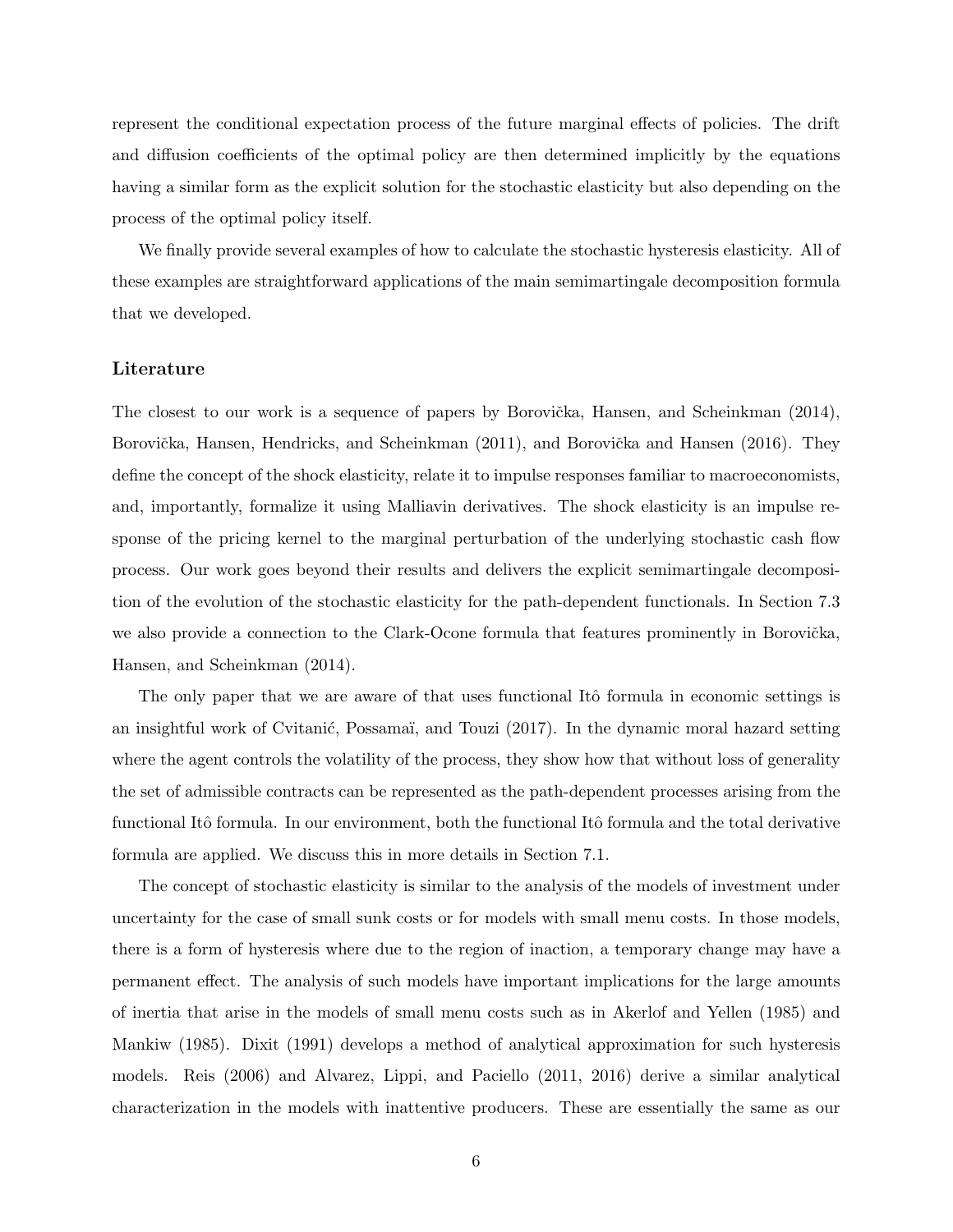calculation of stochastic elasticity for the environments that can be characterized by Itô formula. A series of papers by Alvarez and Lippi (2019), Alvarez, Le Bihan, and Lippi (2016) and Alvarez, Lippi, and Oskolkov (2020) focus on the cumulative output effects of shock in environments with the menu and adjustment costs frictions. These cumulative output effects are the output impulse response functions<sup>1</sup> that are similar to the future expected marginal effects of policy in our paper. Our analysis can be thought of as generalizing the results to the environments in which there is path-dependence.

An important early paper by Detemple and Zapatero (1991) studies an asset pricing model with habit formation using Malliavin calculus.<sup>2</sup> Huang and Sockin (2018) study optimal dynamic taxation in continuous time and calculate impulse response to misreporting using Malliavin derivatives. As Sannikov (2014) for the model of moral hazard they connect their analysis to the finance literature on the sensitivity of the "Greeks" of the options (see, e.g., Fournié, Lasry, Lebuchoux, Lions, and Touzi 1999). Their analysis relates to our calculation of Malliavin derivatives of the policy process in the last part of Section 6.4.

Hysteresis or path-dependence is important in a variety of macroeconomic and other settings. The natural rate of unemployment may directly depend on the previous path of unemployment and, hence, on the path of monetary policy (Blanchard and Summers 1986). Examples of recent explicit focus on path dependency and monetary policy is Berger, Milbradt, Tourre, and Vavra (2018), Gali (2020), and Jorda, Singh, and Taylor (2020). Hysteresis is also central in the models of secular stagnation as in Summers (2014) and Eggertsson, Mehrotra, and Robbins (2019). Adjustment costs in investment generate hysteresis (for example, see a survey in Dixit 1992). Acemoglu, Egorov, and Sonin (2020) exposit a wide variety of political economy models with path-dependence of policies or institutions. Egorov and Sonin (2020) additionally discuss models in which there is non-Markovian dependence on the sequence of policy events. Page (2006) classifies types of history dependence and distinguishes between the path-dependent policies (where the exact sequence of events matters) and the "phat" dependent strategies (where the events but not their sequence matters). The models of increasing returns such as Arthur (1989) and David (1985), and a review in Arrow (2000) feature potentially very complicated dependence on the paths.

<sup>1</sup>Similarly, the impulse responses play an important role in Pavan, Segal, and Toikka (2014), Garrett and Pavan (2012), and Bergemann and Strack (2015) in dynamic mechanism design, Makris and Pavan (2017) in the dynamic taxation, and Makris and Pavan (2018) who connect these two literatures. See also a review in Pavan (2017). In general, the recursive formulation of a number of these problems may be challenging and the tools we develop may prove to be useful in those contexts.

 $2$ See also Serrat (2001), Bhamra and Uppal (2009) and Cvitanic and Malamud (2009).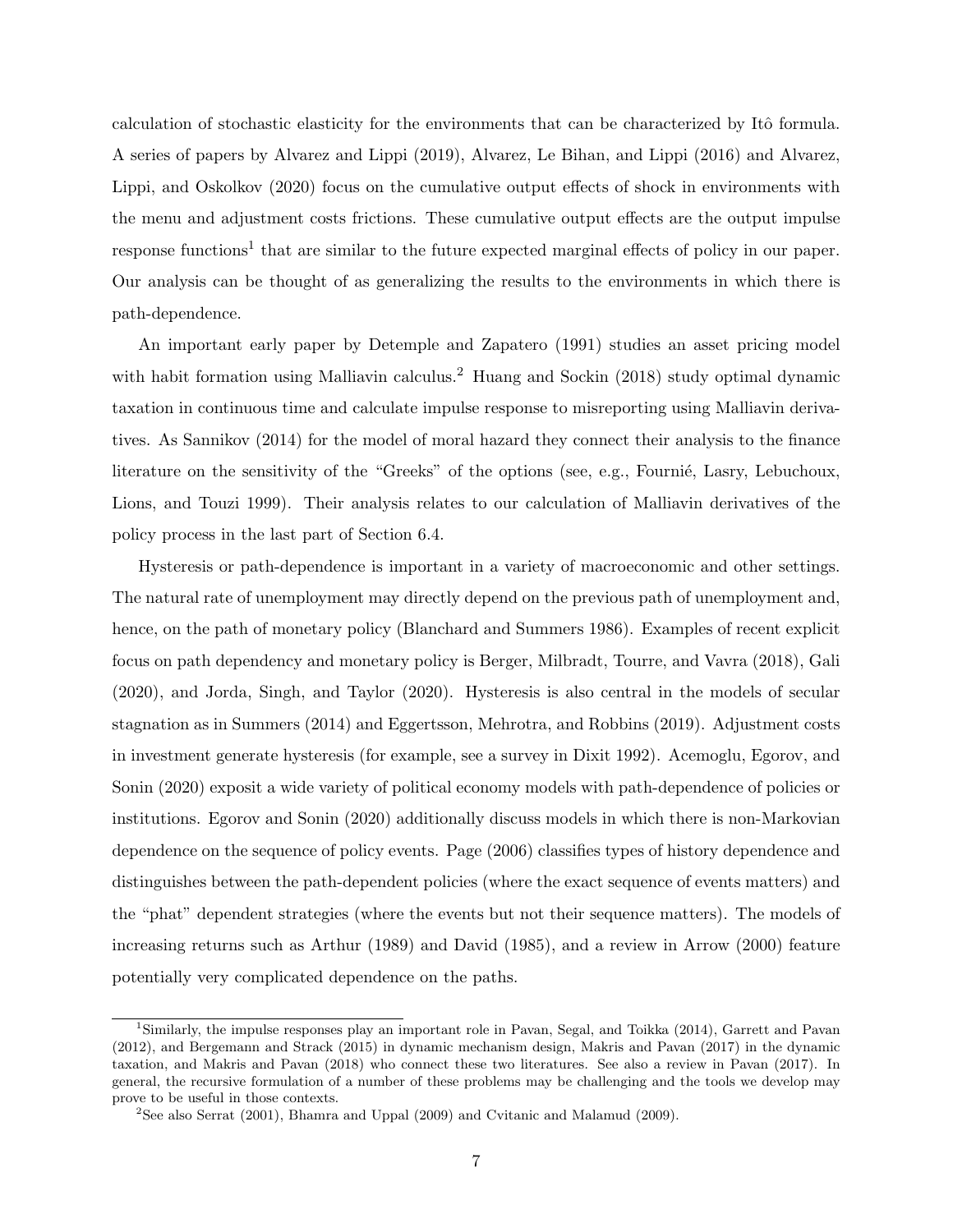We now briefly discuss the relationship of the economic environment we consider with mathematical literature. The analysis of deterministic dynamic systems with hysteresis is well established (e.g., Krasnosel'skii and Pokrovskii 2013). In our model, path dependency arises from the optimization of the forward looking agents under uncertainty rather than being directly posed as a property of a dynamic system. The problem that we study also does not fit easily into the standard framework of the infinite-dimensional stochastic optimal control such as Fabbri, Gozzi, and Swiech (2017), see discussion in Section 7.4. The reason is that the hysteresis functional depends on the whole path of the policy. If we treat the policy as a control process we are obliged to take the space of paths (of variable length) as a control space which leads to the analysis of path-dependent HJB equations the understanding of which is in its nascency.

# 2 Environment

We describe an environment of a stochastic problem with forward looking agents and path-dependency.

### 2.1 Baseline setting

Let  $w = (w_t)_{0 \le t \le T}$  be a Brownian motion.<sup>3</sup> Let the objective of the planner be described by the quadratic loss function:

$$
\max_{c} \mathbb{E} \int_{0}^{T} -\frac{1}{2} (c_{t} - w_{t})^{2} dt.
$$
 (1)

Here maximization is taken over all (progressively measurable) policy processes  $c : [0, T] \times C([0, T]) \rightarrow$ R. That is, policy  $c_t$  depends on information about w up to moment t.

The basic problem is easily solved by interchanging integral and expectation and yields the optimal process  $c_t^*$ :

$$
c_t^* = w_t. \tag{2}
$$

The optimal policy simply tracks the Brownian motion  $w_t$ .

### 2.2 General environment

Consider a problem where there is an additional path-dependent effect of policy  $h_t$ :

$$
\max_{c} \mathbb{E} \int_0^T \left(-\frac{1}{2}\left(c_t - w_t\right)^2 - \epsilon h_t(c)\right) dt,\tag{3}
$$

<sup>&</sup>lt;sup>3</sup>All of the results can be straightforwardly extended to more general diffusion processes.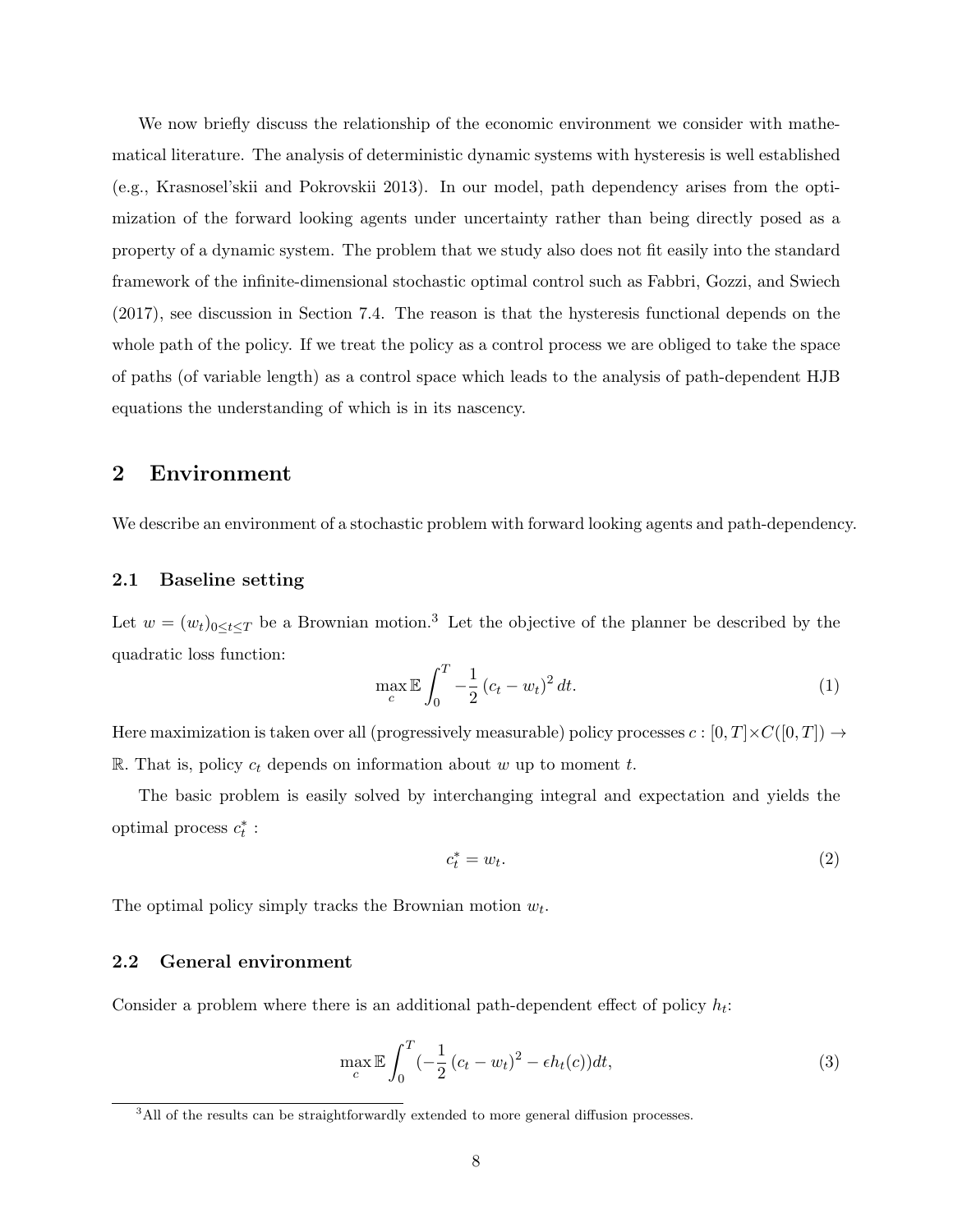where  $h : [0, T] \times C[0, T] \rightarrow \mathbb{R}$  is an adapted functional on the space of trajectories (i.e.  $h_t(c)$  is defined only by the restriction of c on  $[0, t]$ ), and  $\epsilon$  is a parameter. One can think of the functional h as an additional effect (a cost or a benefit) that depends on the history of policy up to time  $t$ . The solution of this problem is denoted  $c^{\epsilon}$ . We define hysteresis as dependence of the effects of policy  $h_t(c)$  on the path of the previous policies  $c_{[0,t]} = c^t$ .

# 3 Climate externality

This section generalizes the macro-climate model of Golosov, et al. (2014) to the case where climate externality is path-dependent. Section 3.1 shows how to map some of the key features of that paper to the framework described in the previous section. Section 3.2 discusses evidence on hysteresis in the climate externality. Section 3.3 proposes a specific path-dependent climate hysteresis functional that captures most of the insights of the general framework that we develop later in Section 4. Sections 3.4-3.7 solve in closed form the dynamics of the marginal climate externality or the Pigouvian tax implementing the optimum, that is, determine its drift and diffusion coefficients.

### 3.1 Planner's problem with a climate externality

We first note that the structure of the problem (3) captures some of the main features of the macroeconomic model with a climate externality of Golosov, et al. (2014). In its essence, a macroclimate model consists of two primary blocks. The first is the specification of the economy which is a standard dynamic stochastic general equilibrium model. The planner maximizes the expected utility of consumption (we assume no discounting)

$$
\mathbb{E}\int_0^T U\left(c_t^{\text{cons}}\right)dt,
$$

subject to the standard feasibility constraint with capital accumulation, where  $c_t^{\text{cons}}$  is a consumption good. The production function is given by

$$
Y_t = F\left(K_t, E_t, S_t\right),
$$

where  $K_t$  is capital,  $E_t$  is energy consumption (measured in carbon emission units), and  $S_t$  is a climate variable at time t. The climate variable is in general a functional  $S_t = \tilde{S}_t(E^t)$  of the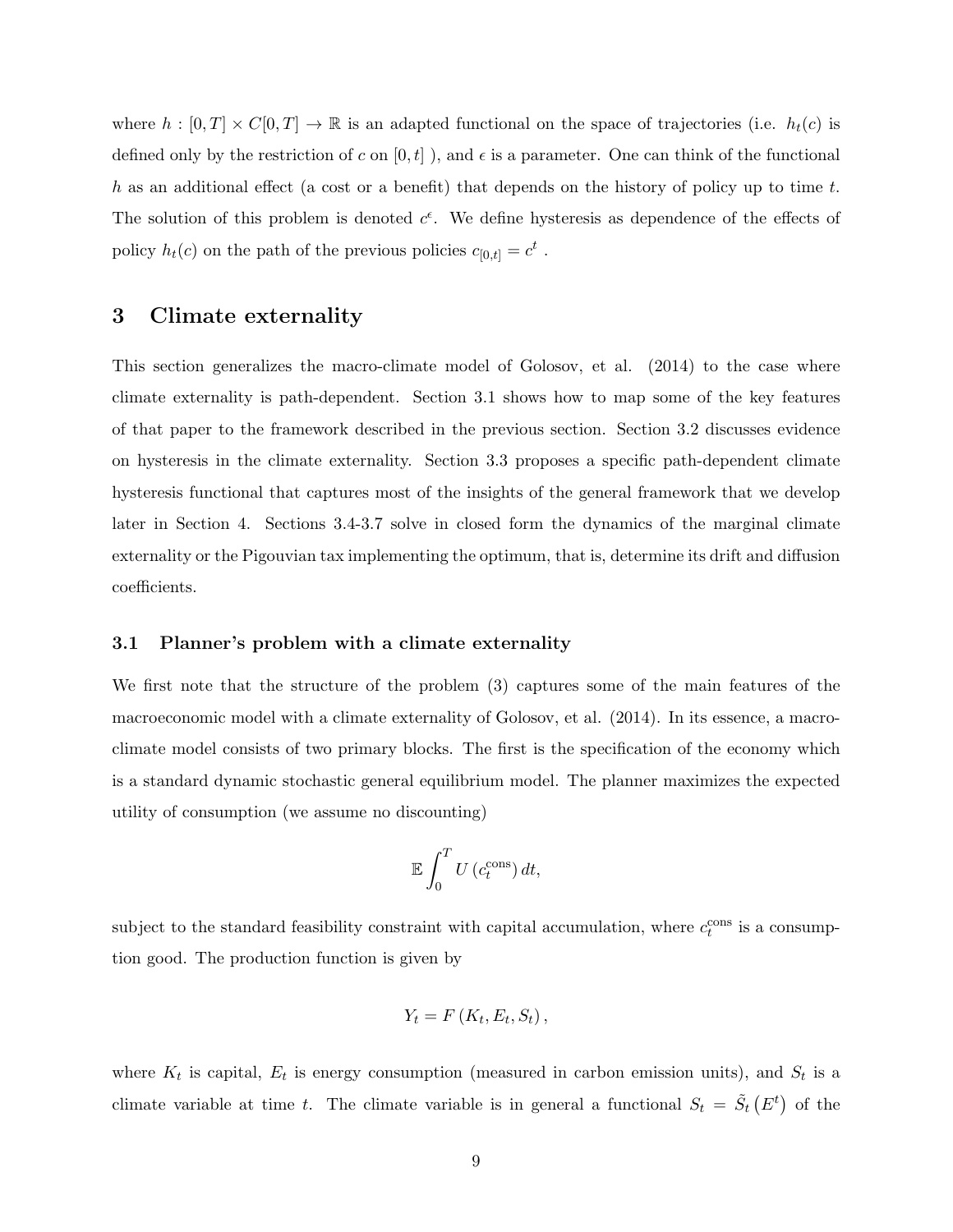path of emissions  $E^t = E_{[0,t]}$  (equation (4) in Golosov, et al. (2014) is, in fact, exactly this general formulation). The climate variable  $S_t$  affects the economy via a damage function  $D_t(S_t)$  so that the output is reduced multiplicatively  $(1 - D_t(S_t)) \times \tilde{F}(K_t, E_t)$ . Moreover, the damages are assumed to be exponential  $1 - D_t (S_t) = \exp(-\gamma_t S_t)$  for some parameter  $\gamma_t$  and the utility  $U(x) = \log(x)$ . The essence of the model is how the path of emissions  $E<sup>t</sup>$  translates to damages to the economy. Let us now reduce the model further to focus on this key dimension. Assume that production does not require capital and the feasibility constraint for the economy is then static:

$$
c_t^{cons} = Y_t = e^{-\gamma_t S_t} F(E_t).
$$

The planner then maximizes

$$
\max_{E_t} \mathbb{E} \int_0^T \left( \tilde{U} \left( E_t \right) - \gamma_t S_t \right) dt,
$$

which is essentially equivalent to the general problem (3). We further assume that  $\tilde{U}(E_t)$  =  $-\frac{1}{2}$  $\frac{1}{2}(E_t - w_t)^2$  but this is again done purely for leanness of the model and can be immediately extended.

The key simplification, however, that the literature makes is in simple dependence of the climate variable  $S_t$  on the path of the emissions. For example, Golosov, et al. (2014)) assume that

$$
S_t = \int_0^t d_s E_s ds,
$$

where  $d_s \in [0,1]$  is a carbon depreciation rate and then also further structure is placed on  $d_s$ . In other words, the climate variable is equal to the stock of the depreciated emissions.

The climate-economy model in its essence reduces to how the previous energy consumption choices and the associated carbon emissions impact today's and future economy. In contrast to the literature, we significantly relax the assumption of how the previous emission choices enter the damages. In our setting, the whole path of the emissions (hysteresis) matters through the functional  $h_t$  ( $c^t$ ) as opposed to a depreciated stock of the previous emissions. We, on purpose, stripped down the climate model to focus only on the general path-dependent effects of the emissions and their interaction with the uncertainty.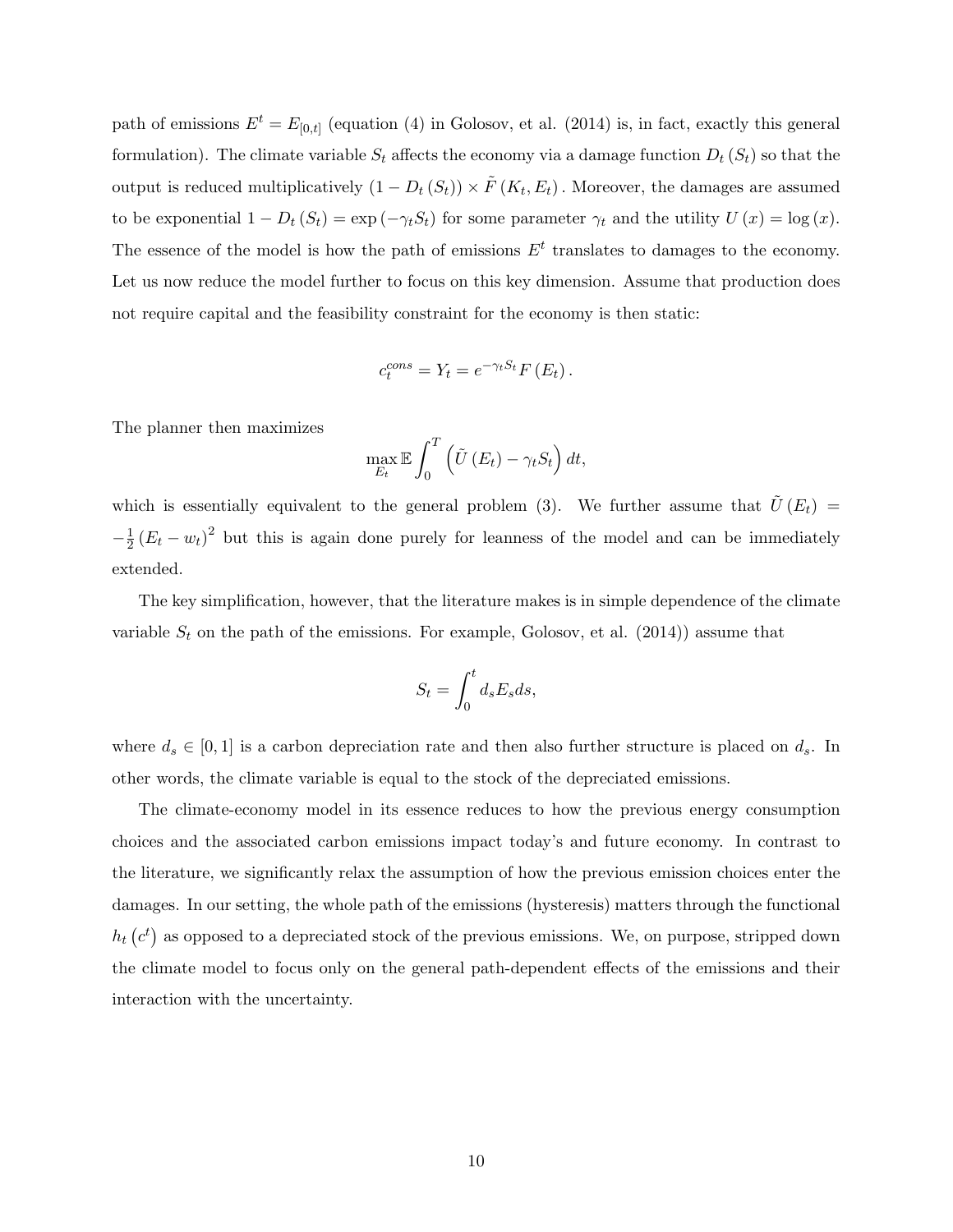### 3.2 Evidence on climate hysteresis

There are two primary sets of evidence which imply that hysteresis is important in the economic models of climate change.

The first is a large set of recent evidence on importance of hysteresis in climate sciences. The most comprehensive and authoritative source for such research is the Intergovernmental Panel on Climate Change (IPCC). The working group for the physical science basis of the long-term climate change in the Fifth Assessment Report – AR5 (Collins, et al. 2013), while arguing for the attractiveness of the use of the cumulative carbon emission, notes that a number of climate variables and models show significant hysteresis behavior. These are the models of (1) vegetation change; (2) changes in the ice sheets; (3) ocean acidification, deep ocean warming and associated sea level rise; (4) models of the feedback between the ocean and the ice sheets; and (5) models of the Atlantic meridional overturning circulation. The report also argues that "the concepts of climate stabilization and targets is that stabilization of global temperature does not imply stabilization for all aspects of the climate system. For example, some models show significant hysteresis behaviour in the global water cycle, because global precipitation depends on both atmospheric CO2 and temperature". This is also consistent with the study of Zickfield et al. (2012) who argue that, while total cumulative emissions may be an important approximation for many models, there are a number of exceptions where path-dependency is important: among the variables with timescales of several centuries, such as deep ocean temperature and sea level rise, and for the peak responses of atmospheric CO2 or for the surface ocean acidity. We now briefly discuss some other recent evidence of the hysteresis behavior in individual components of the climate system. Eliseev et al. (2014) is a comprehensive study of the permafrost behavior that finds significant evidence of hysteresis especially for the higher concentration of greenhouse gases in the atmosphere. Another important aspect of ice thawing is the release of permafrost carbon which is found to be both very significant and highly path-dependent (Gasser et al. 2018). Garbe, et al. (2020) analysis "reveals a strong, multi-step hysteresis behaviour of the Antarctic Ice Sheet" which is potentially reinforced by a number of additional feedback mechanisms. Nordhaus (2019) augments the DICE model with the effects of Greenland ice sheet disintegration and finds that the baseline or the no-policy effects are significantly different when even a simple formulation of the hysteresis is incorporated while the optimal policy results are similar. Boucher et al. (2012) analyzes the response of a number of models to a significant increase in the CO2 concentration and finds that hysteresis is particularly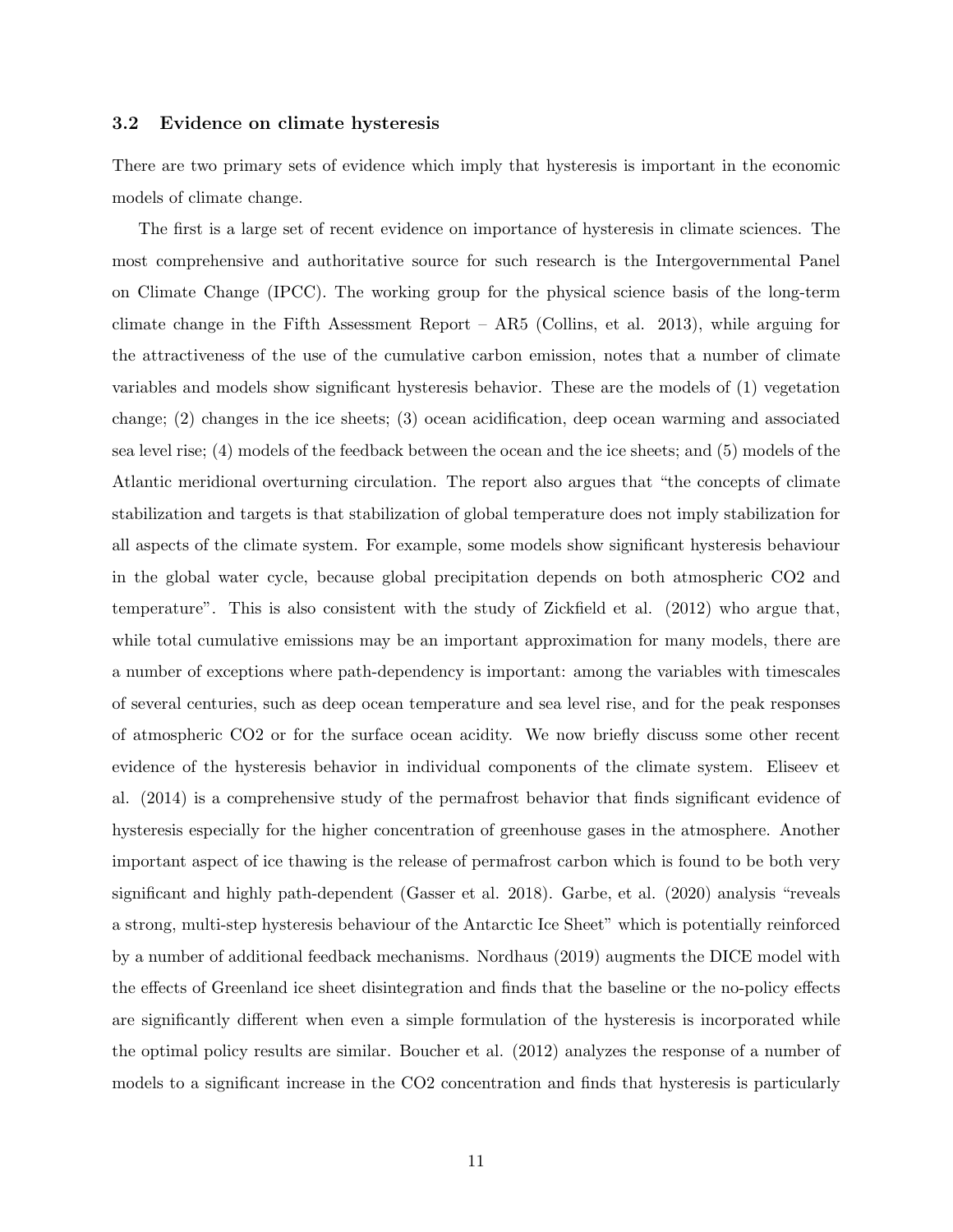pronounced for the terrestrial (such as long lived soil carbon sinks and vegetation) and marine variables (such as the sea-level rise) as well as in global mean precipitation. Nohara et al. (2013) finds that the hysteresis effects are important for the regional climate change which is notable given, for example, the recent focus on the significant differences in optimal climate policy at the regional level by Hassler, et al. (2020). Wu et al. (2012) describe significant hysteresis in the hydrological cycle that leads to one of the most direct impacts of global warming affecting droughts, floods and water supplies. This is important for the recent economic literature that studies the impact of the floods and the sea level (for example, Bakkensen and Barrage 2017, Barrage and Furst 2019; Hong, Wang, and Young, 2020 where hysteresis may be also compounded with the pathdependency in beliefs). Summarizing, while the cumulative emission and its variants are certainly a central benchmark for the development of the climate-economy models, recent research in climate sciences points to importance of hysteresis with sophisticated trajectory dependence in a number of important climate variables.

The second reason for why hysteresis is important lies in the economics part of the climateeconomy models. One of the central themes in the recent advances in this literature has been incorporating path-dependency. A recent survey by Aghion, et al. (2019) summarize these developments: "The core insight is that technological innovation is a path-dependent process in which history and expectations matter greatly in determining eventual outcome" leading to "important" implications for climate policy design" and "research and knowledge production are path-dependent, deployment of innovations is path-dependent and the incentives for technology adoption create path dependence". Several papers in the literature develop various parts of these insights. In Acemoglu, Aghion, Bursztyn, and Hemous (2012), dirty technologies have an advantage in the market size and in the initial productivity and, hence, there is path-dependency in the direction of innovation and production. One of the most important findings of Acemoglu, Akcigit, Hanley, and Kerr (2016) is that the nature of innovations in clean or dirty technologies is path dependent. Similarly, there is path-dependence in innovation in the model of the consequences of the shale gas revolution by Acemoglu, Aghion, Barrage and Hemous (2019). Grubb, et al. (2020) and Baldwin, Cai, and Kuralbayeva (2020) develop models of path-dependency due to the costs of switching from the dirty technologies. Aghion, Dechezleprêtre, Hemous, Martin, and Van Reenen (2016) provide extensive empirical evidence of path dependence in innovation in auto industry from aggregate spillovers and from the firm's own innovation history. Meng (2016) finds significant evidence for strong path dependence in energy transition for the U.S. electricity sector over the 20th century, focusing on coal.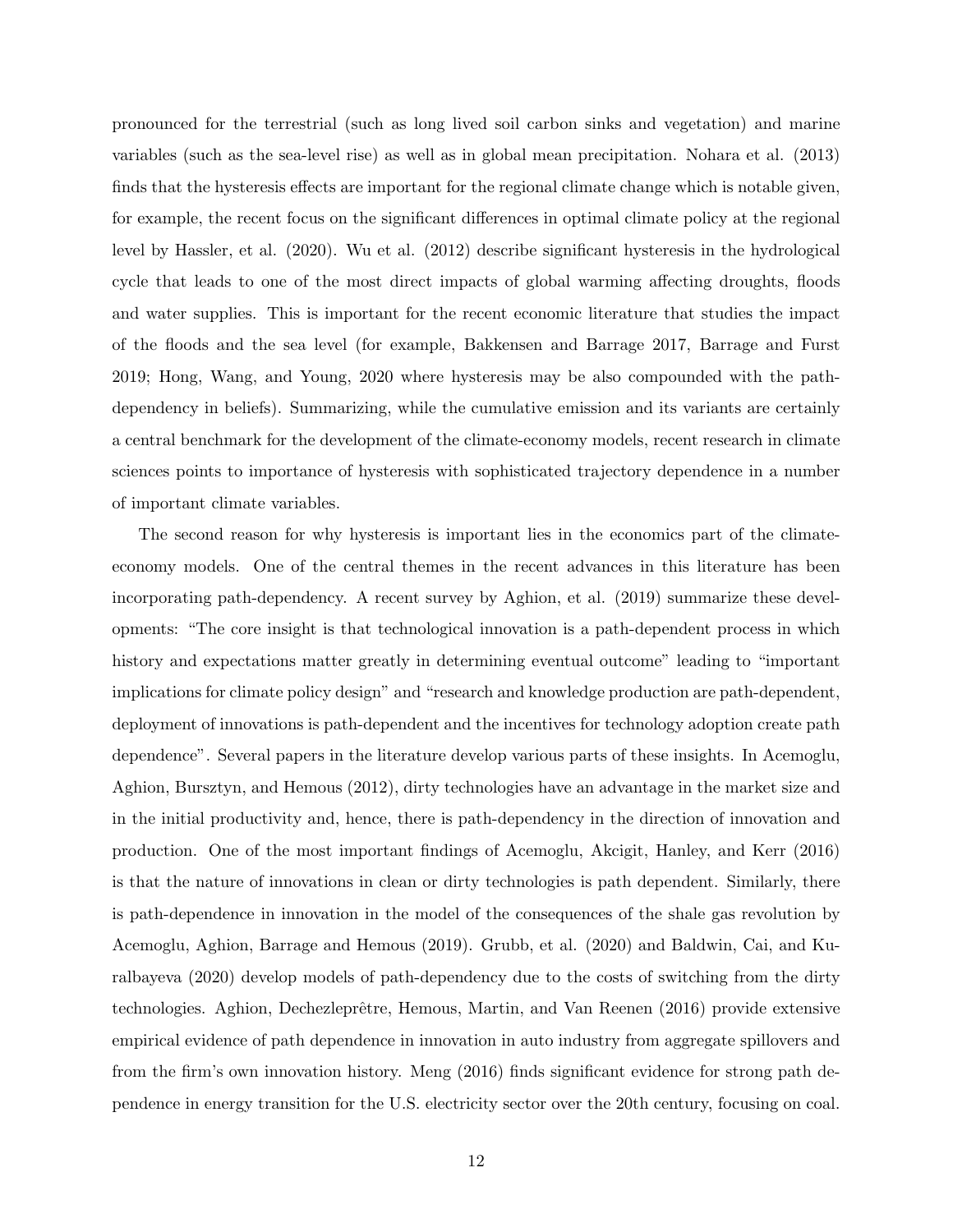Fouquet (2016) is a summary of evidence that energy systems are subject to strong and long-lived path dependence due to technological, infrastructural, institutional and behavioral lock-ins. A recent strand of the climate economics literature (Lemoine and Traeger 2014; Lontzek, Cai, Judd, and Lenton 2015; van der Ploeg and de Zeeuw 2018, and Cai and Lontzek 2019) has attempted to incorporate hysteretic effects through the tipping point modeling. Dietz, Rising, Stoerk, and Wagner (2020) synthesize a number of different approaches in this literature into a meta-model and argue for the need to develop sophisticated models of hysteretic behavior.<sup>4</sup>

Finally, careful consideration of uncertainty such as in Temzelides (2016), Li, Narajabad, and Temzelides (2016), Traeger (2017), Cai and Lontzek (2019), Brock and Hansen (2018), Van den Bremer and van der Ploeg (2018), Barnett, Brock, and Hansen (2020), Giglio, Kelly, and Stroebel (2020), Kotlikoff, Kubler, Polbin, and Scheidegger (2020) and Lemoine (2021) has been another important theme of recent research on economics of climate change.

### 3.3 Climate hysteresis functional

In this section, we analyze a particular hysteresis functional that captures the most important elements of the abstract setting that we develop in Section 4 and allows to transparently show how the solution in the general environment works.

Specifically, let

$$
h_t(c^t) = g_t(w^t) c_t + \int_0^t k_{s,t}(w^t) c_s ds,
$$
\n(4)

where  $c_t$  denotes the amount of emissions at time  $t$ <sup>5</sup>. Here, there are two sources of the effects of emissions. The first source is contemporaneous. The amount of emission  $c_t$  yields climate externality equal to  $g_t(w^t)$ , where  $g_t$  is a functional of the path of uncertainty  $w^t$ . The second source is the effect of the past emissions  $c_s$ . Each of the emissions in the previous period  $c_s$ contributes  $k_{s,t} (w^t)$  to the climate externality  $h_t$  at time t, where  $k_{s,t}$  is a functional of the path of uncertainty  $w^t$ . It is important to note that both of these terms are path-dependent.<sup>6</sup>

We observe that with the functional (4) the optimization problem (3) becomes intractable for the stochastic control approach. Indeed, two possibilities for such approach would be either to introduce a control  $c^t$  or to introduce an additional control  $x_t = h_t(c_t)$ . Both approaches lead to

<sup>&</sup>lt;sup>4</sup>Section 6.6 further elaborates on an example of the use of our methodology with tipping points.

<sup>&</sup>lt;sup>5</sup>Strictly speaking, the functional in this section depends on both the path  $c<sup>t</sup>$  and  $w<sup>t</sup>$  while we consider in Section 4 the functional  $h_t(c^t)$ . The extension to allow for the dependence on the path  $w^t$  is immediate. Further, for the analysis of the stochastic elasticity in Section 5.1, the underlying optimal process  $c_t^* = w_t$  and, hence, this is without loss of generality.

 ${}^{6}$ Remark 2 in Section 4.1 further discusses motivation for this example as a representation of stochastic integrals.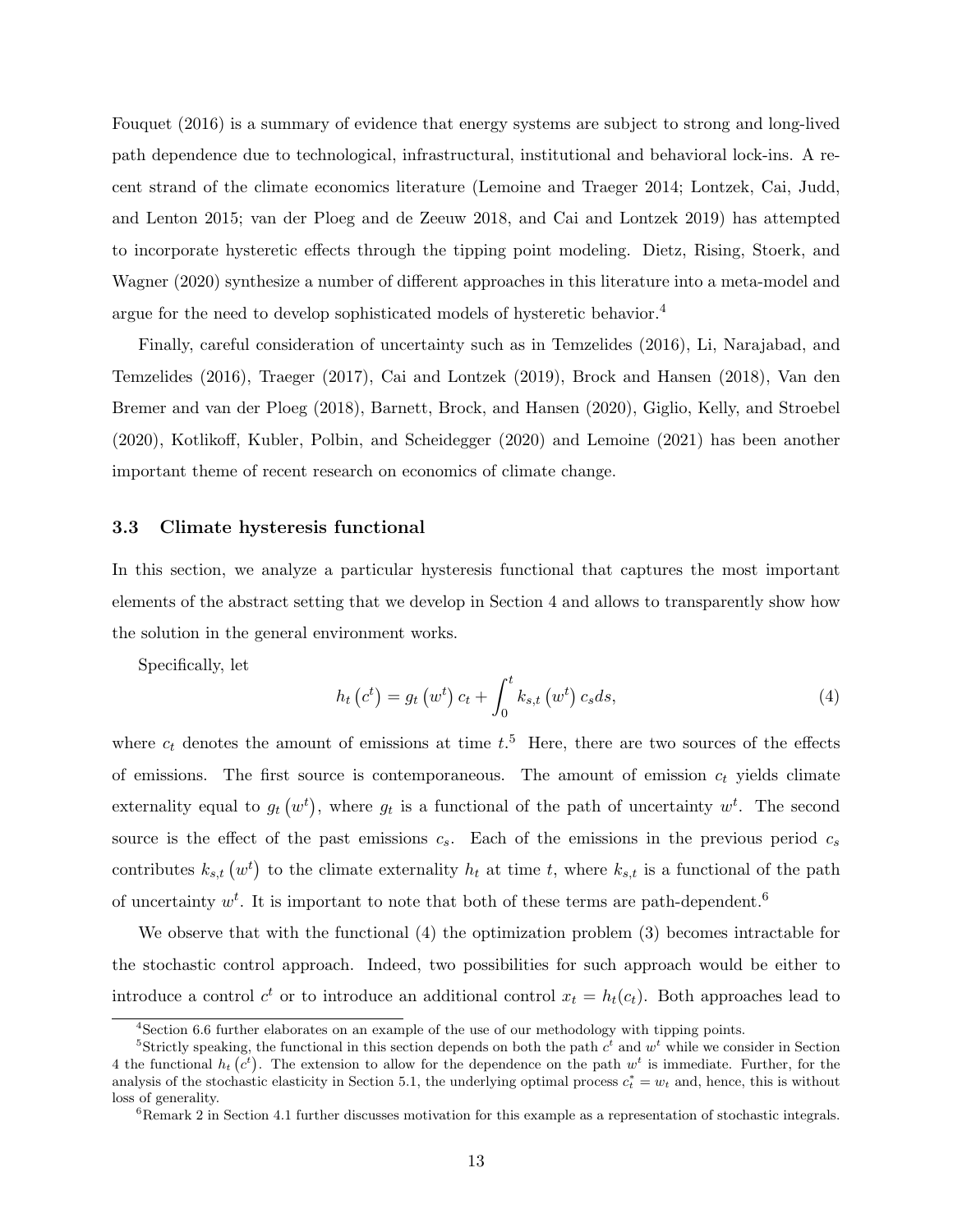complicated infinite-dimensional HJB equations. The first is due to the complicated structure of the control space. The second is due to the path dependent first order condition for the process  $x^7$ 

#### 3.4 First-order conditions

We derive the first order conditions of the problem (3) with the climate hysteresis functional (4) by perturbing the process c by a an adapted process z and computing the derivative in  $\nu$  at  $\nu = 0$ :

$$
\partial_{\nu}E \int_{0}^{T} \left( -\frac{1}{2}(c_{t} + \nu z_{t} - w_{t})^{2} - \epsilon \left( g_{t} \left(w^{t}\right)(c_{t} + \nu z_{t}) + \int_{0}^{t} k_{s,t} \left(w^{t}\right)(c_{s} + \nu z_{s}) ds \right) \right) dt \Big|_{\nu=0} =
$$
  
\n
$$
= E \int_{0}^{T} \left( z_{t}w_{t} - c_{t}z_{t} - \epsilon \left( g_{t} \left(w^{t}\right) z_{t} + \int_{0}^{t} k_{s,t} \left(w^{t}\right) z_{s} ds \right) \right) dt =
$$
  
\n
$$
= E \int_{0}^{T} z_{t} \left( w_{t} - c_{t} - \epsilon \left( g_{t} \left(w^{t}\right) + \int_{t}^{T} k_{t,s} \left(w^{s}\right) ds \right) \right) dt = 0,
$$

where the last line is obtained by changing the order of integration. Since  $z$  is an arbitrary adapted process we get the first order conditions

$$
c_t = w_t - \epsilon \left( g_t \left( w^t \right) + E \left[ \int_t^T k_{t,s}(w^s) ds \middle| \mathcal{F}_t \right] \right). \tag{5}
$$

The term

$$
\Lambda_t = g_t\left(w^t\right) + E\left[\int_t^T k_{t,s}(w^s)ds \middle| \mathcal{F}_t\right] \tag{6}
$$

plays the central role in Golosov, et al. (2014) and is the marginal externality damage from emissions, it also is equal to the optimal Pigouvian tax that corrects this externality. Specifically, in our setting there are two effects of the marginal change in the emission  $c_t$ . First, there is the immediate damage  $g_t(w^t)$ . Second, there are marginal damages in each future period s, given by  $k_{t,s}(w^s)$ . These damages are then integrated and evaluated as the expectation conditional on the information up to time  $t$ .

It is important to note the difference with the case with no hysteresis, where the externality is a function  $g_t(w_t)$  and not a functional of the trajectory  $w^t$ . First, the future expected marginal damage  $E\left[\int_t^T k_{t,s}(w^s)ds\right]$  $\mathcal{F}_t$  is absent in that case as the change in emissions today does not have effects on the future. Second, the contemporaneous effects  $g_t(w^t)$  also may be significantly different

 $7$ Of course, for some special cases there is no need to use the theory we develop. In Section 6 we show, whenever possible, how to derive the results using known tools. One interesting class of examples can be solved by extracting a martingale and then using the Clark-Ocone formula. In Section 6.3 and Remark 3 we show how to do this for the case of cumulative hysteresis  $h_t(c_t) = c_t \int_0^t c_s ds$ ; in Section 6.4 and Remark 4 we show how to do this for when the kernel  $k_{s,t}$  is mutliplicative. We further expand on this class of examples in Boulatov, Riabov, and Tsyvinski (2020).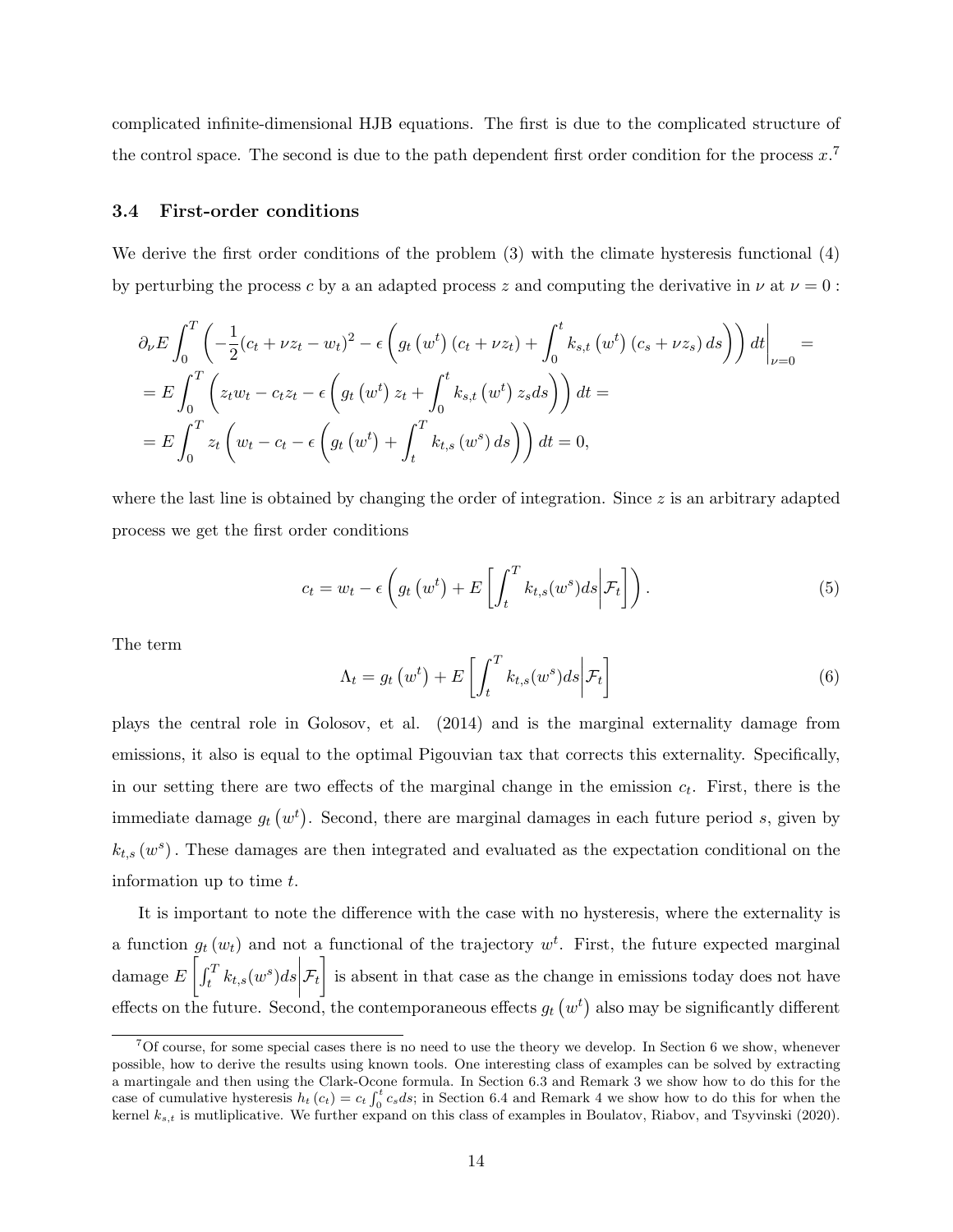from  $g_t(w_t)$  as it depends now on the path  $w^t$ . Even if emissions have no immediate effects, the past effects and the expected cumulative effects may be very significant. In other words, both the past and the future non-trivially matter.

Our primary interest is in providing the evolution of the marginal externality damage, that is, in the semimartingale decomposition  $d\Lambda_t = \alpha_t (w^t) dt + \beta_t (w^t) dw_t$ . This decomposition can be thought of as the evolution of the marginal externality damage (or the optimal Pigouvian tax) with respect to time dt, the drift, and with respect to the realizations of uncertainty  $dw_t$ , the diffusion coefficient. Since both the terms  $g_t(w^t)$  and  $E\left[\int_t^T k_{t,s}(w^s)ds\right]$  $\mathcal{F}_t$  are path-dependent, we cannot use the standard Itô formula as it applies only to the functions and not to the functionals of the path. We proceed by analyzing the present and the future effects separately as the analysis requires the use of different methods.

### 3.5 Present effects of the emissions path

The present damage  $g_t(u^t)$  of the current emissions is already a well-defined functional of the path  $w<sup>t</sup>$ . We use a recently developed Dupire's functional Itô formula for the non-anticipative functional (Dupire 2009, 2019; Cont and Fournie 2013) to represent this term.

We first introduce two derivatives due to Dupire (2009, 2019): the vertical and the horizontal derivative. These are, respectively, the functional analogues of the space and of the time derivatives.

**Definition 1. (Vertical Derivative)** Let  $D[0, t]$  be the space of càdlàg paths. The vertical derivative of a functional  $h: D[0, t] \to \mathbb{R}$  is the limit

$$
\partial_{c_t} h(c) = \lim_{\epsilon \to 0} \frac{h(c + \epsilon e_t) - h(c)}{\epsilon},
$$

where  $e_t(s) = 1_{s=t}$ .

Intuitively, this derivative measures an influence on the functional of a (discontinuous) bump to the path at time  $t$  (Figure 1). If the functional is just the function of current realization of the path, this yields the usual derivative  $h'(c_t)$ .

**Definition 2. (Horizontal derivative)** Let  $z : [0, T] \times D[0, T] \rightarrow \mathbb{R}$  be an adapted functional on the space of trajectories. The horizontal derivative  $\Delta_t$  is defined as a limit

$$
\Delta_t z_t(c) = \lim_{\epsilon \to 0} \frac{z_{t+\epsilon}(c_{\cdot,\epsilon}) - z_t(c)}{\epsilon},
$$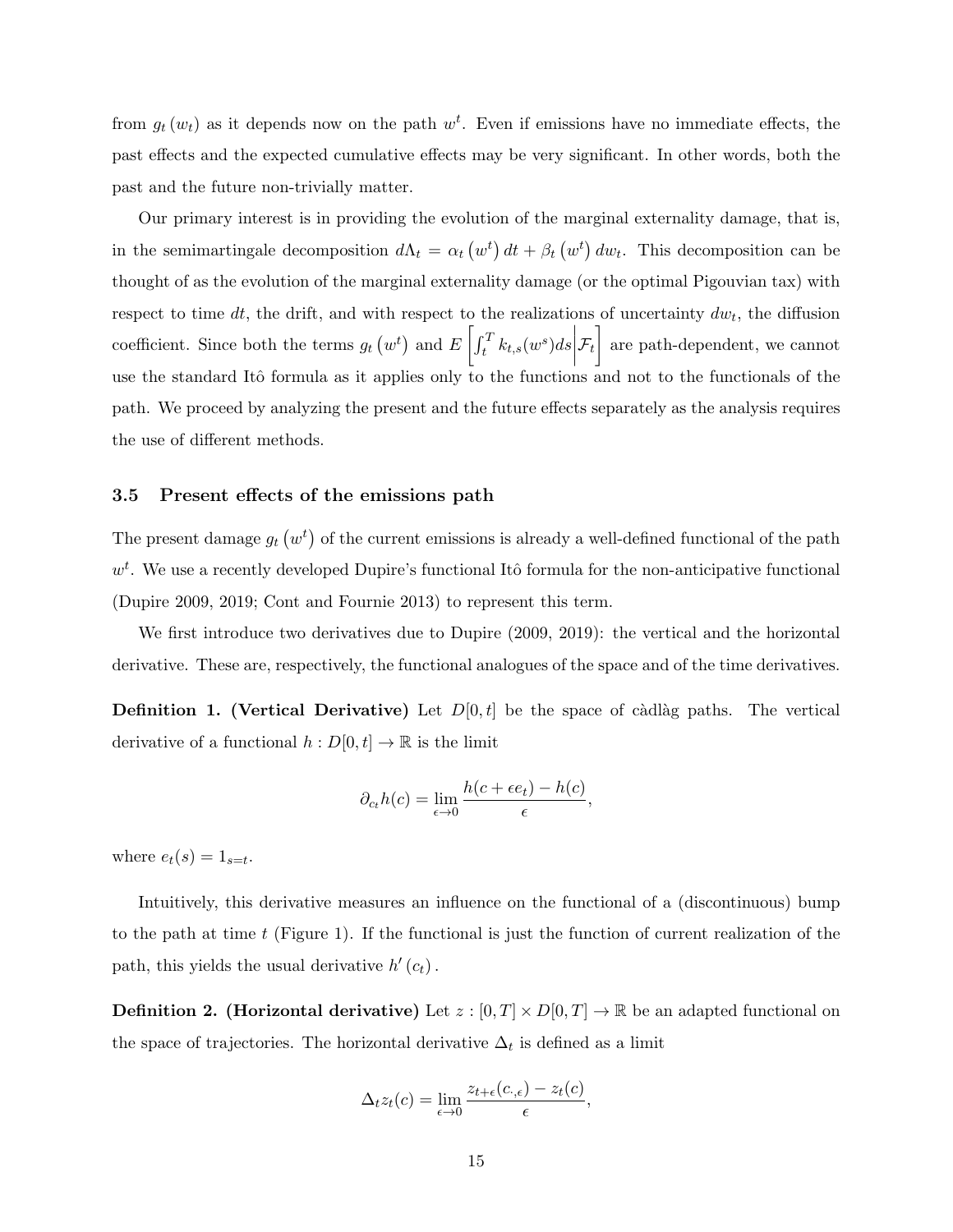

Figure 1: Dupire's vertical derivative: path perturbation

where  $c_{\cdot,\epsilon}$  is an extension of the path c from  $[0, t]$  to  $[0, t + \epsilon]$  by  $c_{s,\epsilon} = c_t$  for  $t \leq s \leq t + \epsilon$ .

Intuitively, this derivative freezes the path of the underlying process at time  $t$ , extends it for a small time  $\epsilon$  and evaluates the functional  $z_{t+\epsilon}$  on this extended path (Figure 2). If the functional  $z_t$  is just the function of the value of the path at time t, this yields the usual time derivative of  $(\partial_t z_t)(c_t).$ 



Figure 2: Dupire's horizontal derivative: path perturbation

If the functional  $g_t(v^t)$  does not depend on the path of policies and is a function  $f(v_t, t)$  of only the current realization of uncertainty and of time, we can use the usual Itô formula. For its application, we need to ensure that the first and the second order space derivative  $f'_1(w_t, t)$ ,  $f''_1(w_t, t)$ and the time derivative  $f'_{2}(w_{t}, t)$  exist. When, as is the case in this section, there is hysteresis to apply the functional Itô formula we need to make a similar assumption on the functional  $g_t(w^t)$ as in the case of it being a function but with different notions of derivatives.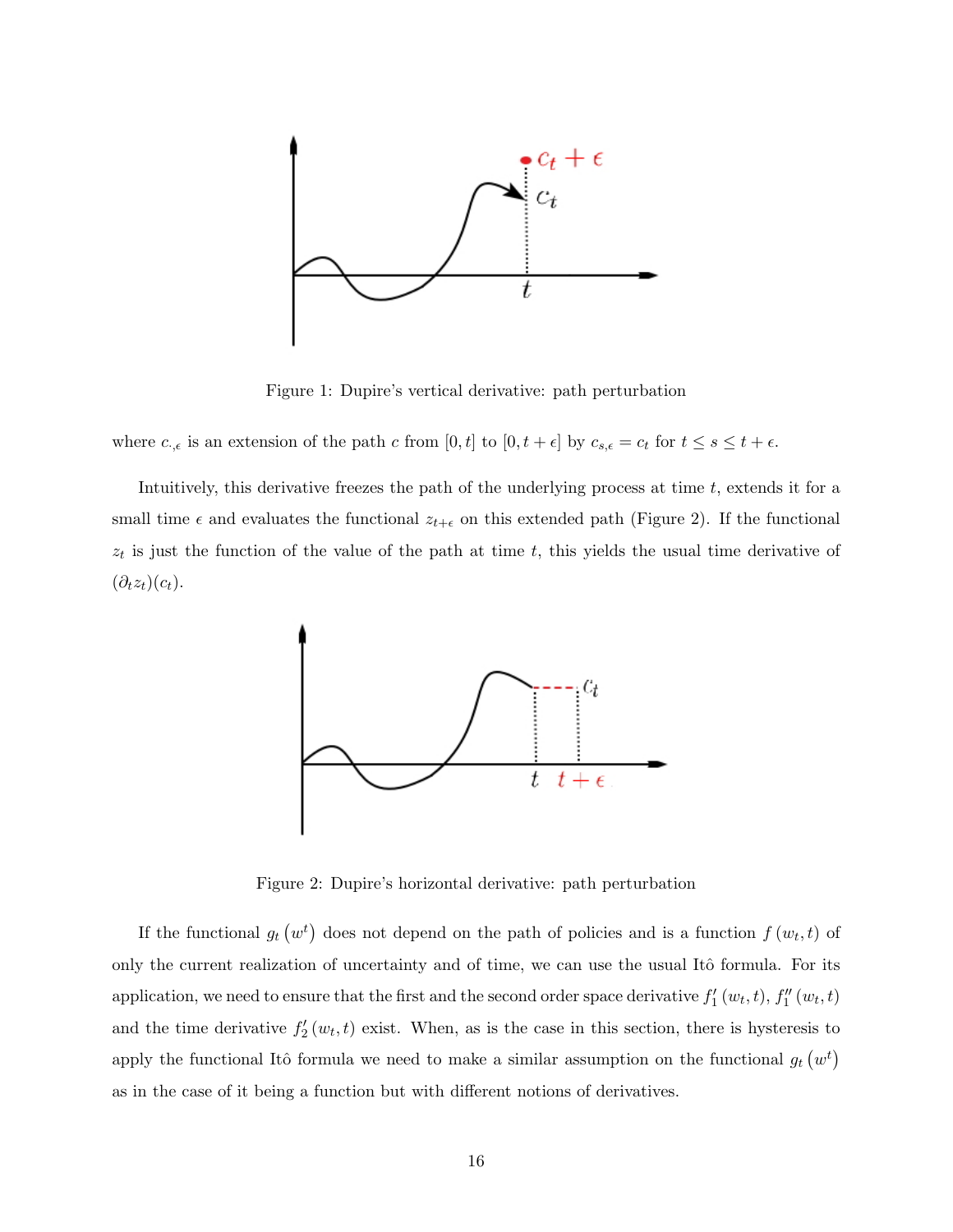Lemma 1. (Functional Itô Formula: Dupire, 2009, 2019; Cont and Fournie, 2013) Let  $x_t$  be an Itô process,  $dx_t = b_t dt + \sigma_t dw_t$ , where the drift coefficient  $b_t$  and the diffusion coefficient  $\sigma_t$ are adapted functionals of w. Let  $g_t$  be horizontally differentiable and twice vertically differentiable functional on the space of cádlág paths. Then the process  $g_t(x^t)$  is an Itô process with the stochastic differential

$$
dg_t\left(x^t\right) = \Delta_t g_t(x^t)dt + \partial_{ct}g_t(x^t)dx_t + \frac{1}{2}\partial_{ct}^2 g_t(x^t)(\sigma_t)^2 dt. \tag{7}
$$

The lemma gives a semimartingale decomposition of the functional  $g_t(x^t)$ . It is similar in form to the usual Itô formula that applies to the functions of the state. However, the time derivative of a function is replaced by the horizontal derivative of the functional  $\Delta_t$ ; the first and second space derivatives of the function are replaced by the first and second vertical derivatives  $\partial_{c_t}$  and  $\partial_{c_t}^2$ . Of course, if there is no path-dependency and  $g_t$  is a function rather than a functional, one recovers the usual Itô formula.

Applying functional Itô formula to  $g_t(w^t)$  we obtain

$$
dg_t(v^t) = \left(\Delta_t g_t(w^t) + \frac{1}{2}\partial_{c_t}^2 g_t(w^t)\right)dt + \partial_{c_t}g_t(w^t)dw_t.
$$

Summarizing the results in this section: the drift of the dynamics of the present effects of the emissions is determined by the horizontal and the second vertical derivative and the diffusion coefficient is given by the vertical derivative of the present marginal effects of the policy functional. This result both parallels and differs from the case of no hysteresis where, similarly, the first and second order derivatives matter for the dynamics. However, the notion of the derivative is very different as the horizontal and the vertical derivatives measure how hysteresis functionals change with the whole past trajectory. Even if there are no direct contemporaneous effects of the policy, its dependence on the past may lead to significant effects on the dynamics of optimal policy. At the same time, using these different notions of the derivatives the functional Itô formula allows us to convey the similar intuition as in the case of no hysteresis. In particular, uncertainty represents itself in the second vertical derivative of the functional  $g_t(w^t)$  by affecting the drift and in the first vertical derivative of the functional affecting the diffusion coefficient.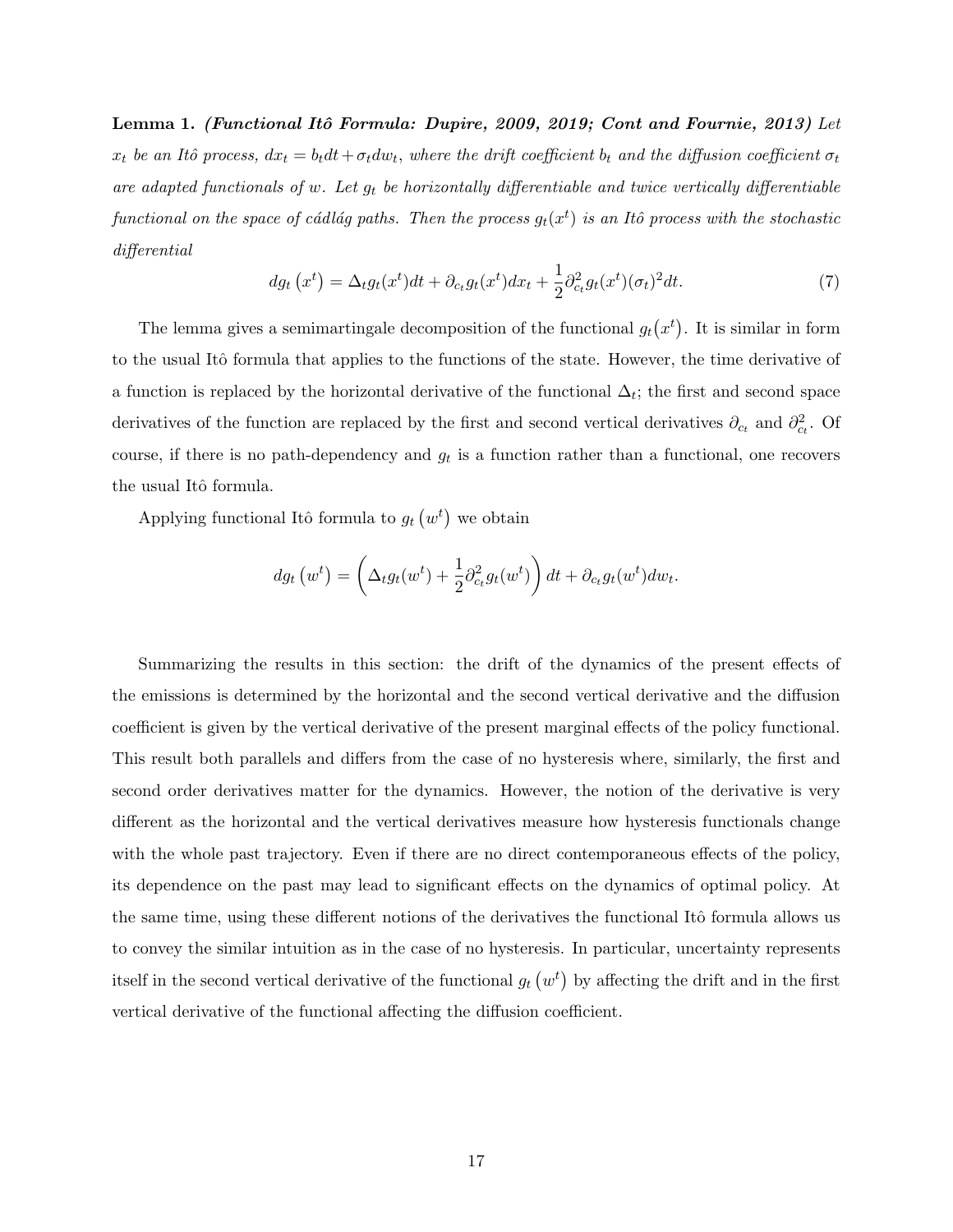### 3.6 Expected future effects of the emissions paths

The most challenging part of the paper is to characterize the dynamics of the expected future marginal effects of current emission represented by the conditional expectation process  $E\left[\int_t^T k_{t,s}(w^s)ds\right]$  $\mathcal{F}_t\Big]$  . Let  $\xi_t = \int_t^T k_{t,s}(w^s)ds$ . Note that the conditional expectation process  $\mathbb{E}\left[\xi_t|\mathcal{F}_t\right]$  is in general not a martingale. For example, if  $k_{s,t} = 1$ , then  $\xi_t = T - t$  and we have  $\mathbb{E} \Big[ \xi_t | \mathcal{F}_t \Big] = T - t$ . Also note that  $\xi_t$  is not adapted in general. The difficulty more broadly comes from the fact that in the conditional expectation both the process  $\xi_t$  and the filtration  $\mathcal{F}_t$  are changing with time.

### 3.6.1 Total derivative formula for conditional expectations

In this section, we derive a new total derivative formula for conditional expectation processes – this is the main new theoretical tool that we develop in this paper. A more general statement of the result and a complete proof is given in the Appendix. Here, we state a simpler version of the result and an outline of a heuristic proof.

**Definition 3.** The Malliavin derivative of the cylindrical functional  $f(w) = g(w_{t_1}, \ldots, w_{t_k})$ , where  $t_1 < \ldots < t_k$  and g is a smooth function, is defined by  $D_t f(w) = \sum_{i=1}^k \partial_i g(w_{t_1}, \ldots, w_{t_k}) 1_{t \le t_i}$ . This defines a closable linear operator  $D: L^2(\Omega) \to L^2(\Omega \times [0,T])$ . Its closure is also denoted by D and is called the Malliavin derivative operator.

Intuitively, a Malliavin derivative is a change in a functional due to a perturbation of the whole path of the process (Figure 3).



Figure 3: Malliavin derivative: path perturbation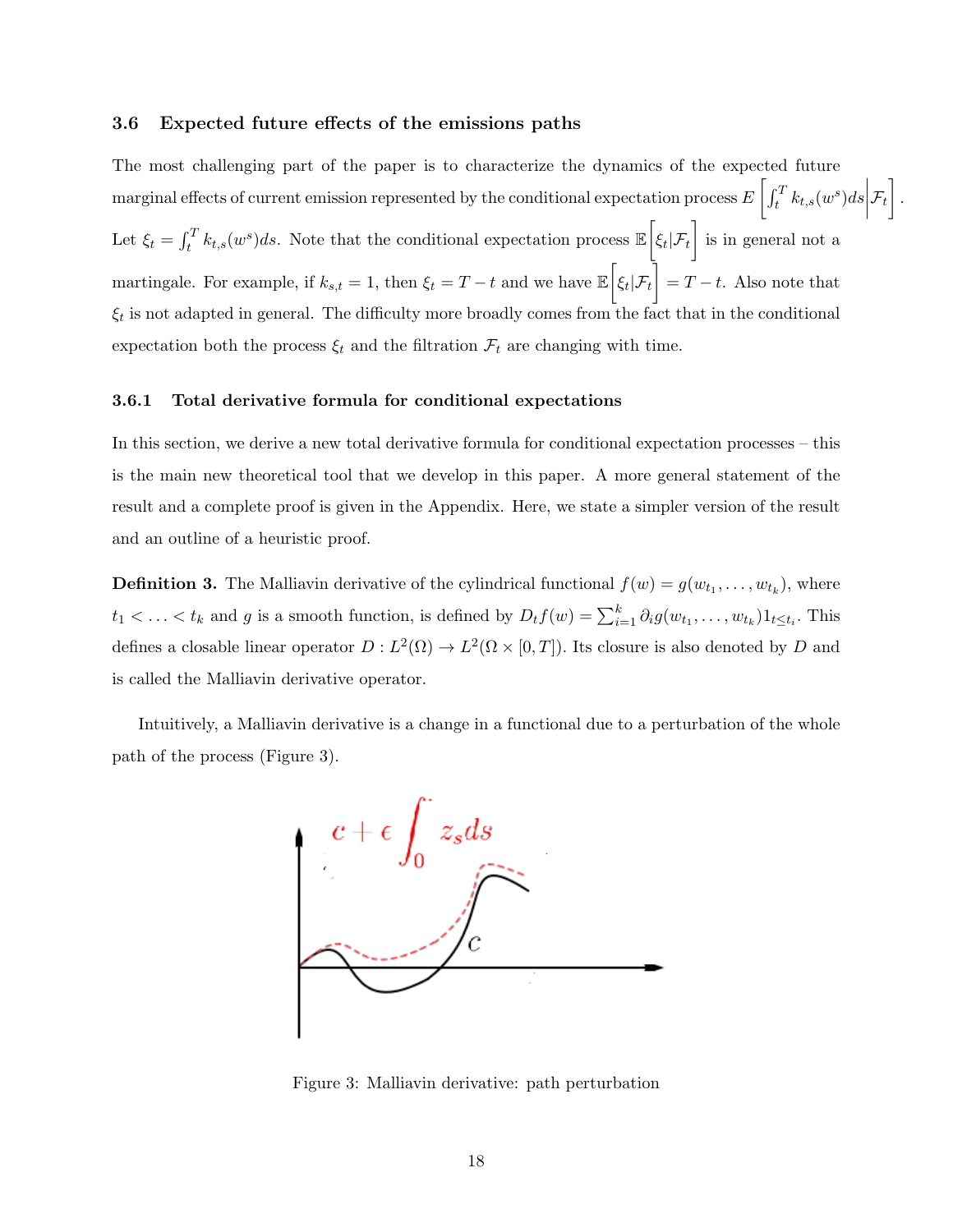The next proposition states the total derivative formula, the main technical tool that we develop in this paper.

**Proposition 1.** (Total derivative formula) Let an adapted square integrable process  $(X_t)_{0 \leq t \leq T}$ be represented as

$$
X_t = \mathbb{E}[\xi_t|\mathcal{F}_t].
$$

Let  $(\xi_t)_{0 \leq t \leq T}$  be a Malliavin differentiable square integrable absolutely continuous process, that is, a process of the form  $\xi_t = \xi_0 + \int_0^t \eta_s ds$ , where  $\xi$  and  $\eta$  may be anticipative. Then,

$$
dX_t = \mathbb{E}[\partial_t \xi_t | \mathcal{F}_t] dt + \mathbb{E}[D_t \xi_t | \mathcal{F}_t] dw_t,
$$
\n(8)

where  $D$  is a Malliavin derivative.

Proof. The Clark-Ocone formula gives

$$
\xi_t = \mathbb{E} [\xi_t] + \int_0^T \mathbb{E} [D_r \xi_t | \mathcal{F}_r] dw_r.
$$

Taking the conditional expectation leads to

$$
X_t = \mathbb{E} \left[ \xi_t \right] + \int_0^t \mathbb{E} \left[ D_r \xi_t | \mathcal{F}_r \right] dw_r.
$$

The total derivative is then

$$
dX_t = \mathbb{E} \left[ \partial_t \xi_t \right] dt + \mathbb{E} \left[ D_t \xi_t | \mathcal{F}_t \right] dw_t + \left( \int_0^t \mathbb{E} \left[ D_r \partial_t \xi_t | \mathcal{F}_r \right] dw_r \right) dt =
$$
  
= 
$$
\mathbb{E} \left[ D_t \xi_t | \mathcal{F}_t \right] dw_t + \left( \mathbb{E} \left[ \partial_t \xi_t \right] + \int_0^t \mathbb{E} \left[ D_r \partial_t \xi_t | \mathcal{F}_r \right] dw_r \right) dt.
$$

Note now that by the Clark-Ocone formula applied to the derivative  $\partial_t \xi_t$ :

$$
\partial_t \xi_t = \mathbb{E} \left[ \partial_t \xi_t \right] + \int_0^T \mathbb{E} \left[ D_r \partial_t \xi_t \middle| \mathcal{F}_r \right] dw_r,
$$

and taking the conditional expectations:

$$
\mathbb{E}[\partial_t \xi_t | \mathcal{F}_t] = \mathbb{E}[\partial_t \xi_t] + \int_0^t \mathbb{E}[D_r \partial_t \xi_t | \mathcal{F}_r] dw_r.
$$

The total derivative is then given by (8).

 $\Box$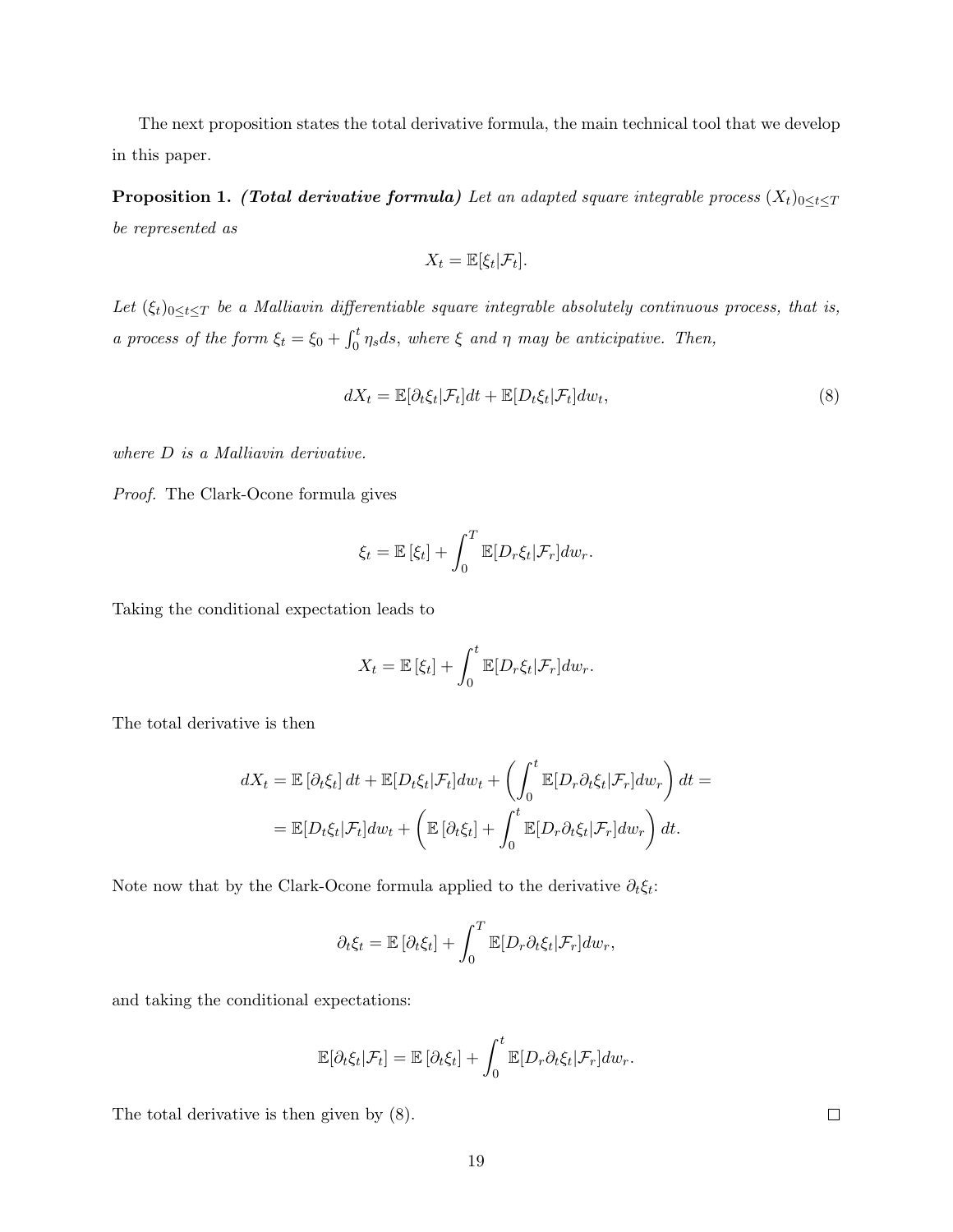The lemma provides a time-dependent extension of the Clark-Ocone formula for processes that can be represented as a conditional expectation of an absolutely continuous process.<sup>8</sup> The first term,  $\mathbb{E}[\partial_t \xi_t | \mathcal{F}_t]$ , can be thought of as a time derivative of this variable and represents how the conditional expectation evolves with respect to time. The second term,  $\mathbb{E}[D_t \xi_t | \mathcal{F}_t]$ , can be thought of as a stochastic derivative with respect to the underlying process  $w_t$  and represents how the conditional expectation changes with the changes in  $w_t$ <sup>9</sup>

#### 3.6.2 Semimartingale decomposition of the expected future effects of policy paths

We now make mild assumptions on the kernel  $k_{t,s}$  – absolute continuity of the kernel in variable t and Malliavin differentiability as a functional from  $w^s$  – and apply the total derivative formula to the expected future marginal damages,  $E\left[\int_t^T k_{t,s}(w^s)ds\right]$  $\mathcal{F}_t \Big]$  :

$$
dE\left[\int_{t}^{T} k_{t,s}(w^{s})ds \middle| \mathcal{F}_{t}\right] = \underbrace{\mathbb{E}\left[\partial_{t} \int_{t}^{T} k_{t,s}(w^{s})ds \middle| \mathcal{F}_{t}\right]}_{\text{time derivative}} dt + \underbrace{\mathbb{E}\left[D_{t} \int_{t}^{T} k_{t,s}(w^{s})ds \middle| \mathcal{F}_{t}\right]}_{\text{stochastic derivative}}
$$
\n
$$
= \underbrace{\mathbb{E}\left[\int_{t}^{T} \partial_{t} k_{t,s}(w^{s})ds \middle| \mathcal{F}_{t}\right]}_{\text{time derivative}} - k_{t,t}\left(w^{t}\right)dt + \underbrace{\mathbb{E}\left[\int_{t}^{T} D_{t} k_{t,s}(w^{s})ds \middle| \mathcal{F}_{t}\right]}_{\text{stochastic derivative}}
$$

The meaning of this equation is straightforward. The conditional expectation  $dE\left[\int_t^T k_{t,s}(w^s)ds\right]$  $\mathcal{F}_t\Big]$ measures the effects of the change in the emissions in period  $t$  on the expected future marginal externality  $k_{t,s}(w^s)$  in all periods  $s$   $(s \in [t,T])$ . The time evolution of the conditional expectation is given by the analogue of the time derivative. The stochastic evolution of the conditional expectation is given by a stochastic derivative of the cumulative change in all marginal effects of emission in time t on all future periods s with respect to variation in the underlying process  $w$ .

<sup>8</sup>See Section 7.3 for the more detailed discussion of the relationship of our total derivative formula to the Clark-Ocone formula.

<sup>&</sup>lt;sup>9</sup>The process  $(\xi_t)$  in Proposition 1 need not be adapted, and we can understand the process  $X_t = \mathbb{E}[\xi_t|\mathcal{F}_t]$  as the adapted projection of the process ξ. In Proposition 1 we thus prove that an adapted projection of an absolutely continuous process is necessarily an Itô process. In the Appendix 9.6 we show the converse to this clam – any Itô process can be represented as such projection.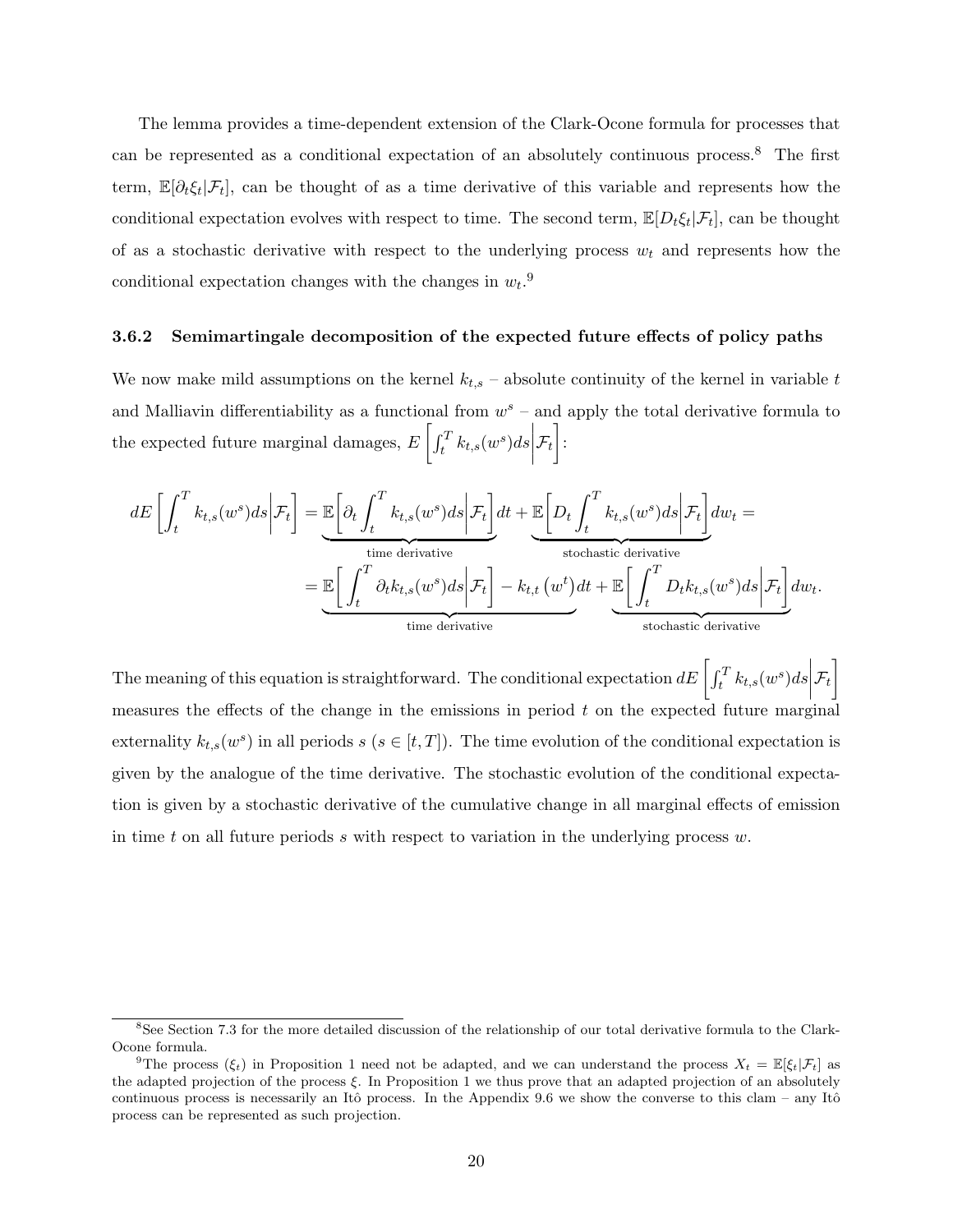### 3.7 Dynamics of the marginal externality damage

We can now collect the results of the previous two sections. We obtain the dynamics of the marginal externality damage

$$
d\Lambda_t = -\epsilon \left( \Delta_t g_t(w^t) + \frac{1}{2} \partial_{ct}^2 g_t(w^t) + \mathbb{E} \left[ \int_t^T \partial_t k_{t,s}(w^s) ds \middle| \mathcal{F}_t \right] - k_{t,t}(w^t) \right) dt +
$$
  
+ 
$$
\left( \partial_{ct} g_t(w^t) + \mathbb{E} \left[ \int_t^T D_t k_{t,s}(w^s) ds \middle| \mathcal{F}_t \right] \right) dw_t.
$$

This, we believe, is an important result as it solves in the closed form the dynamics of the evolution of the marginal externality damage or the optimal Pigouvian tax. This formula shows how the policymaker should change the tax with the passage of time and with the realizations of uncertainty – that is, we determined the drift and the diffusion coefficients of the process of the optimal Pigouvian tax.

A related way to think about this result is that it determines what features of the model matter up to the first order. For the time updating, the functional Itô formula shows that the horizontal and the second order vertical derivative are important and the total derivative formula shows that the "time derivative" of the expected cumulative damages are important. For the updating with the movement of uncertainty, the functional Itô formula shows that the vertical derivative and the total derivative formula shows that the "stochastic derivative" of the expected cumulative marginal damages are important.

We also immediately obtain the dynamics of the optimal emission policies from equation (5) in closed form:

$$
dc_t = -\epsilon \left( \Delta_t g_t(w^t) + \frac{1}{2} \partial_{c_t}^2 g_t(w^t) + \mathbb{E} \left[ \int_t^T \partial_t k_{t,s}(w^s) ds \middle| \mathcal{F}_t \right] - k_{t,t}(w^t) \right) dt +
$$
  
+ 
$$
\left( 1 - \epsilon \partial_{c_t} g_t(w^t) - \epsilon \mathbb{E} \left[ \int_t^T D_t k_{t,s}(w^s) ds \middle| \mathcal{F}_t \right] \right) dw_t.
$$

We thus extended the result of the macro-climate model of Golosov, et al. (2014) to the case with the path-dependent hysteresis given by (4). Note that all of the results here are given in closed form. The next sections show that the main insights derived with this specifications apply to general hysteresis functionals.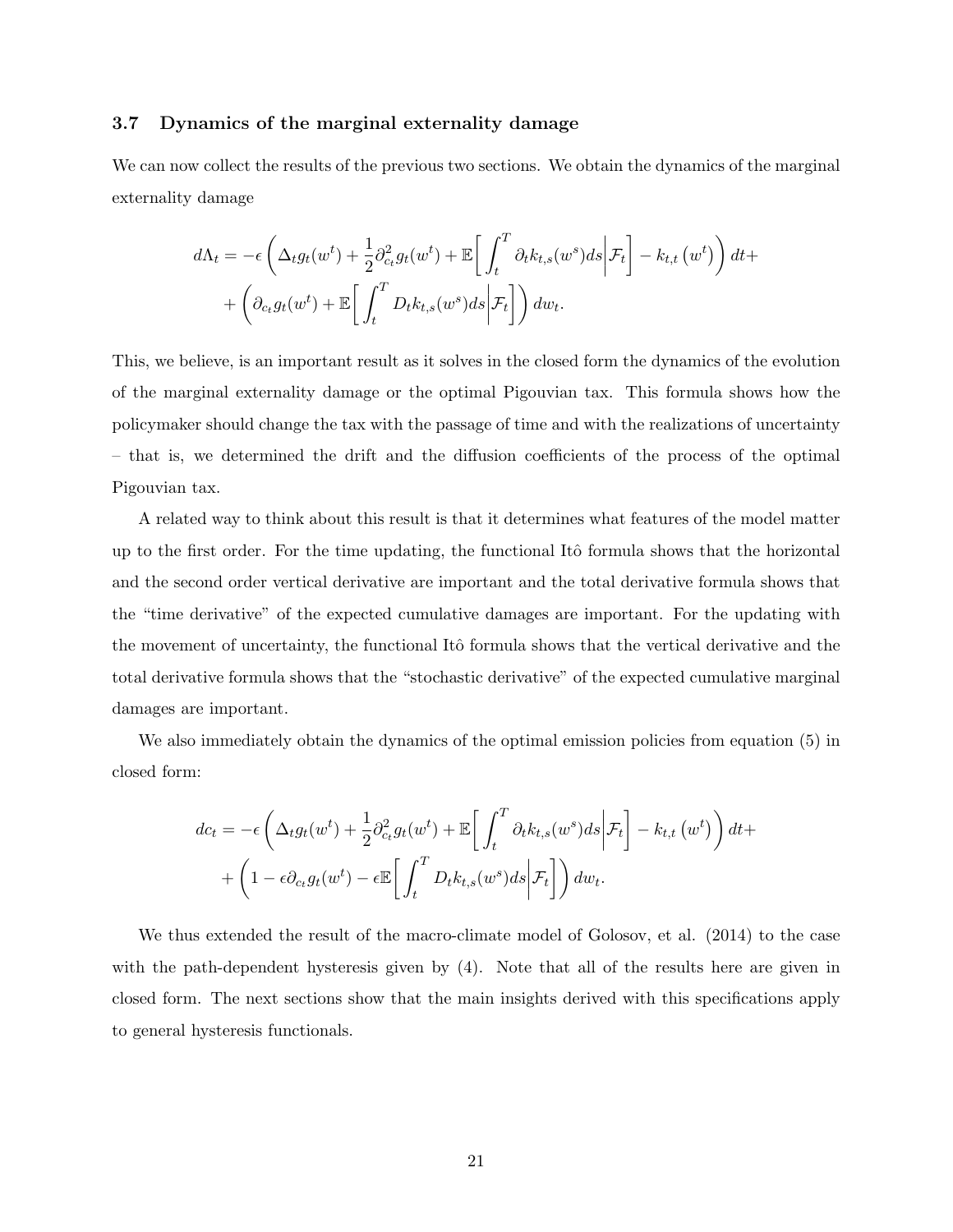### 4 General hysteresis functionals

We now return to the analysis of the problem (3) for a general hysteresis functional.

### 4.1 The class  $A_t$  of path-dependent functionals

In this section we describe a class of path-dependent functionals  $A_t$  which, in a sense, is parallel to continuously differentiable functions of a real-valued argument. It will turn out that this class, while very general, allows significant tractability in the analysis of path-dependent problems. The introduction of this class of functionals is one contribution of our paper.

Remark 1. Adding a path-dependent functional  $h_t$  can considerably change the structure of the optimal policy. For example, consider the functional  $h_t(c) = c_{\frac{t}{2}}$  that describes the effects of the policies at the middle of the time period  $[0, t]$ . We show in the appendix that the optimal policy is no longer continuous and has a jump at  $t=\frac{T}{2}$  $\frac{T}{2}$ .

Let us recall that a Fréchet derivative of a functional  $h_t: C[0, t] \to \mathbb{R}$  at a point  $c \in C[0, t]$  is a signed measure  $\mu$  on [0, t] such that

$$
h_t (c + z) = h_t (c) + \int_0^t z_s d\mu (t, s) + o(||z||), ||z|| \to 0.
$$

The primary difficulty with this formulation is that it features a very general dependence of the measure  $\mu$  on time t. The next assumption structures this dependence.

**Assumption 1.** (Class  $A_t$ ) Suppose the (Fréchet) derivative of the functional  $h_t$  has an absolutely continuous part and an atom at point t:

$$
h_t(c+z) = h_t(c) + \partial_{c_t} h_t(c) z_t + \int_0^t \delta_s h_t(c) z_s ds + o(||z||), ||z|| \to 0.
$$

The family of such functionals is denoted by  $A_t$ .

This assumption on the derivative of functionals means that there are two sources of variation for  $h_t$ : an instantaneous influence of a perturbation at the moment t given by an atom and an integral influence of perturbations at previous moments  $s \leq t$  which is an absolutely continuous process. Assumption 1 is mild – it only requires that the derivative of a functional (which is a measure) is absolutely continuous and has an atom at the present time.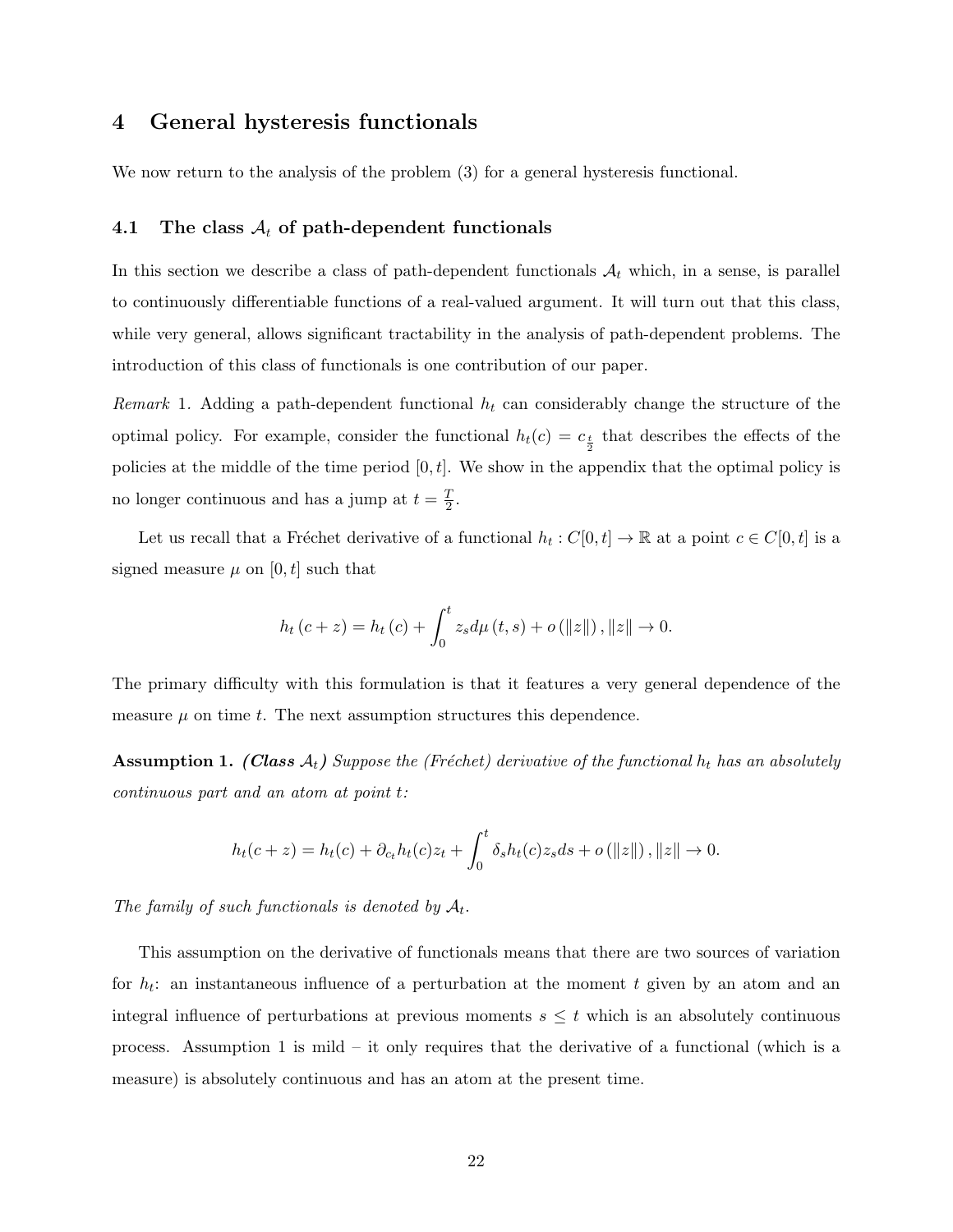The class  $A_t$  contains a variety of functionals:

$$
h_t(c) = f(c_t),
$$

which is state-dependent but not path-dependent;

$$
h_t(c) = f_t(c_t, \int_0^t g_t(c_s)ds),
$$

which jointly depends on state  $c_t$  and the integral influence of the path  $\int_0^t g_t(c_s)ds$  and, moreover, both the joint dependence  $f_t$  and the effects of the past policies  $g_t$  depend on time t;

$$
h_t(c) = f_t \left(\int_0^t \int_0^t g_t(c_s, c_r) ds dr, \ldots\right)
$$

where now there is a joint dependence on the past values  $c_s$  and  $c_r$  via a repeated integral.

The proposition that follows shows that this assumption covers a very general class of functionals.

**Proposition 2.** Every Fréchet differentiable functional  $g : C[0,T] \to \mathbb{R}$  is a pointwise limit of functionals from the class  $A_T$ .

Proof. In the appendix.

We next explore the nature of the present marginal influence of policy  $\partial_{c_t} h_t$  which is itself a pathdependent functional. The lemma that follows (proven for a more general case in the appendix) connects Dupire's vertical derivative to the derivatives of the functionals in the class  $A_t$ .

**Lemma 2.** Let the functional  $h_t$  be in the class  $A_t$ , then  $\partial_{c_t}h_t(c)$  is the vertical derivative in the Dupire sense.

Remark 2. We now discuss some additional motivation behind Assumption 1. Consider, for example, hysteresis given by an Itô process:

$$
h_t(c) = \int_0^t b_s dc_s,\tag{9}
$$

where b is an absolutely continuous function. The functional  $h_t(c)$  in equation (9) is well-defined if and only if the process  $(c_s)_{0\leq s\leq t}$  is of bounded variation. This is not true for an arbitrary progressively measurable process  $(c_s)_{0 \le s \le t}$ , and we cannot expect that the optimal policy process

 $\Box$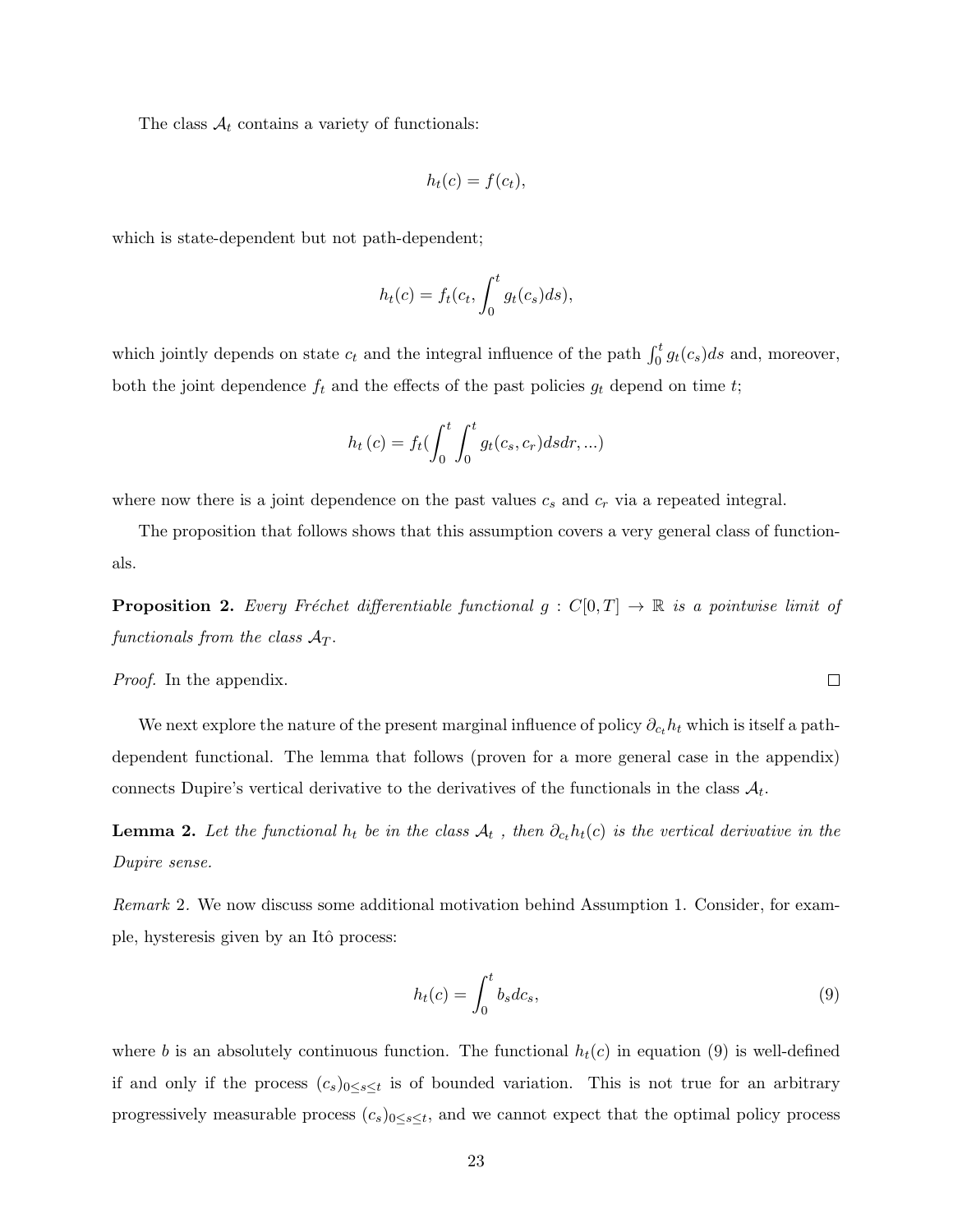will be of bounded variation. For example, in our baseline case of Section 2.1  $c_t^* = w_t$  and then almost all realizations of  $c^*$  are of unbounded variation. However, if the coefficient b is absolutely continuous, then we can integrate (9) by parts and rewrite  $h_t(c)$  in the form:

$$
h_t(c) = -\int_0^t b'_s c_s ds + b_t c_t.
$$

Further,  $h_t$  is just a linear functional from  $c$ :

$$
h_t(c+z) - h_t(c) = b_t z_t - \int_0^t b'_s z_s ds.
$$

So,  $h_t \in \mathcal{A}_t$  with  $\partial_{c_t} h(c) = b_t, \delta_s h_t(c) = -b'_s$ .

### 4.2 Optimal policy: the first order conditions

In this section, we derive the first order conditions for the optimal process  $c^{\epsilon}$ . While in some circumstances one can write a recursive formulation even for a path-dependent problem and then find a Hamilton-Jacobi-Bellman equation, in general it is difficult or impossible to do it. Here, we instead find the first order conditions for optimal policy using a variational method.

Proposition 3. (The first order conditions for the optimum) Let the optimal policy process  $c^{\epsilon}$  solve (3), then

$$
c_t^{\epsilon} = w_t - \epsilon \left( \partial_{c_t} h_t((c^{\epsilon})^t) + E \left[ \int_t^T \delta_t h_s((c^{\epsilon})^s) ds \middle| \mathcal{F}_t \right] \right). \tag{10}
$$

*Proof.* Perturb the process c by  $\nu z$ , where z is an adapted process, and compute the derivative in  $\nu$  at  $\nu=0$  :

$$
\partial_{\nu}E \int_{0}^{T} \left( -\frac{1}{2}(c_t + \nu z_t - w_t)^2 - \epsilon h_t (c^t + \nu z^t) \right) dt \Big|_{\nu=0} =
$$
  
= 
$$
E \int_{0}^{T} \left( z_t w_t - c_t z_t - \epsilon \left( \partial_{c_t} h_t (c^t) z_t + \int_{0}^{t} \delta_s h_t (c^t) z_s ds \right) \right) dt =
$$
  
= 
$$
E \int_{0}^{T} z_t \left( w_t - c_t - \epsilon \left( \partial_{c_t} h_t (c^t) + \int_{t}^{T} \delta_t h_s (c^s) ds \right) \right) dt = 0.
$$

Since  $z$  is an arbitrary adapted process, we get the first order conditions (10). The importance of Assumption 1 is evident in particular in the third line of the proof. If we did not impose this assumption, then instead of the integral  $\int_t^T \delta_t h_s(c^s) ds$  we would have a general measure  $\mu_t(c^s, [t, T])$ which can even be discontinuous in  $t$ . Assumption 1 imposes a smooth structure for this measure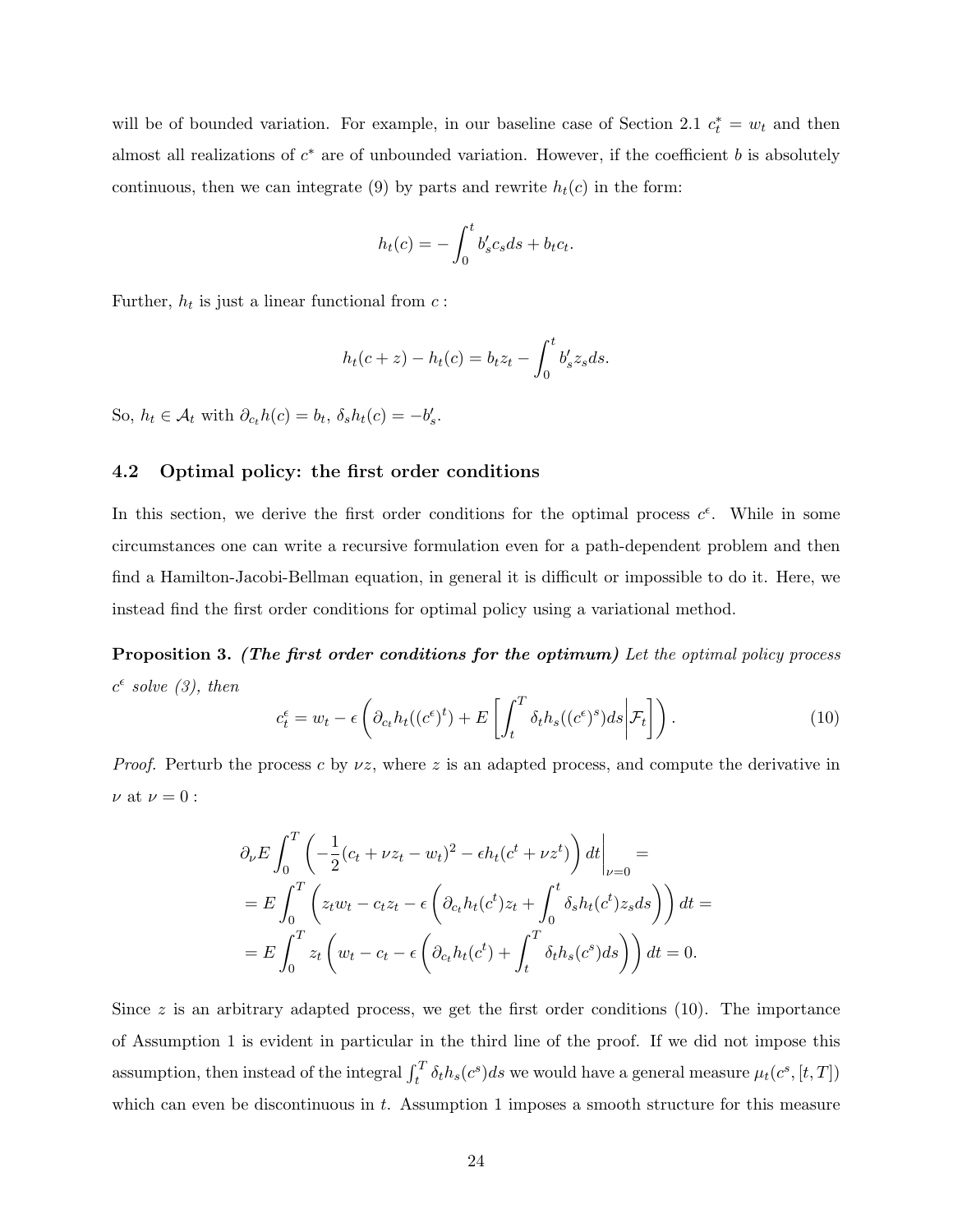This equation (10) has a natural economic meaning. When hysteresis  $\epsilon h_t$  is present, the solution to the optimal problem  $(c_t^* = w_t)$  is modified by the two terms. The first term,

$$
I_t = \epsilon \partial_{c_t} h_t(c^{\epsilon}),
$$

is the instantaneous marginal effect of the change in the policy  $c_t^{\epsilon}$  on functional  $h_t$ . The second term gives the future marginal effects of policy  $c_t^{\epsilon}$ 

$$
F_t = \epsilon E \left[ \int_t^T \delta_t h_s((c^{\epsilon})^s) ds \middle| \mathcal{F}_t \right].
$$

on the values of all future hysteresis functionals  $h_s((c^{\epsilon})^s)$ . For each time s (where  $t \leq s \leq T$ ), the marginal effect of changing policy in period t is represented by the derivative  $\delta_t h_s((c^{\epsilon})^s)$  of the functional  $h_s$  with respect to change in policy at time t. These marginal effects are evaluated as a conditional expectation at time t and hence represent the expected future marginal effects. It is useful to think about the term  $F_t$  as the cumulative impulse response of the change of the policy today on all future hysteresis functionals. This is similar to Alvarez and Lippi (2019), Alvarez, Le Bihan, and Lippi (2016), Alvarez, Lippi, and Oskolkov (2020) and Borovička, Hansen, Scheinkman  $(2014)$ , Borovička, Hansen, Hendricks, and Scheinkman  $(2011)$ , and Borovička and Hansen  $(2016)$ . Note that  $F_t$  is a conditional expectation process that may non-trivially change with time as both the marginal effects  $\delta_t h_s$  and the filtration  $\mathcal{F}_t$  changes.

Both terms depend on the path of policy  $c_{[0,s]}^{\epsilon} = (c^{\epsilon})^s$ . As seen here, the assumption that the functional  $h_t$  is in the class  $A_t$  allows us to conveniently separate the first order condition in two parts: the marginal effects of the policy on current period  $I_t$  and the conditional expectation of the cumulative future marginal effects of policy paths in the future,  $F_t$ .

### 5 Characterizing the general problem

This section is divided into two main parts. Section 5.1 derives a closed-form characterization of the change in the optimal policy when hysteresis is small. Section 5.2 provides a characterization of the optimal policy.<sup>10</sup>

 $10$ It may be useful for a reader to also consider an example in the appendix that provides a parallel characterization for the case with no path-dependency.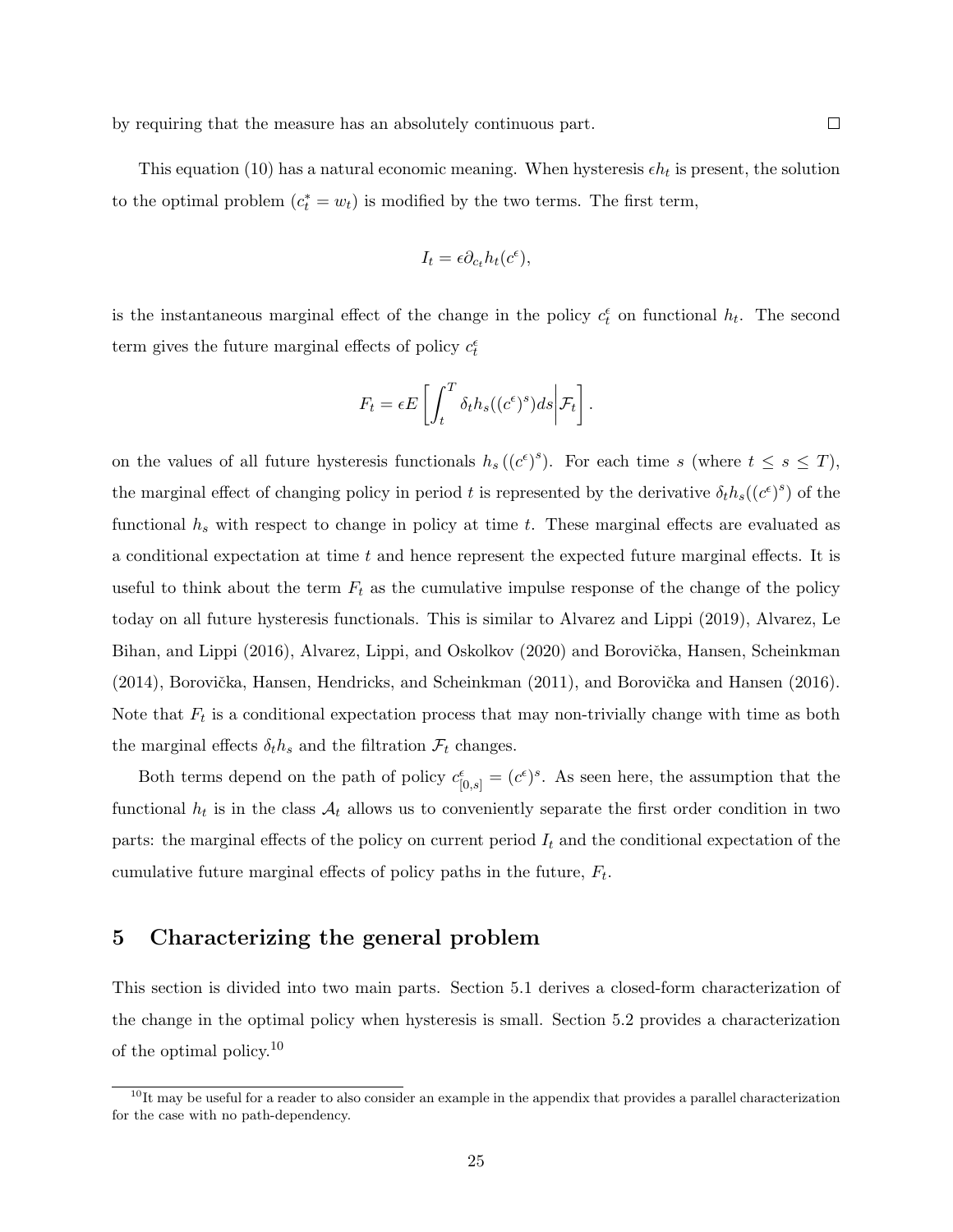### 5.1 Stochastic hysteresis elasticity and its dynamics

In this section we derive a closed-form characterization of the change in the optimal policy when hysteresis is small. We call this first order process a stochastic hysteresis elasticity. We characterize the dynamics of the stochastic elasticity in closed form by providing its semimartingale decomposition which is the main contribution of this section.

#### 5.1.1 Stochastic hysteresis elasticity

We first formally define the stochastic hysteresis elasticity. This is the first order process that represents the change in optimal policy process  $c^*$  in response to introduction of an infinitesimal path-dependent hysteresis functional  $h_t$ .

Definition 4. (Stochastic hysteresis elasticity) Let  $c_t^*$  be a solution to the baseline problem (1) and  $c_t^{\epsilon}$  be a solution to the problem (3), where hysteresis is given by the functional  $\epsilon h_t$ ,  $\epsilon \to 0$ . The first-order process or the stochastic hysteresis elasticity  $C_t^h$  is such that

$$
c_t^{\epsilon} = c_t^* + \epsilon C_t^h + o(\epsilon).
$$

The stochastic elasticity  $C_t^h$  is the change to the first order in the optimal policy process in response to a small change in the hysteresis  $h$ . In this sense, it is similar to the usual concept of elasticity but now determines how the whole process  $c_t$  changes. From now on, to ease notation we drop the dependence of  $C_t^h$  on h and denote it simply by  $C_t$ .

Differentiating (10) with respect to  $\epsilon$  at  $\epsilon = 0$ , and recalling that  $c_t^0 = c_t^* = w_t$  we find the process  $C_t$  explicitly

$$
C_t = -\partial_{c_t} h_t(w^t) - E\left[\int_t^T \delta_t h_s(w^s) ds \middle| \mathcal{F}_t\right].
$$
\n(11)

This equation is already interesting by itself as it presents the change in the optimal policy plan due to the introduction of the path-dependent effect. Moreover, it is given in closed form.

We now turn to presenting the main result of this section – showing that  $C_t$  is an Itô process and, most importantly, writing its explicit semimartingale decomposition. We are seeking a representation

$$
dC_t = \beta\left(w^t\right)dt + \gamma\left(w^t\right)dw_t,
$$

where  $\beta$  and  $\gamma$  are potentially path-dependent. In other words, we want to determine the dynamics of the stochastic elasticity  $C_t$ .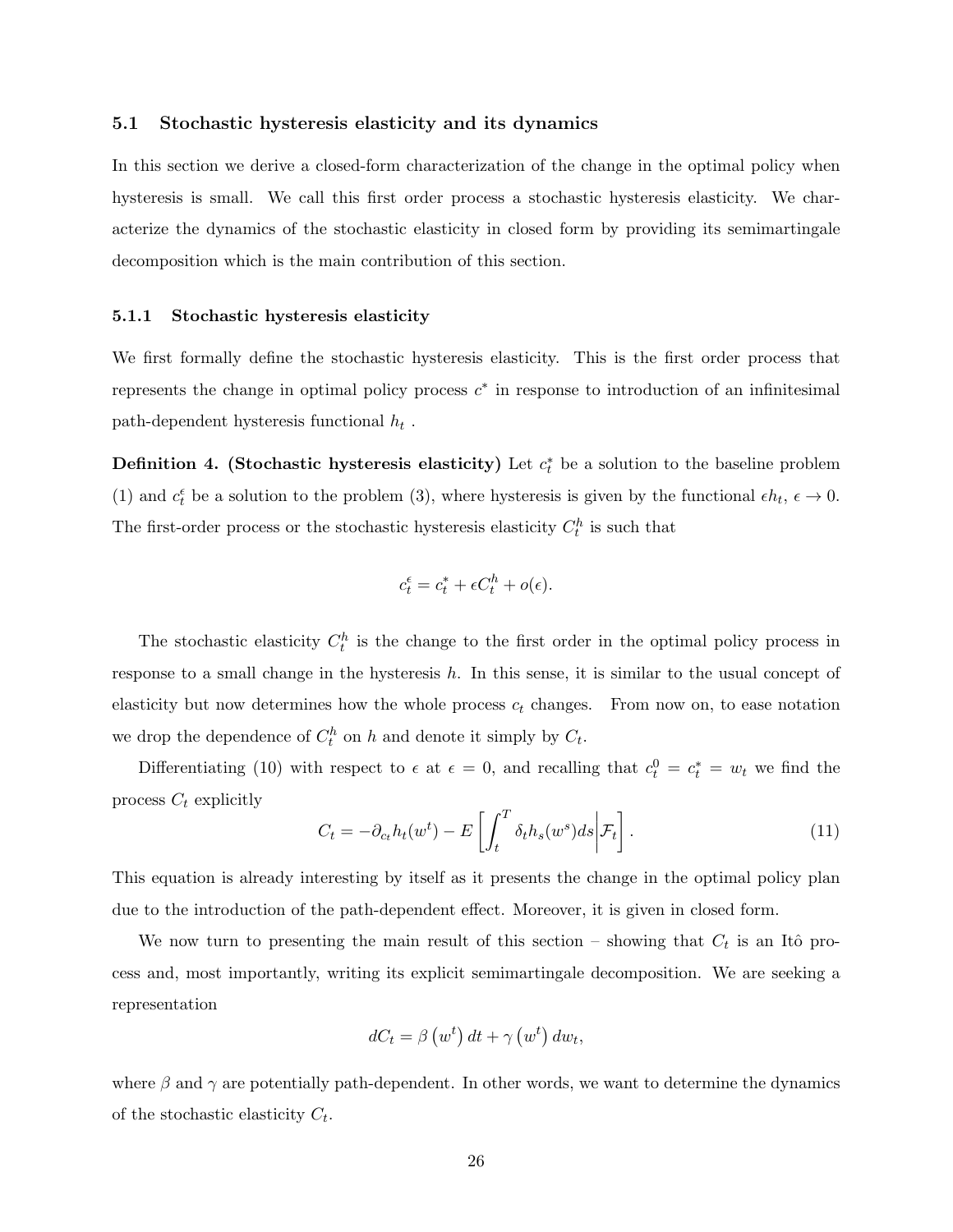#### 5.1.2 Present effect of the policy path

This section provides a semimartingale decomposition of the term  $\partial_{ct} h_t(c^*)$  – the present effect of the path of policies  $(c^*)^t = w^t$ . The principal tool that we use is Dupire's functional Itô formula in Lemma 1 that applies to the non-anticipative functionals of the path. We now make an assumption that allows the use of this formula.

**Assumption 2.** There exists a non-anticipative functional  $q : [0, T] \times D[0, T] \rightarrow \mathbb{R}$  which is horizontally differentiable, twice vertically differentiable and is such that  $q_t(c) = \partial_{c_t} h_t(c)$ . In other words, the derivative  $\partial_{c_t} h_t(c)$  can be extended to a  $C_b^{1,2}$  $b^{1,2}$ -functional on the space of cádlág paths. We denote this extension also by  $\partial_{c_1} h_t(c)$ .

Applying the functional Itô formula, and noting that  $c_t^* = w_t$  we obtain a semimartingale decomposition of the functional  $\partial_{c_t} h_t(c^*)$  that depends on the whole history of policy  $(c^*)^t = w^t$ :

$$
d(\partial_{c_t} h_t(c^*)) = \Delta_t \left( \partial_{c_t} h_t(w^t) \right) dt + \partial_{c_t} \left( \partial_{c_t} h_t(w^t) \right) dw_t + \frac{1}{2} \partial_{c_t} \left( \partial_{c_t}^2 h_t(w^t) \right) dt,
$$

and gathering the terms we obtain the following lemma.

**Lemma 3.** (Dynamics of the present effect,  $I_t$ ) The semimartingale decomposition of the present marginal effects,  $I_t$ , of the policy path is given by

$$
d(\partial_{c_t} h_t(c^*)) = \left(\Delta_t(\partial_{c_t} h_t(w^t)) + \frac{1}{2}\partial_{c_t}^3 h_t(w^t)\right)dt + \partial_{c_t}^2 h_t(w^t)dw_t.
$$
\n(12)

This part of the derivation is already interesting as a stand-alone result. The reason why one can apply the Dupire and Cont-Fournie analysis is that  $\partial_{c_t} h_t(c^*)$  is already represented as a functional of the path. The decomposition  $(12)$  then has the same intuitive meaning as the standard Itô's formula but now applies to the functional of the past, not the function of the present realization. Note that we are already applying the functional Itô's formula to the marginal effects, that is, to the vertical derivative of the functional  $\partial_{c_t} h_t(w^t)$ . Hence, there are the second,  $\partial_{c_t}^2$ , and the third,  $\partial_{c_t}^3$ , vertical derivatives as well as the mixed derivative  $\Delta_t \partial_{c_t}$ .

### 5.1.3 Expected future effects of policy paths

We now make an assumption on the derivative of the functional,  $\delta_t h_s(c^*)$ , that is needed to apply the total derivative formula of Proposition 1.<sup>11</sup>

<sup>&</sup>lt;sup>11</sup>In Section 7.2, we further discuss the smoothness assumptions for the functionals  $h_t$ .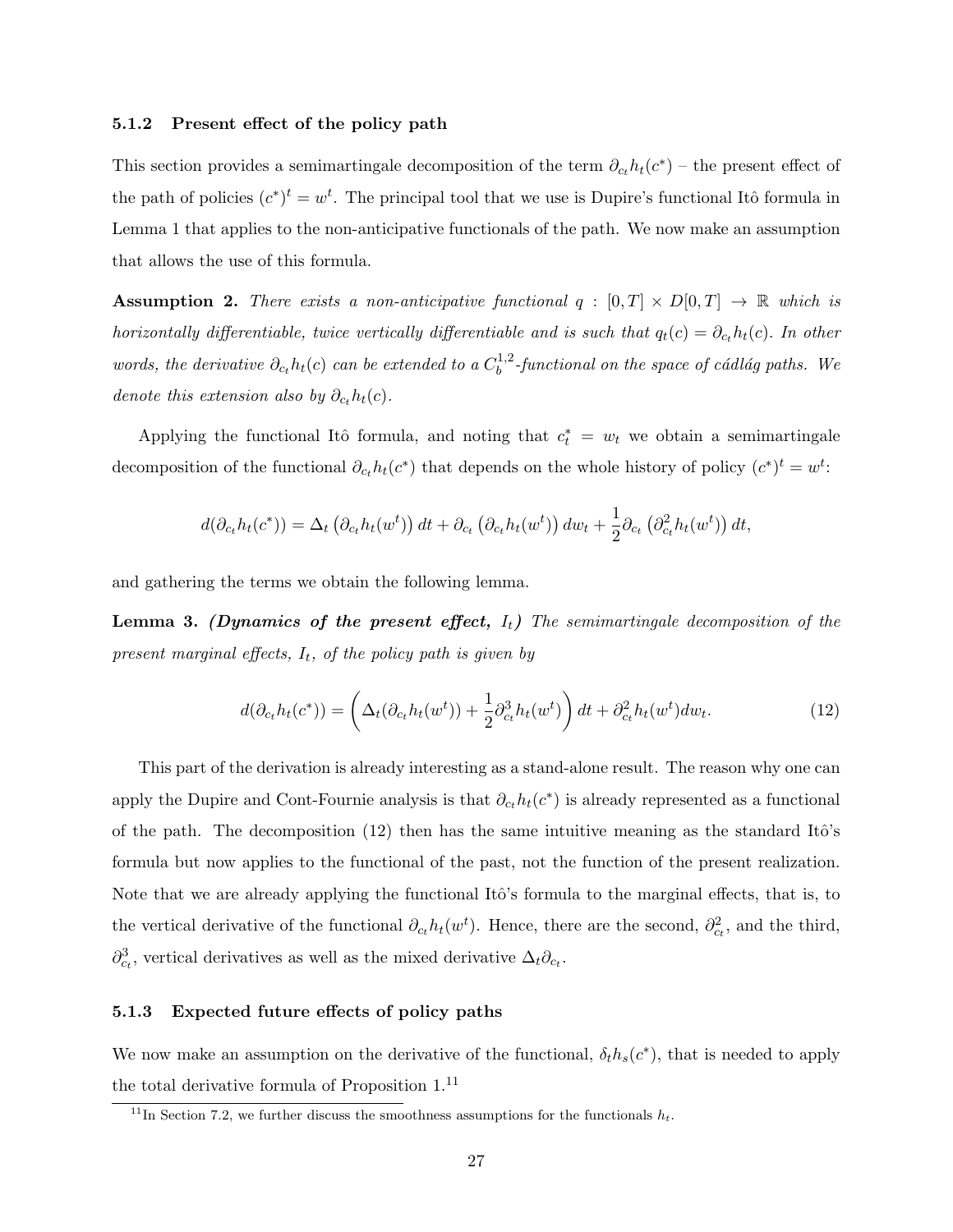**Assumption 3.** The derivative  $\delta_t h_s(c^*)$  is an absolutely continuous in t and is a Malliavin differentiable functional of the path  $w^s$ .

It follows that the future marginal effect of a given policy path is given by

$$
\frac{d}{dt} \int_t^T \delta_t h_s(c^*) ds = -\delta_t h_t(c^*) + \int_t^T \frac{\partial}{\partial t} (\delta_t h_s)(c^*) ds.
$$

and its conditional expectation is given by the total derivative formula (8):

$$
d\mathbb{E}\bigg[\int_t^T \delta_t h_s(c^*)ds\bigg|\mathcal{F}_t\bigg] = \underbrace{\mathbb{E}\bigg[\partial_t \int_t^T \delta_t h_s(c^*)ds\bigg|\mathcal{F}_t\bigg]}_{\text{time derivative}} dt + \underbrace{\mathbb{E}\bigg[D_t \int_t^T \delta_t h_s(c^*)ds\bigg|\mathcal{F}_t\bigg]}_{\text{stochastic derivative}}
$$

The meaning of this equation is straightforward. The conditional expectation

$$
F_t = \mathbb{E}\bigg[\int_t^T \delta_t h_s(c^*) ds \bigg|\mathcal{F}_t\bigg]
$$

describes how a change in policy in period t determines the expected future marginal effects of that policy  $\delta_t h_s(c^*)$  in all periods  $s$   $(s \in [t, T])$ . The time evolution of the conditional expectation is given by the analogue of the time derivative. The stochastic evolution of the conditional expectation is given by a stochastic derivative of the cumulative change in all marginal effects of policy t on all future periods  $s$  with respect to variation in the underlying process  $w$ . Collecting the terms gives us the dynamics of the future effects of policy and shows that it is an Itô process.

**Lemma 4.** (Dynamics of the future effects,  $F_t$ ) The semimartingale representation of the future marginal effects,  $F_t$ , of policy paths is given by:

$$
d\mathbb{E}\left[\int_t^T \delta_t h_s(c^*)ds \bigg|\mathcal{F}_t\right] =
$$
  
=  $\left(-\delta_t h_t(w^t) + \int_t^T \mathbb{E}\left[\frac{\partial}{\partial t}(\delta_t h_s)(w^s) \bigg|\mathcal{F}_t\right] ds\right) dt + \mathbb{E}\left[D_t \int_t^T \delta_t h_s(w^s) ds \bigg|\mathcal{F}_t\right] dw_t.$  (13)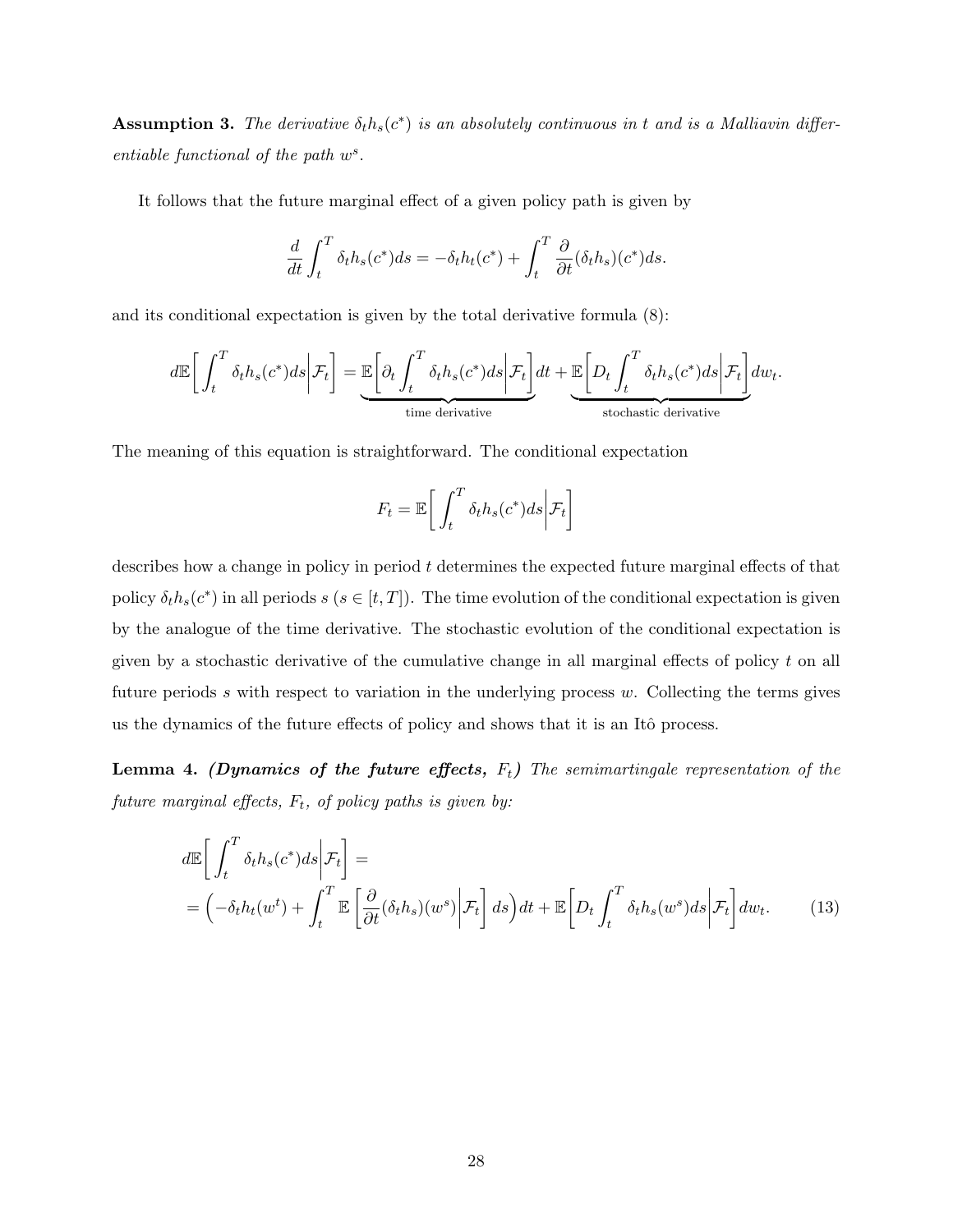#### 5.1.4 Dynamics of the stochastic elasticity

We now combine the results of the decompositions of the present effects (12) and the future effects (13) of policy and recalling that  $c_t^* = w_t$ :

$$
dC_t = -\left(\underbrace{\Delta_t \partial_{c_t} h_t(w^t) dt + \frac{1}{2} \partial_{c_t}^3 h_t(w^t) dt + \partial_{c_t}^2 h_t(w^t) dw_t}_{\text{Present effects: functional Itô}}\right) - \left(-\underbrace{\delta_t h_t(w^t) dt + E\left[\int_t^T \frac{\partial}{\partial t} (\delta_t h_s)(w^s) ds \middle| \mathcal{F}_t\right] dt + E\left[\int_t^T D_t \left(\delta_t h_s(w^s)\right) ds \middle| \mathcal{F}_t\right] dw_t}_{\text{Future effects: total derivative}}\right),
$$

where in the last term we interchanged the Malliavin derivative and the integral.

Collecting the terms gives the semimartingale decomposition of the first order process  $C_t$  in closed form.

Theorem 1. (Dynamics of stochastic elasticity) The semimartingale decomposition of the stochastic elasticity  $C_t$  is given by

$$
dC_t = -\left(\Delta_t \partial_{c_t} h_t(w^t) + \frac{1}{2} \partial_{c_t}^3 h_t(w^t) - \delta_t h_t(w^t) + E\left[\int_t^T \frac{\partial}{\partial t} (\delta_t h_s)(w^s) ds \middle| \mathcal{F}_t\right]\right) dt - \left(\partial_{c_t}^2 h_t(w^t) + E\left[\int_t^T D_t (\delta_t h_s(w^s)) ds \middle| \mathcal{F}_t\right]\right) dw_t.
$$
\n(14)

This theorem shows that the optimal process  $c_t^*$  changes with the introduction of hysteresis, that is, the additional infinitesimal path-dependent effect of policies. The equation (14) gives the first order process in closed form as

$$
dC_t^h = \beta_t \left(w^t\right) dt + \gamma_t \left(w^t\right) dw_t,
$$

where  $\beta$  and  $\gamma$  are path-dependent coefficients.

### 5.2 Dynamics of optimal policy

We now characterize the dynamics of the optimal policy.

In this section, we assume that  $\epsilon = 1$ , without loss of generality. The first order conditions (10) become

$$
w_t = c_t + \partial_{c_t} h_t(c^t) + E\left[\int_t^T \delta_t h_s(c^s) ds \middle| \mathcal{F}_t\right].
$$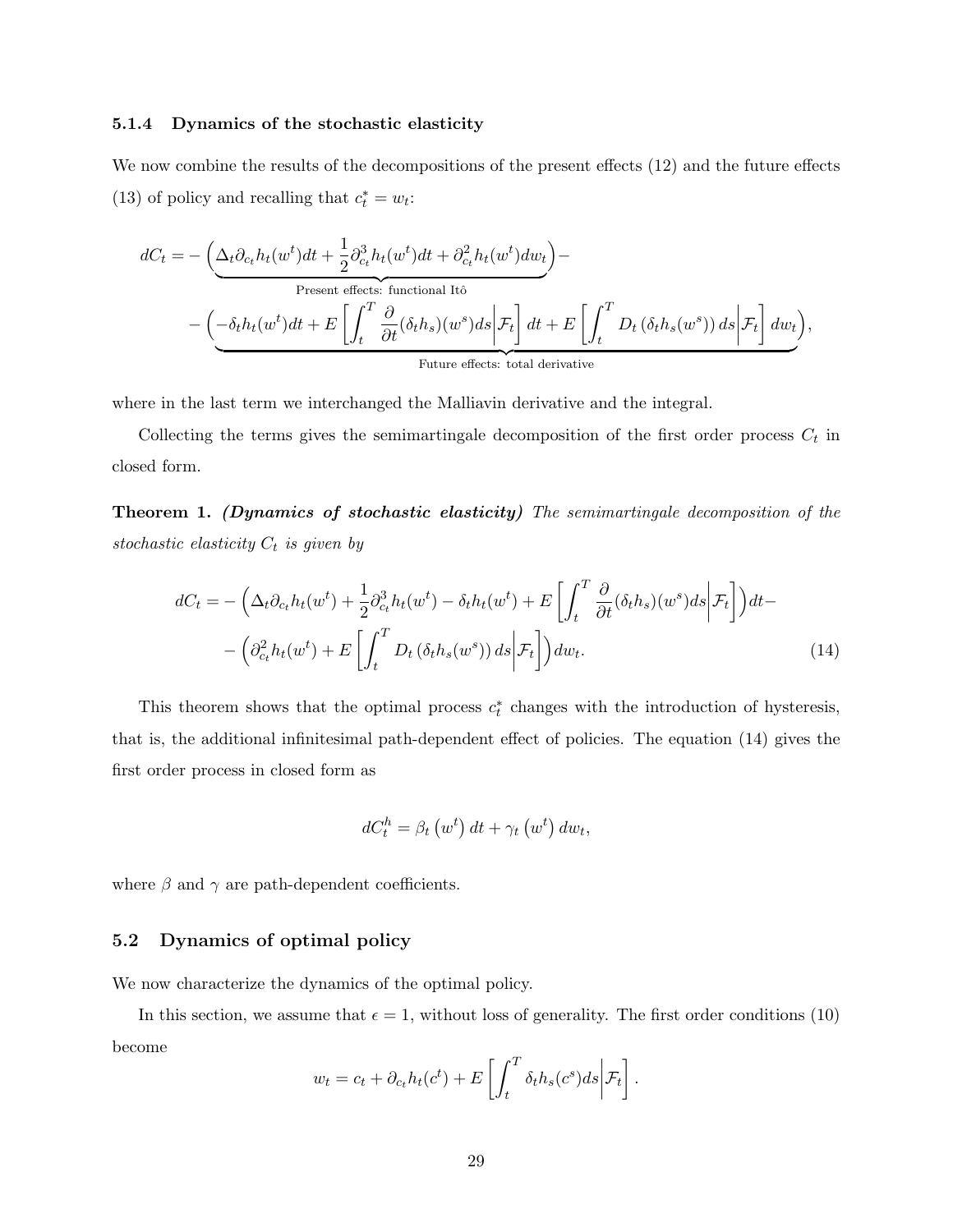Let us take the differential of this equation assuming that  $c$  is an Itô process, i.e.

$$
dc_t = \alpha_t dt + \beta_t dw_t.
$$

The present marginal effects of the policy are differentiated using the functional Itô formula  $(7)$ :

$$
d\left(\partial_{c_t}h_t(c^t)\right) = \Delta_t \partial_{c_t}h_t(c^t)dt + \partial_{c_t}^2h_t(c^t)dc_t + \frac{1}{2}\partial_{c_t}^3h_t(c^t)\beta_t^2dt.
$$

The future expected marginal effects of the policy are differentiated using the total derivative formula (8):

$$
d\left(E\left[\int_t^T \delta_t h_s(c^s)ds\middle|\mathcal{F}_t\right]\right) = E\left[\partial_t \int_t^T \delta_t h_s(c^s)ds\middle|\mathcal{F}_t\right]dt + E\left[\int_t^T D_t\left(\delta_t h_s(c^s)\right)ds\middle|\mathcal{F}_t\right]dw_t =
$$
  
= 
$$
E\left[\int_t^T \partial_t\left(\delta_t h_s(c^s)\right)ds\middle|\mathcal{F}_t\right]dt - \delta_t h_t(c^t)dt + E\left[\int_t^T D_t\left(\delta_t h_s(c^s)\right)ds\middle|\mathcal{F}_t\right]dw_t.
$$

The differential of the first order conditions is then given by

$$
dw_t = dc_t + \Delta_t \partial_{c_t} h_t(c^t) dt + \partial_{c_t}^2 h_t(c^t) dc_t + \frac{1}{2} \partial_{c_t}^3 h_t(c^t) \beta_t^2 dt +
$$
  
+ 
$$
E\left[\int_t^T \partial_t \delta_t h_s(c^s) ds \middle| \mathcal{F}_t\right] dt - \delta_t h_t(c^t) dt + E\left[\int_t^T D_t \left(\delta_t h_s(c^s)\right) ds \middle| \mathcal{F}_t\right] dw_t.
$$

Collecting the terms near  $dt$  and  $dw_t$  we derive dynamics of the optimal policy:

$$
\begin{cases}\n0 = (1 + \partial_{ct}^2 h_t(c^t))\alpha_t + \frac{1}{2}\partial_{ct}^3 h_t(c^t)\beta_t^2 + \Delta_t \partial_{ct} h_t(c^t) + E\left[\int_t^T \partial_t \delta_t h_s(c^s)ds \middle| \mathcal{F}_t\right] - \delta_t h_t(c^t), \\
1 = (1 + \partial_{ct}^2 h_t(c^t))\beta_t + E\left[\int_t^T D_t(\delta_t h_s(c^s)) ds \middle| \mathcal{F}_t\right],\n\end{cases}
$$

and the next theorem characterizes the drift and diffusion coefficients of the optimal policy.

Theorem 2. (Optimal policy) The dynamics of optimal policy is given by:

$$
\alpha_t = -\frac{1}{1 + \partial_{c_t}^2 h_t(c^t)} \left( \frac{1}{2} \partial_{c_t}^3 h_t(c^t) \beta_t^2 + \Delta_t \partial_{c_t} h_t(c^t) + E \left[ \int_t^T \partial_t \delta_t h_s(c^s) ds \Big| \mathcal{F}_t \right] - \delta_t h_t(c^t) \right),
$$
  

$$
\beta_t = \frac{1 - E \left[ \int_t^T D_t \delta_t h_s(c^s) ds \Big| \mathcal{F}_t \right]}{(1 + \partial_{c_t}^2 h_t(c^t))}.
$$

We can compare this theorem to the results without hysteresis, where there are only contempo-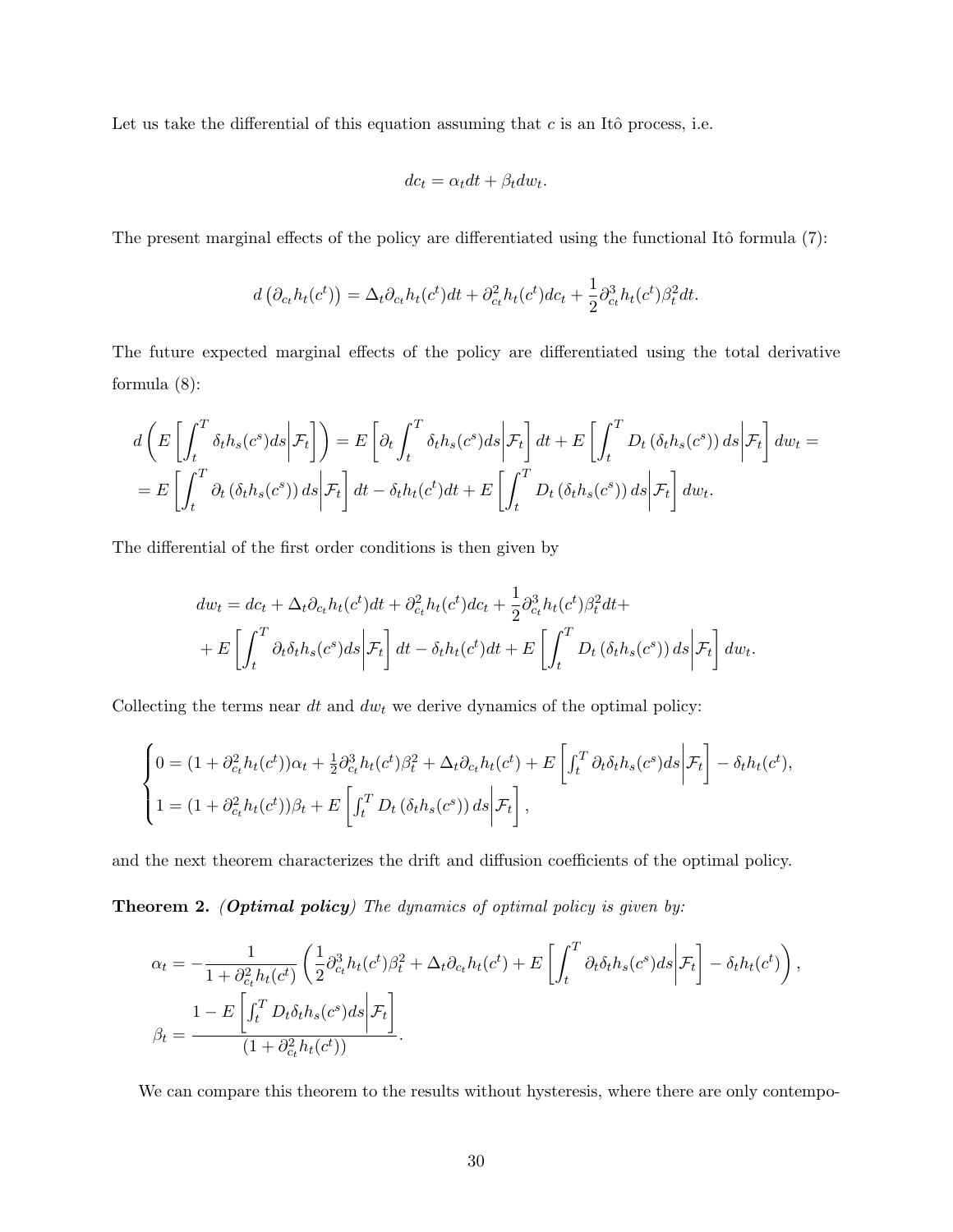raneous effects of the policy  $f(c_t)$ , the details of which are in the appendix. The diffusion coefficient  $\beta_t$  is determined by two terms. The first term, in the denominator, contains the vertical derivative of the present marginal effects of the policy  $\partial_{c_t}(\partial_{c_t} h_t(c^t))$  and measures the change in the present marginal costs due to a "bump" in the trajectory of the costs. This is an analogue of the term  $f''(c_t)$  for the case without hysteresis. The second term, in the numerator, is the stochastic derivative  $E\left[\int_t^T D_t \delta_t h_s(c^s) ds\right]$  $\mathcal{F}_t$  which measures impact of the change in the trajectory of the stochastic process on the expected future marginal effects in all periods. This term is not present in the case without hysteresis.

The drift coefficient  $\alpha_t$  is determined by three terms. The first term, in the denominator, is the same relative scaling as in the case of  $\beta_t$ . The second set of terms is the time evolution of the present,  $\Delta_t \partial_{c_t} h_t(c^t)$ , and future,  $E\left[\partial_t \int_t^T \delta_t h_s(c^s) ds\right]$  $\mathcal{F}_t$ , marginal costs. The analogue of the horizontal derivative  $\Delta_t \partial_{ct} h_t(c^t)$  for the case without hysteresis would be the time derivative  $\partial_t f(c_t, t)$ . The time evolution of the future marginal costs are is in the case without hysteresis. The third term is the quadratic variance of the present marginal costs,  $\frac{1}{2}\partial_{c_t}^3 h_t(c^t)\beta_t^2$ . It is a path-dependent analogue of  $\frac{1}{2}f'''(c_t)(\beta_t)^2$  in the case without hysteresis.

The equations Theorem 2 characterize the drift and diffusion coefficients implicitly in contrast to the explicit form we obtained in Theorem 1. The explicit form we obtained for the stochastic elasticity thus can be thought of as a characterization of the optimal process for small hysteresis, or small hysteresis asymptotics.

Remark. We now show that assuming that the marginal effect of policy  $\delta_t h_s$  are in the class  $\mathcal{A}_s$ , we can compute Malliavin derivatives  $D_t \delta_t h_s(c^s) ds$  in Theorem 2 in a more detailed way.

**Corollary.** Let  $\delta_t h_s$  be in the class  $A_s$ , then

$$
D_t \delta_t g_s(c^s) = \partial_{c_t} \delta_t h_s(c^s) D_t c_s + \int_t^s \delta_r \delta_t h_s(c^s) D_t c_r dr,
$$

where the tangent process  $D_t c_r$  is given by

$$
\begin{cases}\nd(D_t c_s) = (D_t \alpha_s) ds + (D_t \beta_s) dw_s, \ s > t \\
D_t c_t = \beta_t.\n\end{cases}
$$
\n(15)

*Proof.* Let us perturb the underlying Brownian motion:  $S(w, \epsilon z)_t = w_t + \epsilon \int_0^t z_r dr$ ,  $0 \le t \le T$ . Then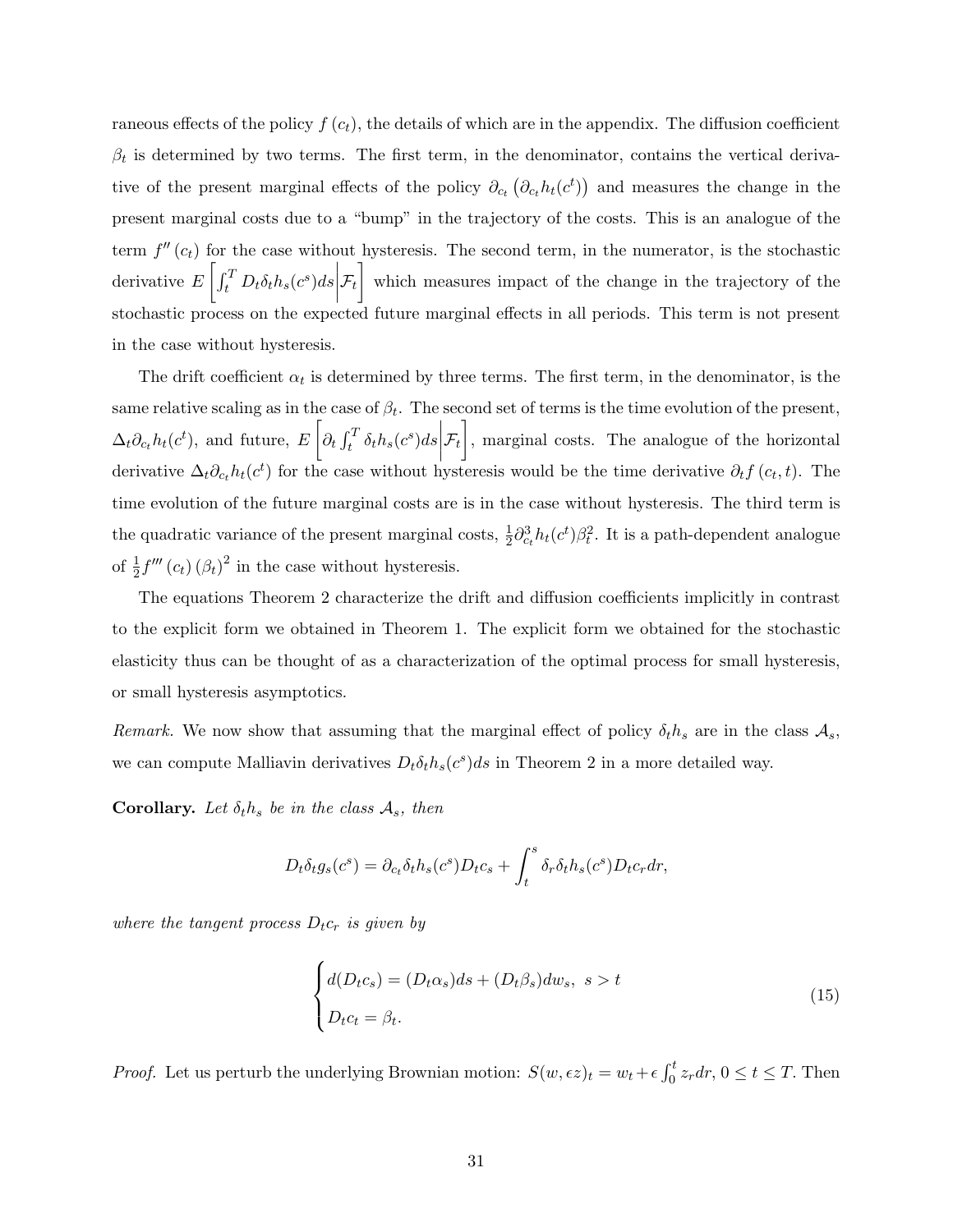by the definition of the Malliavin derivative

$$
c_t(S(w, \epsilon z)) = c_t(w) + \epsilon \int_0^t D_r c_t(w) z_r dr + o(\epsilon),
$$

where  $D_r c_t$  is a tangent process. Hence,

$$
\delta_t h_s(c^s(S(w, \epsilon z))) = \delta_t h_s(c^s(w)) + \epsilon \partial_{c_s} \delta_t h_s(c^s) \int_0^s D_r c_s(w) z_r dr +
$$
  
+ 
$$
\epsilon \int_0^s \delta_r \delta_t h_s(c^s) \int_0^r D_u c_r(w) z_u du dr + o(\epsilon) =
$$
  
= 
$$
\delta_t h_s(c^s(w)) + \epsilon \int_0^s z_r \left( \partial_{c_s} \delta_t h_s(c^s) D_r c_s(w) + \int_r^s \delta_u \delta_t h_s(c^s) D_r c_u(w) du \right) dr + o(\epsilon).
$$

 $\Box$ 

The result follows.

This characterization is useful as it uses the tangent process which has a particularly simple form. When c is an Itô process, its tangent process is also an Itô process with the drift and diffusion coefficients being the Malliavin derivatives of the drift and diffusion coefficients of the process c.

### 6 Examples

In this section, we present a number of examples of the hysteresis functionals  $h_t$  to illustrate how to use our theoretical results. We also provide, whenever possible, an alternative derivation using other tools. Section 6.1 is the user's guide that describes the steps needed to apply the theory we developed. The first example, Section 6.2, revisits the case of no hysteresis. In this case, only the present effects of the policy are present and the functional Itô formula reduces to the usual Itô formula. There is no need to use the total derivative formula. The second example, Section 6.3, considers cumulative hysteresis. The effects of the polices are a function of the current policy and the integral of the past policies. For the case of the multiplicative dependence of the effects of the current policies and the cumulative hysteresis, the stochastic elasticity takes a very simple form. The present marginal effects of the policy path only have the horizontal derivative which measures how the cumulant of the past policies changes with time and all of the vertical derivatives are equal to zero. The total derivative formula for the conditional expectation of the future marginal effects only has the stochastic derivative component which itself has a very simple form that measures how lengthy the effects of the stochastic shock are. We expand on this class of examples in Boulatov, Riabov, and Tsyvinski (2020) where we analyze such cases extracting a martingale and not using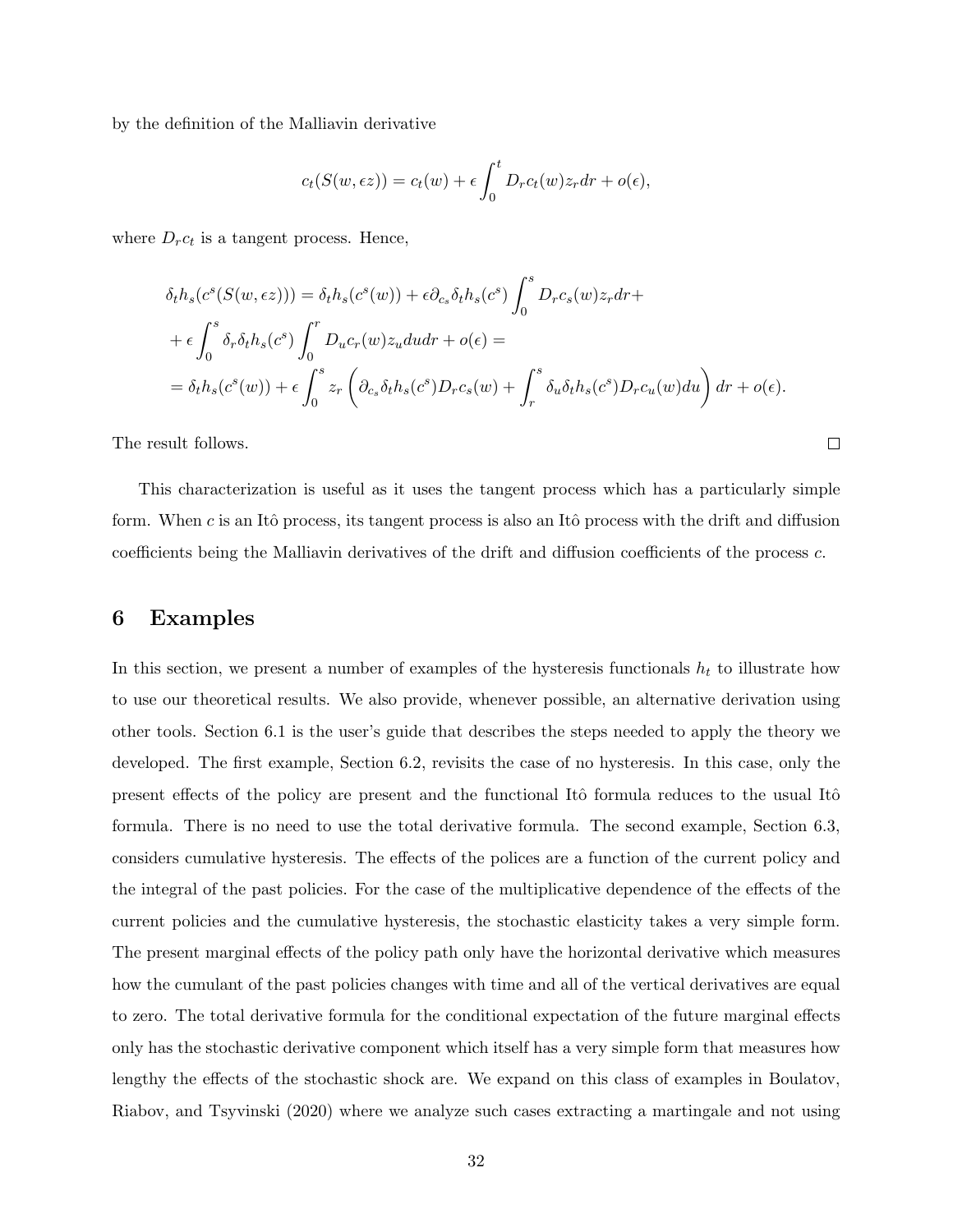the main tools of this paper – the functional Itô formula and the total derivative formula. Our third example, Section 6.4, studies hysteresis that depends both on time and the past policies. This example captures three important parts of path-dependent policies. First, there is an effect of the present policy. Second, there is an effect of the hysteresis. The hysteresis is represented by an integral with a kernel that has joint dependence on current time and past policies. That is, path dependency sophisticatedly changes with both the time and evolution of the past polices. Third, there is a joint dependence between the present and the past. For this example, we need to utilize all of the tools developed in the paper. The functional Itô formula gives the evolution of the present marginal effects of the policies in terms of horizontal and vertical derivatives. The total derivative formula straightforwardly gives the evolution of the conditional expectation process in terms of the time and stochastic derivative. We also consider a deterministic setting with hysteresis in Section 6.5. As there is no stochasticity, there is only evolution with respect to time or, rather, the history of policies. We decompose its effects into the effects of the present and the past history. The present marginal effect of policy then evolves as the first-order horizontal and the vertical derivatives. The future marginal effects of policies evolve as their time derivative. In Section 6.6 we consider an example with a tipping point in which the time when the stochastic process reaches the maximum becomes a reference point.

### 6.1 The user's guide

In order to apply results from the previous section one needs to calculate a number of derivatives of the functional  $(h_t)_{0\leq t\leq T}$ . In calculation of the first order conditions (10), we need to find a Fréchet derivative of  $h_t$ :

$$
h_t(c+z) - h_t(c) = \partial_{ct} h_t(c) z_t + \int_0^t \delta_s h_t(c) z_s ds + o(||z||).
$$

For the application of Dupire's functional Itô's formula and finding the SDE for the present effects of the path in Section 5.1.2 and equation (12) we need to calculate the horizontal derivative  $\Delta_t \partial_{c_t} h_t(c)$ and two vertical derivatives  $\partial_{c_t}^2 h_t(c)$ ,  $\partial_{c_t}^3 h_t(c)$ . For the application of the total derivative formula (13) and finding the evolution equation for the future effects of the path we need to calculate two types of derivatives of  $\delta_t h_s(c)$ : (a) time derivative  $\frac{\partial}{\partial t} \delta_t h_s(c)$ , and (b) the Malliavin derivatives  $D_t\delta_t h_s(c),$ 

In other words, we first break the first order condition for the effects of policies of the present and the effects of the past. The dependence of variables in the past implies that any change in a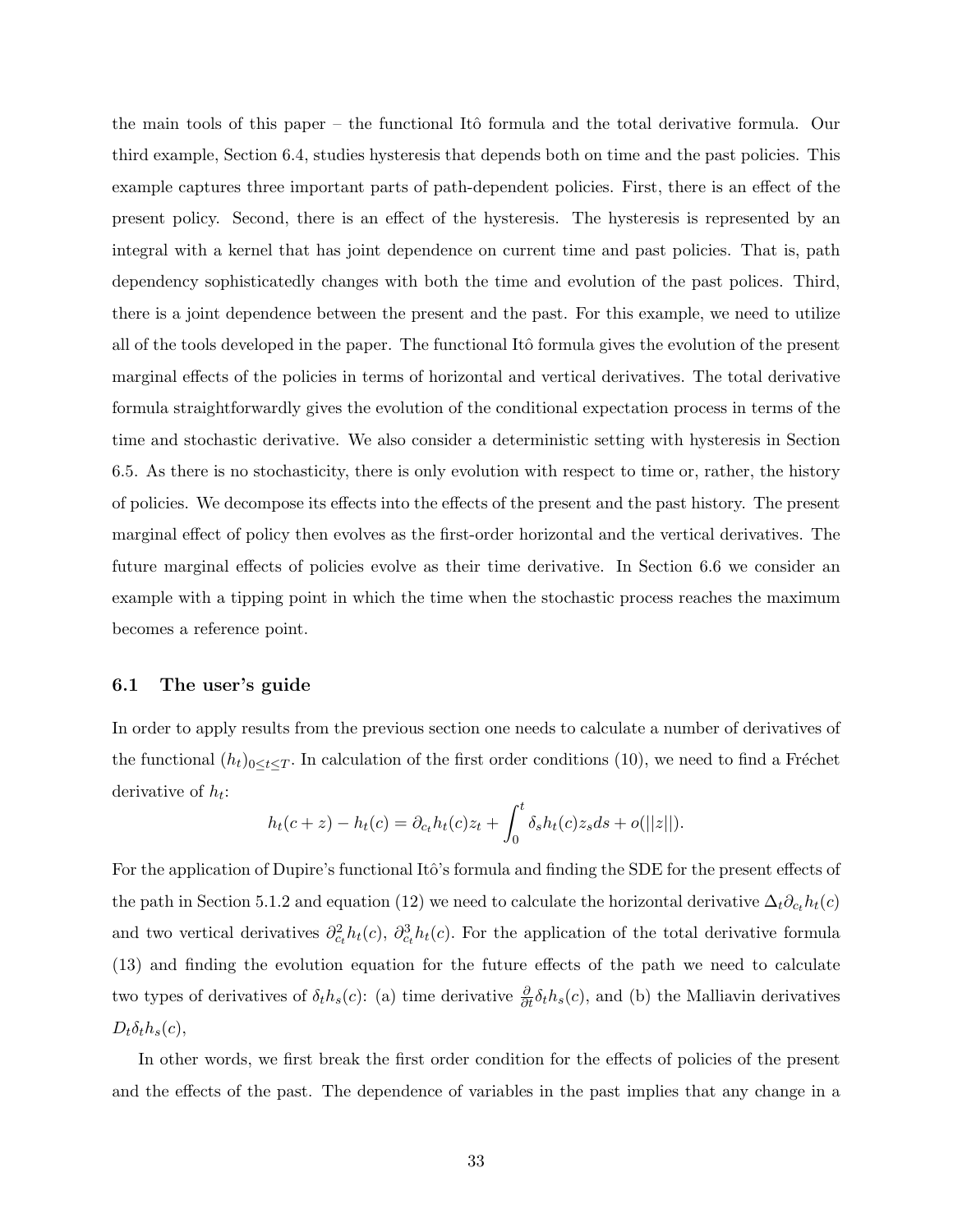variable affects all the future states. We then use the functional Itô formula to derive the evolution equation for the effect on the present and the total derivative formula for the effects on the future. The total derivative formula also requires calculations of the Malliavin derivatives.

### 6.2 No hysteresis: state-dependent perturbations

We start with the simplest case – the state-dependent perturbation where  $h$  is a function of the current state rather than a functional. Consider the perturbation  $h_t(c) = f(c_t)$ , where  $f : \mathbb{R} \to \mathbb{R}$ is a smooth function. The list of derivatives becomes the following.

The Fréchet derivative of the functional is just the derivative of  $f$ :

$$
h_t(c+z) - h_t(c) = f(c_t + z_t) - f(c_t) = f'(c_t)z_t + o(||z||).
$$

Correspondingly, the present marginal effects of policy are given by the regular derivative

$$
\partial_{c_t} h_t(c) = f'(c_t),
$$

and the effects of the past are

$$
\delta_s h_t = 0 \text{ for } s < t.
$$

In particular, we see that  $h_t \in \mathcal{A}_t$  and  $\delta_s h_t \in \mathcal{A}_t$ .

We now turn to the analysis of the present effect of the policy path. The horizontal derivative  $\Delta_t(\partial_{c_t}h_t(c))$  is equal to zero. Indeed, it is defined as a limit

$$
\Delta_t \partial_{c_t} h_t(c) = \lim_{\epsilon \to 0} \frac{\partial_{c_{t+\epsilon}} h_{t+\epsilon}(c_{\cdot,\epsilon}) - \partial_{c_t} h_t(c)}{\epsilon},
$$

where  $c_{\cdot,\epsilon}$  is an extension of the path c from  $[0,t]$  to  $[0,t+\epsilon]$  by  $c_{s,\epsilon} = c_t$  for  $t \leq s \leq t+\epsilon$ . It follows  $that<sup>12</sup>$ 

$$
\Delta_t \partial_{c_t} h_t(c) = \lim_{\epsilon \to 0} \frac{f'(c_{t+\epsilon,\epsilon}) - f'(c_t)}{\epsilon} = \lim_{\epsilon \to 0} \frac{f'(c_t) - f'(c_t)}{\epsilon} = 0.
$$

Vertical differentiation of the present marginal effect of policy is the regular differentiation of  $f$ :

$$
\partial_{c_t}^2 h_t(c) = f''(c_t), \ \partial_{c_t}^3 h_t(c) = f'''(c_t).
$$

<sup>&</sup>lt;sup>12</sup>If we had  $h_t(c) = f(c_t, t)$  the only difference would be that  $\Delta_t \partial_{ct} h_t(c) = \partial_{ct,t}^2 f(c_t, t)$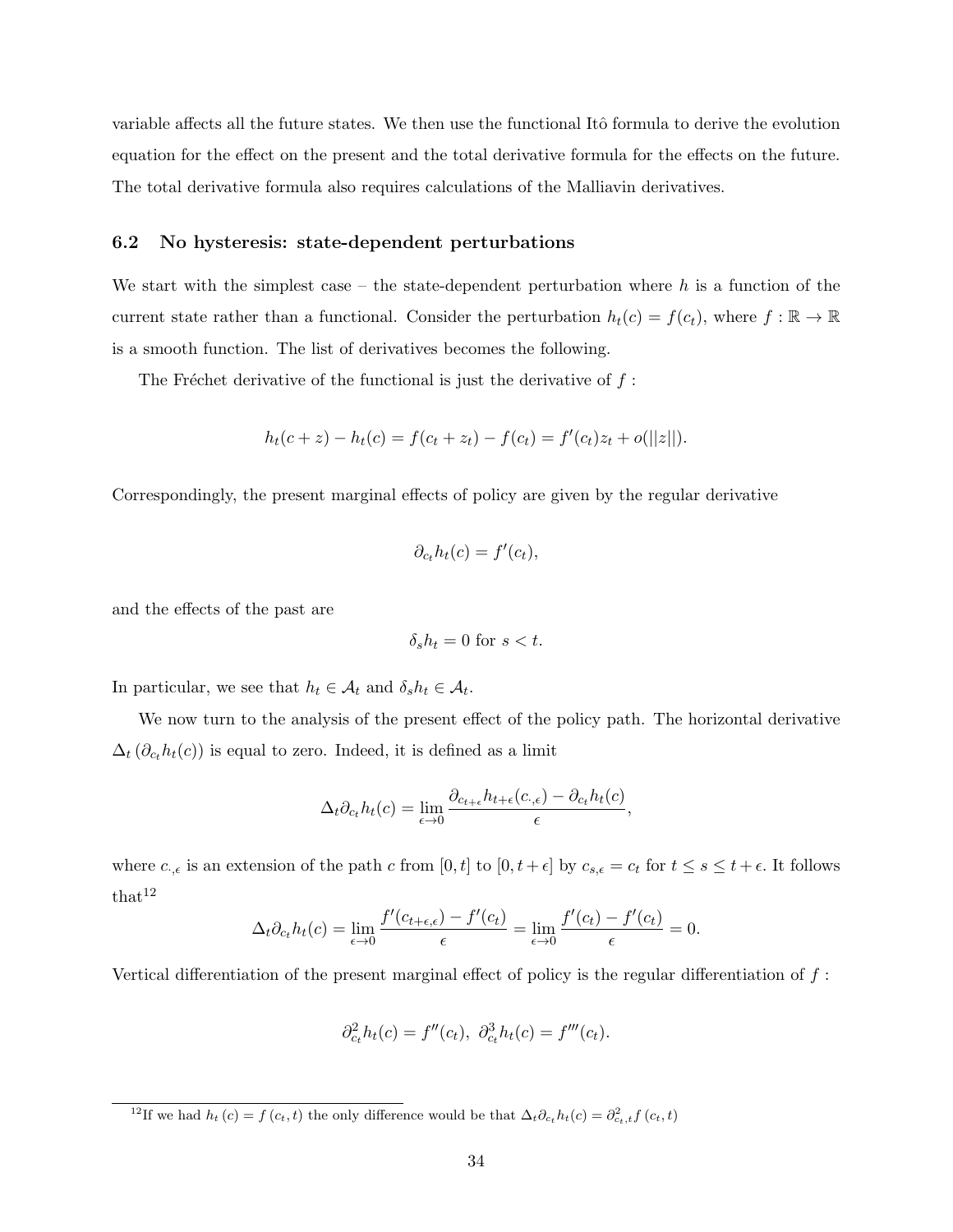We now turn to the analysis of the expected future marginal effects. The derivative in  $t$  of the future marginal effects in period  $s : \delta_t h_s(c)$ , i.e.  $\frac{\partial}{\partial t} \delta_t h_s(c)$  is equal to zero, since  $\delta_t h_s(c) = 0$ :

$$
\frac{\partial}{\partial t}\delta_{t}h_{s}(c)=0.
$$

The Malliavin derivative of  $\delta_t h_s(c)$  is also zero, since  $\delta_t h_s(c) = 0$  :

$$
D_t \delta_t h_s(c) = 0.
$$

The formula for the dynamics of the stochastic elasticity (14) becomes:

$$
dC_t = -\left(\underbrace{\Delta_t \partial_{c_t} h_t(w^t)}_{=0} dt + \frac{1}{2} \underbrace{\partial_{c_t}^3 h_t(w^t)}_{=f'''(w_t)} dt + \underbrace{\partial_{c_t}^2 h_t(w^t)}_{=f''(w_t)} dw_t\right) - \left(\underbrace{-\delta_t h_t(w^t) dt}_{=0} + E\left[\int_t^T \partial_t \delta_t h_s(w^s) ds \bigg| \mathcal{F}_t\right] dt + E\left[\int_t^T D_t \delta_t h_s(w^s) ds \bigg| \mathcal{F}_t\right] dw_t\right),
$$

and

$$
dC_t = -\frac{1}{2}f'''(w_t)dt - f''(w_t)dw_t.
$$

We summarize the result. First, the present effect of the path from the Section 5.1.2 are given by the standard space derivatives. The functional Itô formula reduces to the usual Itô's formula. Second, all of the future effects of the path from are zero, hence, the conditional expectation is zero.

One can, of course, immediately get the result of this section by applying the Itô formula to  $f'(c_t^*)$ , see the Appendix.

### 6.3 Cumulative hysteresis

Consider the hysteresis functional  $h_t(c) = c_t \int_0^t c_s ds$ . Here, the path-dependence enters cumulatively as the integral of the past realization. The cumulative hysteresis is then multiplicative with the current policy  $c_t$ .

We start with the Fréchet derivative of  $h_t$  that appears in the first order conditions of the problem (10). It is given by varying the whole path  $c_{[0,t]}$  by a variation  $z_{[0,t]}$ :

$$
h_t(c+z) - h_t(c) = (c_t + z_t) \int_0^t (c_s + z_s) ds - c_t \int_0^t c_s ds = \int_0^t c_t z_s ds + z_t \int_0^t c_s ds + o(||z||).
$$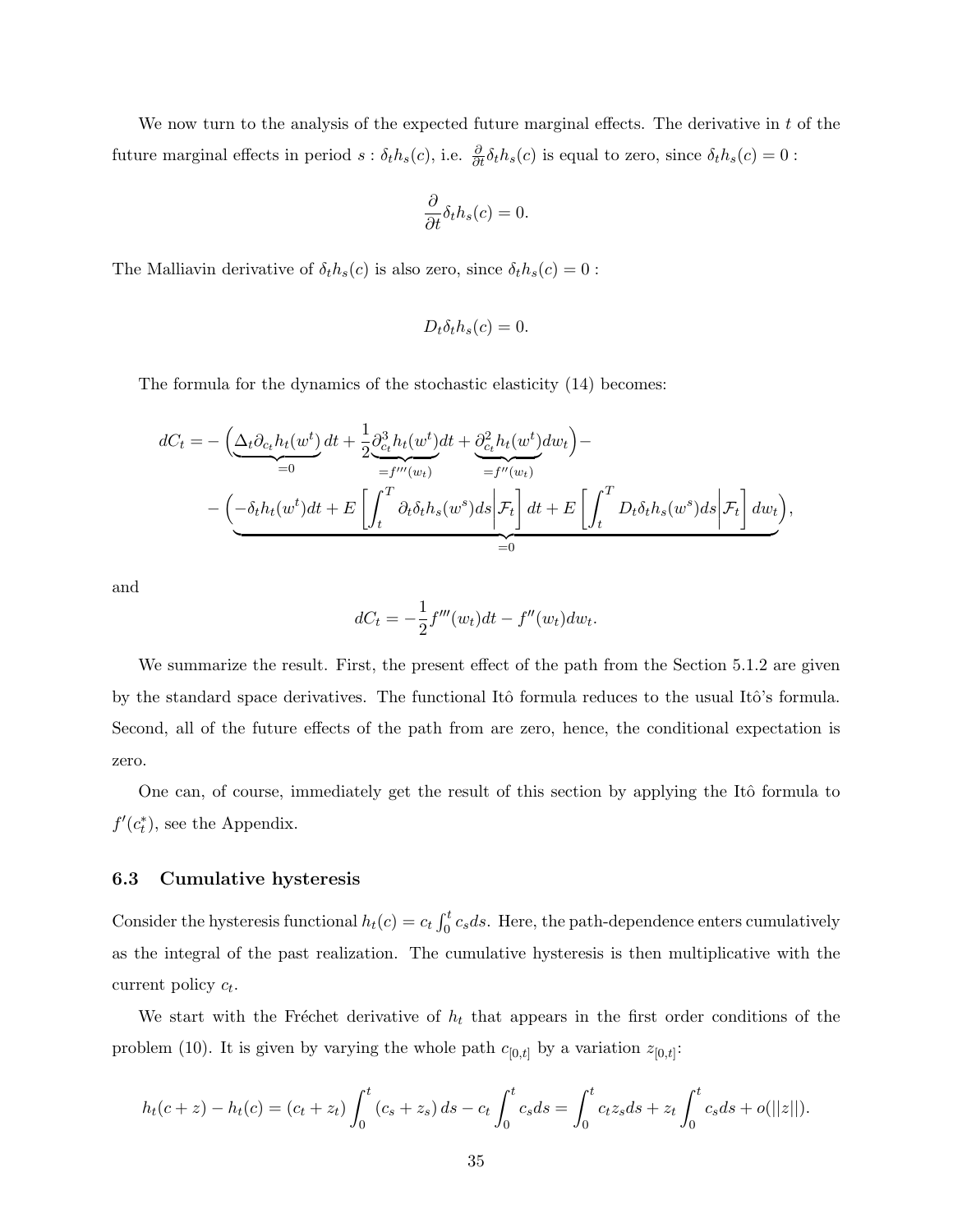Correspondingly, the present marginal effects of policy are given by the integral of the path of previous policies

$$
\partial_{c_t} h_t(c) = \int_0^t c_s ds.
$$

As all previous  $c_s$  enter identically in the integral, the effects of the past marginally contributes  $c_t$ :

$$
\delta_s h_t = c_t \text{ for } s < t.
$$

In particular, we see that  $h_t \in \mathcal{A}_t$  and  $\delta_s h_t \in \mathcal{A}_t$ .

The first order process is given by (11), recalling that  $c_t^* = w_t$ :

$$
C_t = -\partial_{c_t} h_t(c_{[0,t]}^*) - E\left[\int_t^T \delta_t h_s(c_{[0,s]}^*) ds \middle| \mathcal{F}_t\right] = -\underbrace{\int_0^t w_s ds}_{\text{Present effect}} - \underbrace{E\left[\int_t^T w_s ds \middle| \mathcal{F}_t\right]}_{\text{Future effect}}.
$$

Note that in the future effects it is  $\delta_t h_s(c^t) = c_s^* = w_s$  that enters as it shows how policy in period  $t$  ( $t \leq s \leq T$ ) affects future period s.

We now turn to calculation of the derivatives needed for the application of the Dupire's functional Itô formula (12). Recall that the horizontal and two vertical derivatives are needed. The horizontal derivative of the present effects of the path  $\partial_{c_t} h_t(c)$  is simply the time derivative of the integral:

$$
\Delta_t\left(\partial_{c_t}h_t(c)\right) = \Delta_t\left(\int_0^t c_s^* ds\right) = c_t^* = w_t.
$$

The vertical differentiation of the present effects of the path  $\partial_{c_t} h_t(c)$  is given by bumping the path and is equal to zero:

$$
\partial_{c_t} (\partial_{c_t} h_t(c)) = \partial_{c_t} \left( \int_0^t c_s^* ds \right) = 0,
$$
  

$$
\partial_{c_t}^3 h_t(c) = 0.
$$

We now turn to characterizing the expected future effects of policy using the total derivative formula (8). Since the marginal effect of the policy at time t on time s,  $\delta_t h_s(w^s) = w_s$ , does not depend on time, we get

$$
\partial_t \left( \delta_t h_s(w^s) \right) = 0.
$$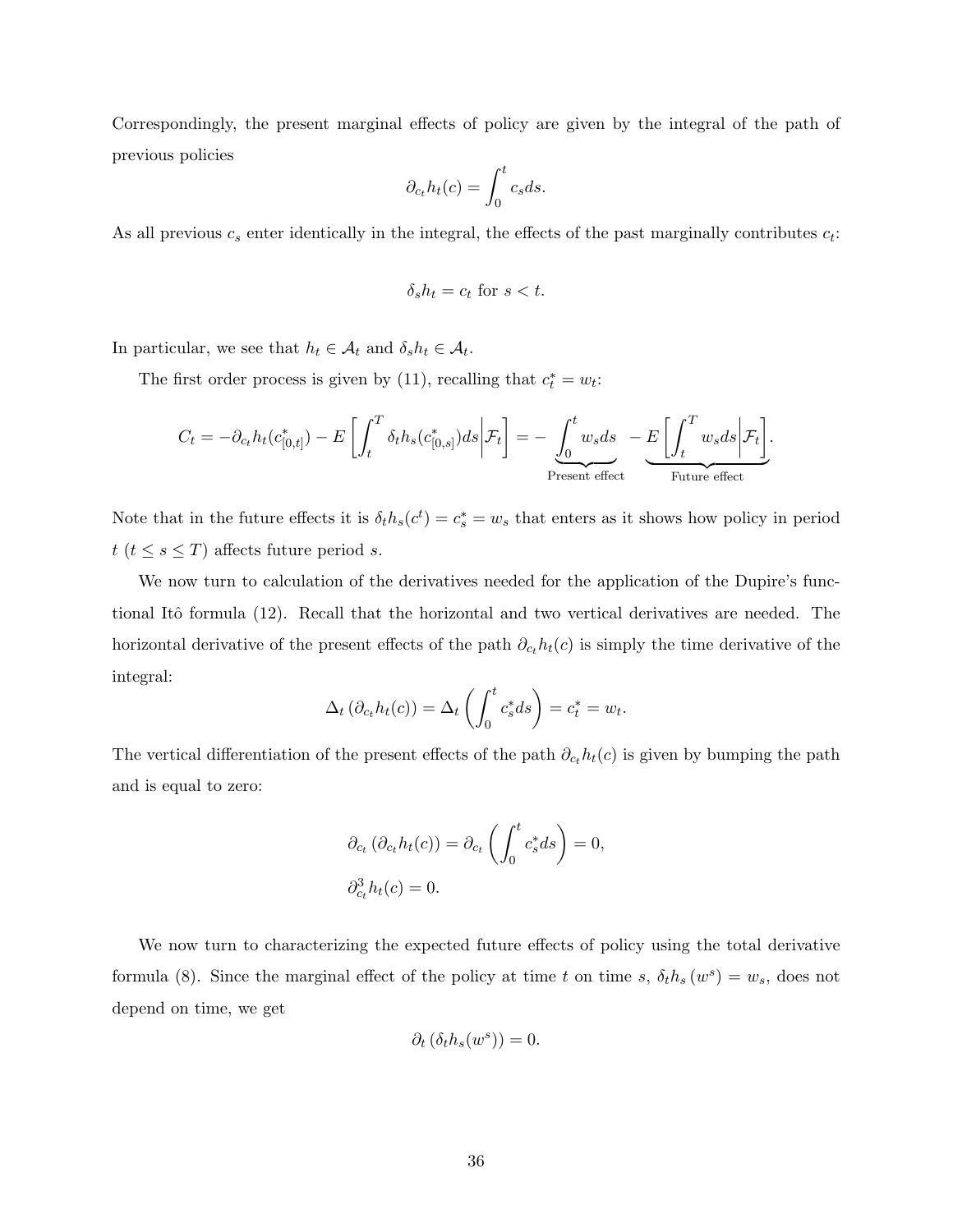The Malliavin derivative is also simple as it measures the sensitivity of  $w^s$  to the shock  $w_t$ :

$$
D_t\left(\delta_t h_s\left(w^s\right)\right) = D_t w_s = 1,
$$

and the the stochastic derivative term of the future marginal costs becomes

$$
E\left[D_t \int_t^T \delta_t h_s(w^s) ds \bigg| \mathcal{F}_t\right] = T - t.
$$

This has a natural interpretation. The stochastic derivative measures the impact of the stochastic shock  $dw_t$  on the future marginal effects of policies. Those are represented by the integrals  $\int_t^T w_s ds$ . A shock at time t affects the future marginal effect of policy in each period sas  $D_t w_s = 1$ . Since there are  $(T - t)$  future periods, the shock  $dw_t$  has the effect  $(T - t)$ . In other words, the stochastic shocks for early periods  $t$  have longer lasting impact than for the later periods.

We then gather the present and the future terms to determine the dynamics of the first order process in (14):

$$
dC_t = -\left(\underbrace{\Delta_t \partial_{c_t} h_t(w^t)}_{=w_t} dt + \frac{1}{2} \underbrace{\partial_{c_t}^3 h_t(w^t)}_{=0} dt + \underbrace{\partial_{c_t}^2 h_t(w^t)}_{=0} dw_t\right) - \left(\underbrace{-\delta_t h_t(w^t)}_{=w_t} dt + \underbrace{E\left[\int_t^T \partial_t \delta_t h_s(w^s) ds \Big| \mathcal{F}_t\right]}_{=0} dt + \underbrace{E\left[\int_t^T D_t \delta_t h_s(w^s) ds \Big| \mathcal{F}_t\right]}_{=T-t} dw_t\right),
$$

or

$$
dC_t = -(T-t) \, dw_t.
$$

Remark 3. There are two alternative ways, without using our methodology, to derive the result. The first is to note that  $E\left[\int_t^T w_s ds\right]$  $\mathcal{F}_t\Big] = (T-t) \, w_t$  and then

$$
dC_t = -w_t dt - ((T - t) dw_t - w_t dt) = -(T - t) dw_t.
$$

The second approach that works in a variety of other circumstances is in extracting a martingale and using the Clark-Ocone formula to provide its explicit characterization in terms of Malliavin derivatives. We can rewrite

$$
E\left[\int_t^T w_s ds \bigg| \mathcal{F}_t\right] = E\left[\int_0^T w_s ds \bigg| \mathcal{F}_t\right] - \int_0^t w_s ds,
$$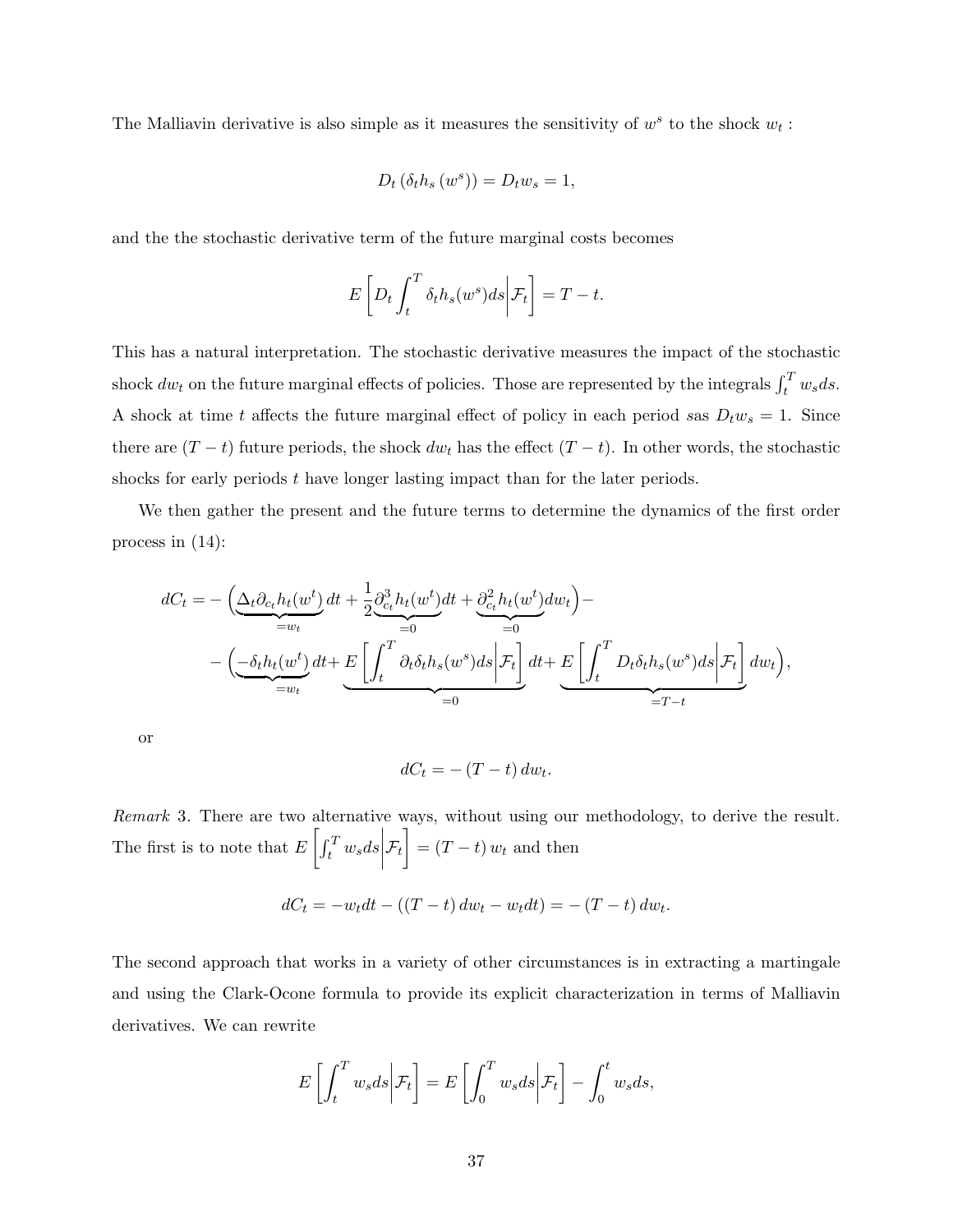and

$$
C_t = -\left(\int_0^t w_s ds + E\left[\int_0^T w_s ds \middle| \mathcal{F}_t\right] - \int_0^t w_s ds\right) = -E\left[\int_0^T w_s ds \middle| \mathcal{F}_t\right].
$$

The Clark-Ocone formula gives the representations of the martingale where  $M_t = E \left[ \int_0^T w_s ds \right]$  $\mathcal{F}_t\Big]$ as

$$
dM_t = E\left[D_t \int_0^T w_s ds \middle| \mathcal{F}_t\right] dw_t = E\left[\int_t^T \underbrace{D_t w_s}_{=1} ds \middle| \mathcal{F}_t\right] dw_t = (T - t) \, dw_t
$$

.

We expand on this class of examples in Boulatov, Riabov, and Tsyvinski (2020) where we analyze a more general class of environments which can be solved by extracting a martingale and not using the main tools of this paper – the functional Itô formula and the total derivative formula.

### 6.4 Hysteresis with time and past dependency

Consider the functional  $h_t(c^t) = h(c_t, \int_0^t a_{t,s} c_s ds)$ , it describes the interaction of the policy at the present moment of time, and average of past values. The averaging is defined by the smooth kernel  $a_{t,s}$  which measures how policy in period s affects period t. For example,  $a_{t,s} = \frac{1}{t}$  $\frac{1}{t}$  corresponds to the usual averaging. Importantly, the kernel depends on current time t.

This example captures three important parts of history-dependent policies. First, there is an effect of the present which is represented by the first argument,  $c_t$ . Second, there is an effect of the past which is represented by the second argument,  $\int_0^t a_{t,s} c_s ds$ . Here, the past enters as the integral of the path of the previous consumptions where the path enters through the kernel  $a_{t,s}$ that depends both on the current policy  $t$  and the path of previous policies.<sup>13</sup> Third, there is a joint dependence  $h(.)$  between the present and the past.

The Fréchet derivative of  $h_t$  that appears in the first order conditions (10) is given by changing the whole path  $c^t$  by a variation  $z^t$ :

$$
h_t(c+z) - h_t(c) = h\left(c_t + z_t, \int_0^t a_{t,s} (c_s + z_s) ds\right) - h_t(c) =
$$
  
=  $z_t h'_1 \left(c_t, \int_0^t a_{t,s} c_s ds\right) + \int_0^t a_{t,s} h'_2 \left(c_t, \int_0^t a_{t,r} c_r dr\right) z_s ds + o(||z||).$ 

Correspondingly, the present marginal effects of policy are given by the integral of the path of

<sup>&</sup>lt;sup>13</sup>One can easily modify this part to be some more complicated path-dependent object – for example,  $\int_0^t \alpha \left(c_{[0,s]}\right) ds$ , where  $\alpha$  is a functional of the path or to have arbitrary interaction of the past effects; or allow for  $h_t(c)$  $\int_0^t \int_0^t g_t(c_s, c_r) ds dr$ , ... where now there is a joint dependence on the past values  $c_s$  and  $c_r$  via a repeated integral.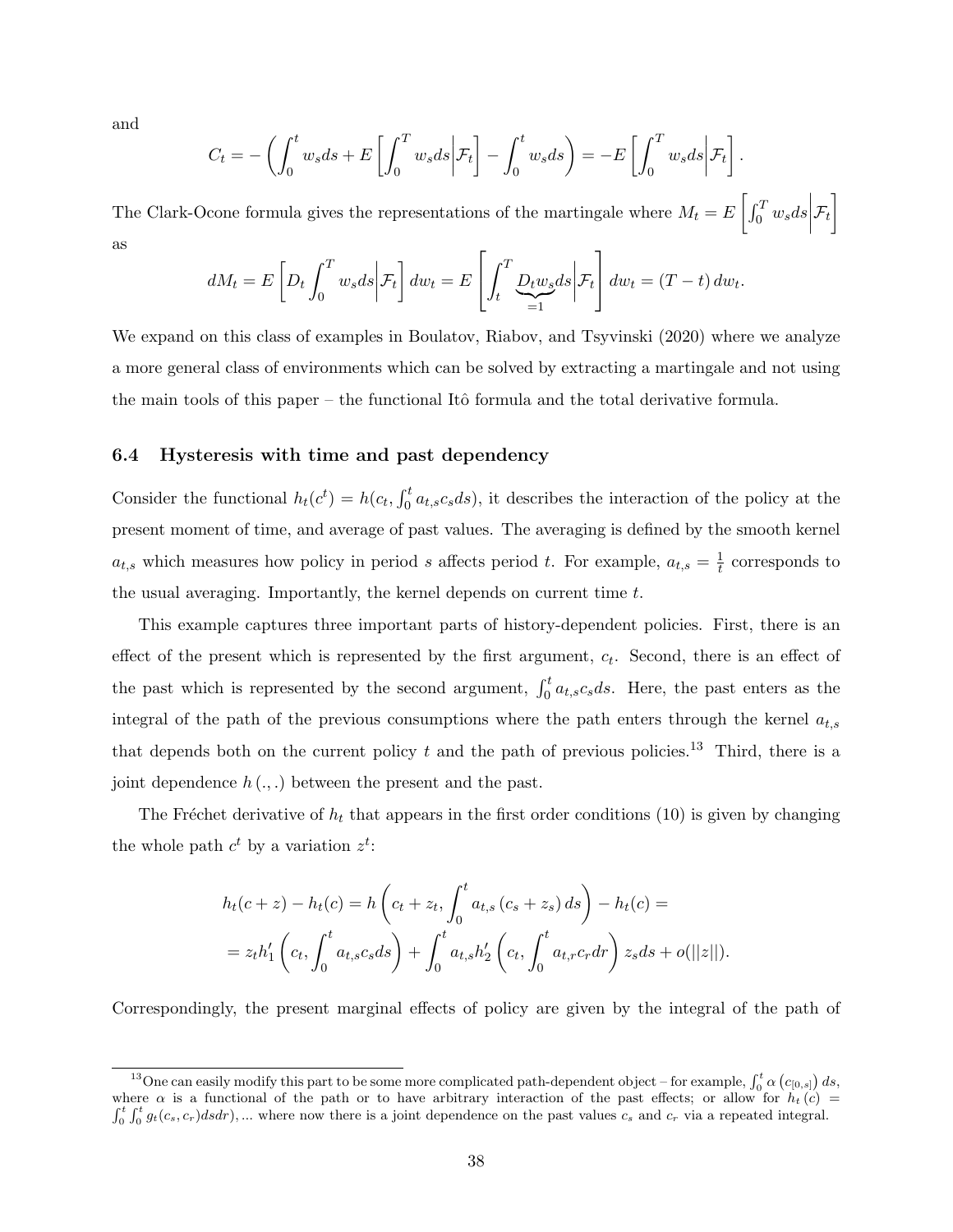previous policies

$$
\partial_{c_t} h_t(c) = h'_1 \left( c_t, \int_0^t a_{t,s} c_s ds \right).
$$

The marginal effect of policy in time t n the past period  $s$  ( $s \le t \le T$ ) is given by:

$$
\delta_s h_t(c^t) = a_{t,s} h_2' \left( c_t, \int_0^t a_{t,r} c_r dr \right).
$$

In particular, we see that  $h_t \in \mathcal{A}_t$  and  $\delta_s h_t \in \mathcal{A}_t$ .

The first order condition (10) is

$$
w_t = c_t^{(\epsilon)} + \epsilon h_1' \left( c_t, \int_0^t a_{t,s} c_s ds \right) + \epsilon E \left[ \int_t^T a_{s,t} h_2' \left( c_s, \int_0^s a_{s,r} c_r dr \right) ds \middle| \mathcal{F}_t \right];
$$

and the stochastic elasticity (11) is given by, recalling that  $c_t^* = w_t$ :

$$
C_t = -h'_1 \left( w_t, \int_0^t a_{t,s} w_s ds \right) - \underbrace{E \left[ \int_t^T a_{s,t} h'_2 \left( w_s, \int_0^s a_{s,r} w_r dr \right) ds \middle| \mathcal{F}_t \right]}_{\text{Fruure effect}}.
$$

Note that in the future effects it is  $\delta_t h_s(c^t) = a_{s,t} h'_2(u_s, \int_0^s a_{s,r} w_r dr)$  that enters as the kernel  $a_{s,t}$ measures how policy in period  $t$  ( $t \leq s \leq T$ ) affects future period s.

The conditional expectation  $E\left[\int_t^T a_{s,t} h_2'(w_s, \int_0^s a_{s,r}w_r dr)\ ds\right]$  $\mathcal{F}_t$  is intractable for direct computations, as it requires infinite-dimensional integration over the distribution of the process  $(w(r)$ −  $w(t))_{t\leq r\leq s}$ . However, the semimartingale decomposition is obtained immediately after an application of the total derivative formula (8).

We now turn to calculation of the derivatives needed for the application of the Dupire's functional Itô formula (12). These derivatives are used in determining the decomposition of the present effects of the path  $\partial_{ct}h_t(c)$  in the first order conditions of the perturbed problem (10). Recall that the horizontal and two vertical derivatives are needed.

The horizontal derivative of the present effects of the path  $\partial_{c_t} h_t(c)$  is given by freezing the path at time  $t$  and extending it with time:

$$
\Delta_t \partial_{c_t} h_t(c) = \Delta_t h'_1 \left( w_t, \int_0^t a_{t,s} w_s ds \right) = h''_{12} \left( w_t, \int_0^t a_{t,s} w_s ds \right) \left( a_{t,t} w_t + \int_0^t (\partial_t a_{t,s}) w_s ds \right).
$$

Vertical differentiation of the present effects of the path  $\partial_{c_t} h_t(c)$  is given by bumping the path. It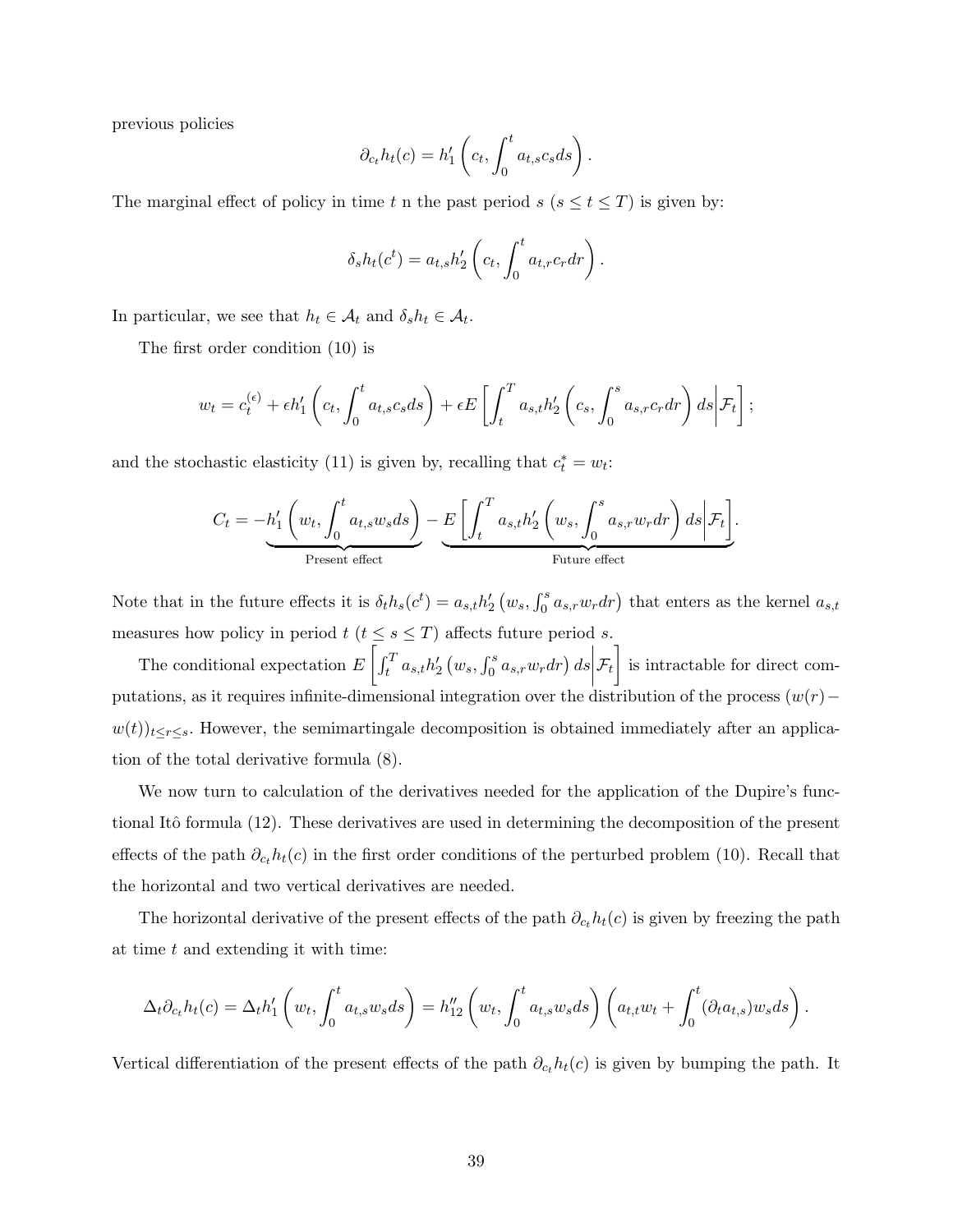reduces to the differentiation in the first argument:

$$
\partial_{c_t}^2 h_t(c) = \partial_{c_t} \left( h'_1 \left( w_t, \int_0^t a_{t,s} w_s ds \right) \right) = h''_{11} \left( w_t, \int_0^t a_{t,s} w_s ds \right),
$$
  

$$
\partial_{c_t}^3 h_t(c) = \partial_{c_t}^2 \left( h'_1 \left( w_t, \int_0^t a_{t,s} w_s ds \right) \right) = h'''_{111} \left( w_t, \int_0^t a_{t,s} w_s ds \right).
$$

Note that since we are already finding the derivatives of the marginal effect  $\partial_{c_t} h_t(c)$ , the mixed time-derivative and the second and third order space derivatives appear (rather than just the time and first and second order derivatives).

We next calculate the derivatives needed for the application of the total derivative formula (13) to characterize the conditional expectation of the marginal effects of policy. The time derivative is given by

$$
\partial_t \left( \delta_t h_s(w^s) \right) = \partial_t \left( a_{s,t} h_2' \left( w_s, \int_0^s a_{s,r} w_r dr \right) \right) = \left( \partial_t a_{s,t} \right) h_2' \left( w_s, \int_0^s a_{s,r} w_r dr \right).
$$

The Malliavin derivative is given by

$$
D_{t} (\delta_{t} h_{s}(w^{s})) = D_{t} \left( a_{s,t} h_{2} \left( w_{s}, \int_{0}^{s} a_{s,r} w_{r} dr \right) \right) =
$$
  
=  $a_{s,t} h_{12}'' \left( w_{s}, \int_{0}^{s} a_{s,r} w_{r} dr \right) \underbrace{D_{t} w_{s}}_{=1} + a_{s,t} h_{22}'' \left( w_{s}, \int_{0}^{s} a_{s,r} w_{r} dr \right) \underbrace{D_{t} \left( \int_{0}^{s} a_{s,r} w_{r} dr \right)}_{= \int_{t}^{s} a_{s,r} D_{t} w_{r} dr = \int_{t}^{s} a_{s,r} dr}$ .

Gathering the terms we find the differential of the first order process:

$$
dC_{t} = -h''_{12} \left( w_{t}, \int_{0}^{t} a_{t,s}w_{s}ds \right) \left( a_{t,t}w_{t} + \int_{0}^{t} (\partial_{t}a_{t,s})w_{s}ds \right) dt -
$$
  

$$
- \left( h''_{11} \left( w_{t}, \int_{0}^{t} a_{t,s}w_{s}ds \right) dw_{t} + \frac{1}{2}h'''_{111} \left( w_{t}, \int_{0}^{t} a_{t,s}w_{s}ds \right) dt \right) -
$$
  

$$
- \left( -a_{t,t}h'_{2} \left( w_{t}, \int_{0}^{t} a_{t,r}w_{r}dr \right) dt + \underbrace{E \left[ \int_{t}^{T} (\partial_{t}a_{s,t})h'_{2} \left( w_{s}, \int_{0}^{s} a_{s,r}w_{r}dr \right) ds \right| \mathcal{F}_{t} \right]}_{\delta_{t}h_{t}(w^{t})}
$$
  

$$
+ \underbrace{E \left[ \int_{t}^{T} (a_{s,t}h''_{12} \left( w_{s}, \int_{0}^{s} a_{s,r}w_{r}dr \right) + a_{s,t}h''_{22} \left( w_{s}, \int_{0}^{s} a_{s,r}w_{r}dr \right) \int_{t}^{s} a_{s,r}dr \right) ds \big| \mathcal{F}_{t} \right]}_{E \left[ D_{t} \int_{t}^{T} \delta_{t}h_{s}(w^{s})ds \big| \mathcal{F}_{t} \right]}
$$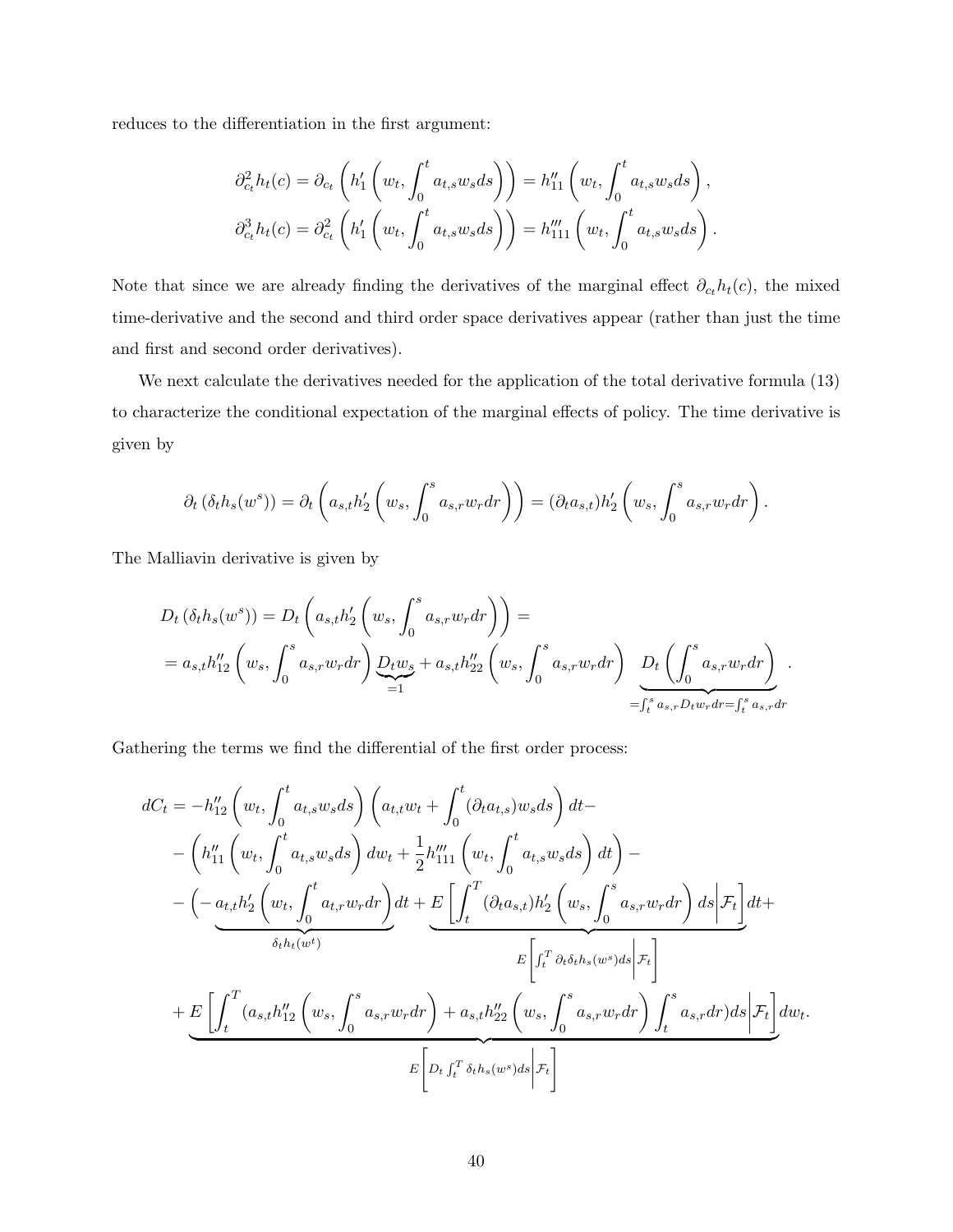Remark 4. The presented calculation can be done without the use of the total derivative formula when the occurrence of  $t$  under the integral in the conditional expectation can be removed, e.g. when  $a_{s,t} = \tilde{g}(t)g(s)$ , and a martingale can be extracted. Indeed, then future effects can be represented as

$$
\tilde{g}(t)E\left[\int_t^T g(s)h'_2\left(w_s,\int_0^s a_{s,r}w_r dr\right)ds\bigg|\mathcal{F}_t\right] = -\tilde{g}(t)\int_0^t g(s)h'_2\left(w_s,\int_0^s a_{s,r}w_r dr\right)ds + \tilde{g}(t)M_t,
$$

where

$$
M_t = E\left[\int_0^T g(s)h'_2\left(w_s, \int_0^s a_{s,r}w_r dr\right) ds \middle| \mathcal{F}_t\right].
$$

Now the semimartingale decomposition immediately follows from the Itô formula. This type of examples (with exponential functions  $g, \tilde{g}$ ) where studied by Detemple and Zapatero (1991) in the context of asset prices under habit formation.

### 6.5 Deterministic hysteresis

In this section, we consider a deterministic case. Assume that the underlying process shock  $\theta$  is deterministic:  $d\theta_t = b(\theta_t)dt$ . Then optimal policies  $c^*$  and  $c^{\epsilon}$  are deterministic as well:

$$
c_t^*=\theta_t.
$$

Our assumption of  $h_t$  belonging to the class  $A_t$  allows us to neatly decompose its effects into those of the effects of the present and the past history

$$
c_t^{\epsilon} = \theta_t - \epsilon \left( \partial_{c_t} h_t(c^{\epsilon}) + \epsilon \int_t^1 \delta_t h_s(c^{\epsilon}) ds \right).
$$

Differentiating the latter relation in  $\epsilon$  at  $\epsilon = 0$  we get

$$
C_t = -\left(\partial_{c_t} h_t(c^*) + \int_t^1 \delta_t h_s(c^*) ds\right).
$$

Now, apply the functional Itô formula (7) to  $\partial_{c_t} h_t(c^*)$  and note that there are no second order vertical derivatives of  $\partial_{c_t} h_t(c^*)$  due to the absence of stochasticity:

$$
d\left(\partial_{c_t} h_t(c^*)\right) = \left(\Delta_t \partial_{c_t} h_t(c^*) + \partial_{c_t}^2 h_t(c^*) b(c_t^*)\right) dt.
$$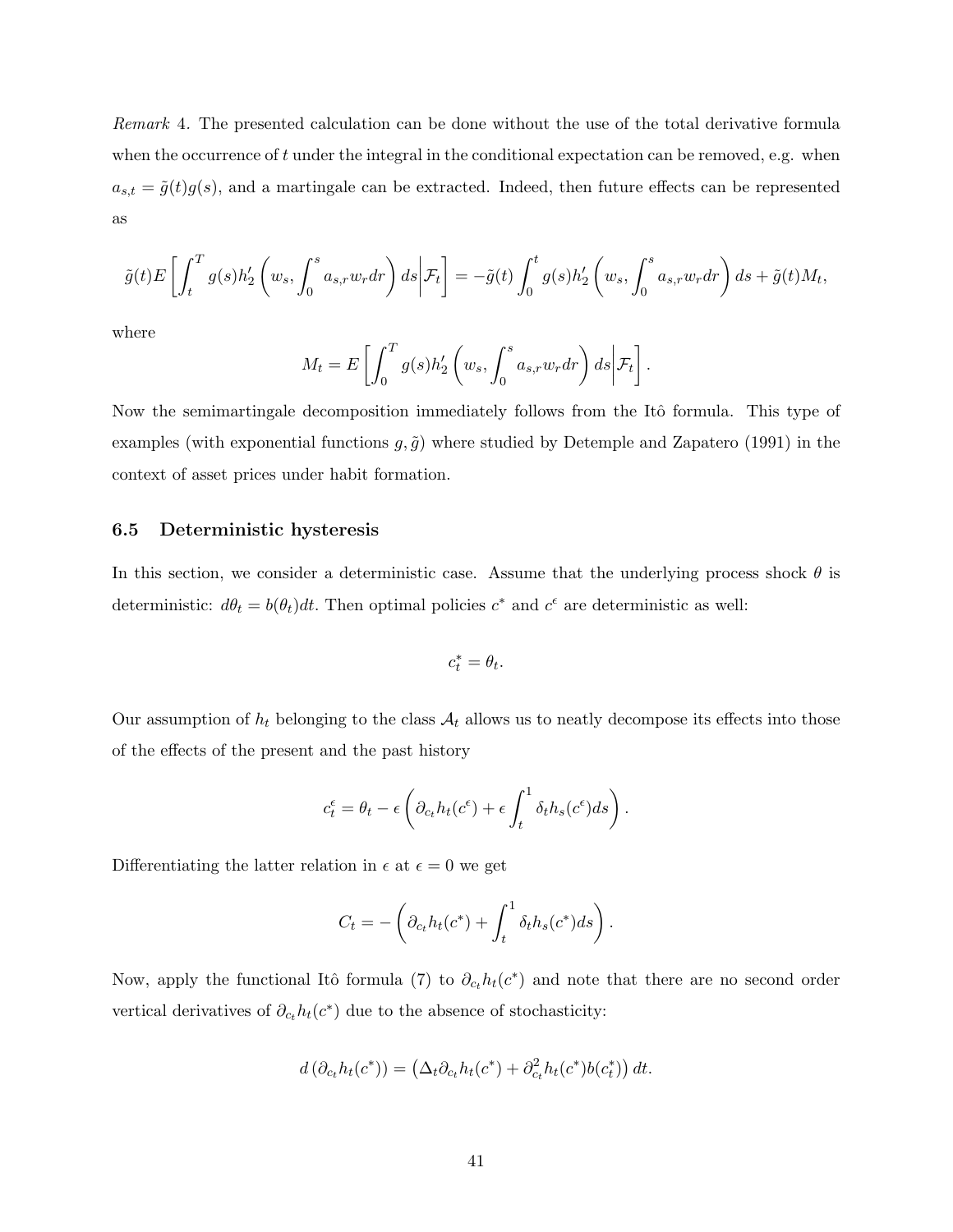The future marginal effects of policy are also deterministic and we can simply differentiate  $\int_t^1 \delta_t h_s(c^*) ds$ in time.

$$
dC_t = -\left(\underbrace{\Delta_t \partial_{c_t} h_t(c^*) + \partial_{c_t}^2 h_t(c^*) b(c_t^*)}_{d(\partial_{c_t} h_t(c^*))}\right) dt - \left(\underbrace{-\delta_t h_t(c^*) + \int_t^1 \frac{\partial}{\partial t} \delta_t h_s(c^*) ds}_{d\left(\int_t^1 \delta_t h_s(c^*) ds\right)}\right) dt.
$$

The present effects of the policy  $\partial_{c_t} h_t(c^*)$  change with time as the horizontal derivative  $\Delta_t$  and with the movement in the path of the policy as the vertical derivative  $\partial_{c_t}$ . The cumulative future marginal effects of the policy  $\int_t^1 \delta_t h_s(c^*)ds$  change as the relative difference between the time change in the cumulant of the future marginal effects  $\frac{\partial}{\partial t}\delta_t h_s(c^*)ds$  relative to today's marginal effect of the policy  $\delta_t h_t(c^*)$ . This case is interesting as a stand alone result that allows to focus on history dependence without stochasticity.

### 6.6 A "tipping point"

The main premise of the literature on tipping points discussed in 3.2 is that there is some level of emissions the crossing of which leads to a different behavior of the climate system. For example, upon reaching the threshold the damages become larger or become irreversible. We now show an example where instead of considering a threshold we focus on the time when the climate variable achieves its maximum upto any given period of time.

Let  $\theta_t$  be the time when the Brownian motion w achieves its maximum over  $[0, t]$ :

$$
\theta_t = \arg\max_{s\in[0,t]} w_s
$$

and it is known that  $\theta_t$  is a.s. unique. Let  $f(x)$  be an absolutely continuous function such that  $f(x) = 0$  for  $x \leq 0$ . Consider the objective function

$$
E\left[\int_0^T \left(-\frac{1}{2}(c_t-w_t)^2-\int_0^t f(s-\theta_t)c_s ds\right)dt\right].
$$

One can think of this setting as follow. In each period t, we consider the time  $\theta_t$  when the maximal level of w has been achieved – say, the time of the temperature record. The damages then are counted as the weighted by  $f(s - \theta_t)$  emissions from the time of the record. When the new record is achieved, the weighting restarts. This example can be significantly expanded by having the weighting functions change with time or the weighting functions that weigh both the time prior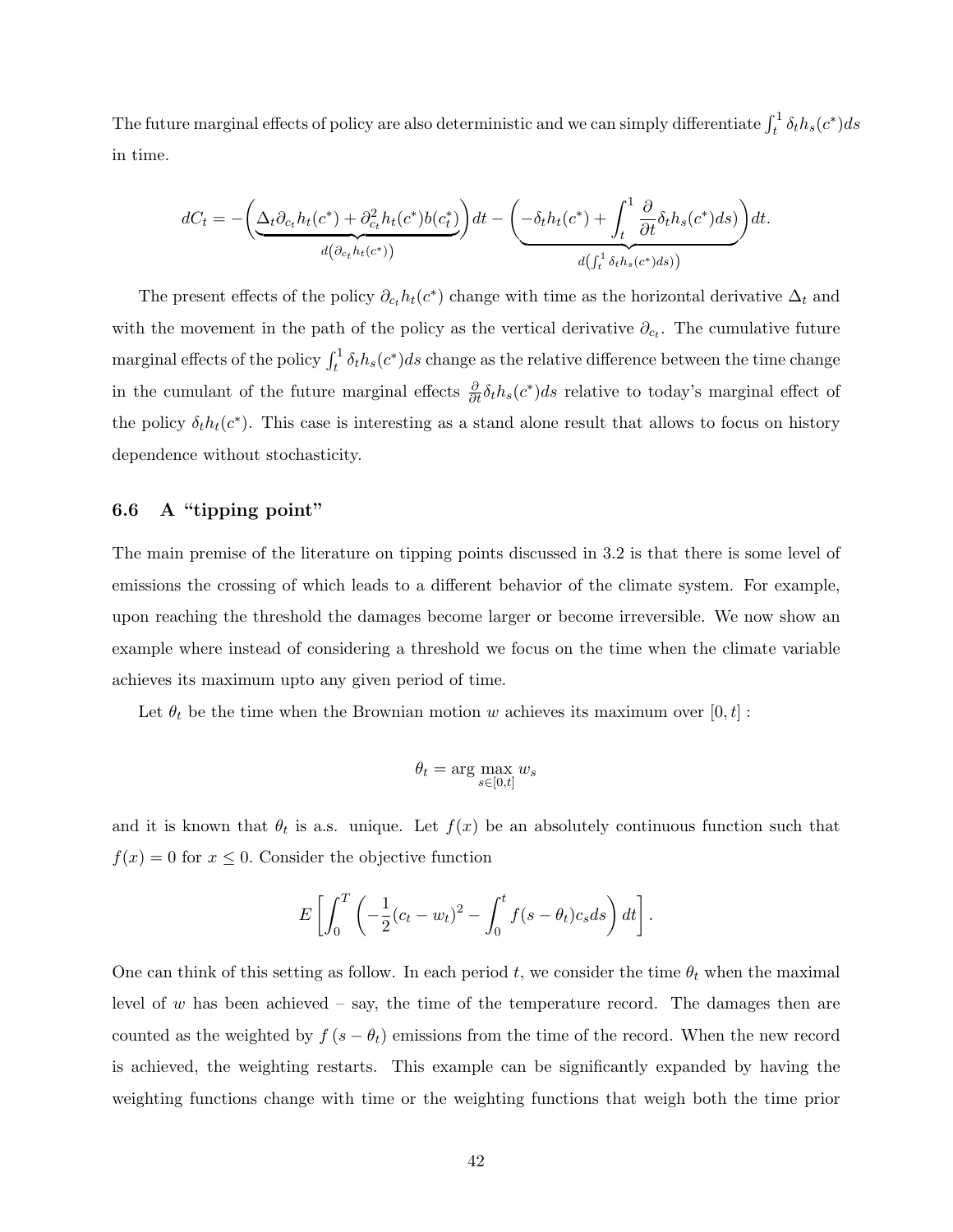to  $\theta_t$  and the time after  $\theta_t$  (a form of highlighting the "salience" of the record time) but we chose to present the simple form here. That is, there is a salient "tipping" or reference point following which the damages change their behavior.

The first-order conditions give us the optimal policy in a closed form is given by

$$
c_t = w_t - E\left[\int_t^T f(t - \theta_s)ds \middle| \mathcal{F}_t\right].
$$

The process  $\xi_t = \int_t^T f(t - \theta_s) ds$  is absolutely continuous and square integrable. Indeed,

$$
\xi_t = \int_t^T \int_0^t f'(x - \theta_s) dx ds.
$$

Let us represent  $\xi_t$  using the Clark-Ocone formula

$$
\xi_t = \mathbb{E}\xi_t + \int_0^T g_{t,s} dw_s.
$$

By the total derivative formula of Proposition 1, we immediately find that  $c$  is an Itô process and

$$
dc_t = \left(1 - g_{t,t}\right) dw_t - \mathbb{E}[\partial_t \xi_t | \mathcal{F}_t] dt.
$$
\n(16)

Remark 5. Let us try to get this result using standard methods. We compute the process  $c_t$ explicitly as a functional of the Wiener process  $w$ . At first we find the conditional expectation

$$
E[f(t - \theta_s)|\mathcal{F}_t] = E\left[\int_0^\infty f'(x)1_{x < t - \theta_s} dx \middle| \mathcal{F}_t\right] =
$$
  
\n
$$
= \int_0^t f'(x)P(\theta_s < t - x|\mathcal{F}_t)dx = \int_0^t f'(x)P\left(\max_{[0, t - x]} w > \max_{[t - x, s]} w \middle| \mathcal{F}_t\right)dx =
$$
  
\n
$$
= \int_0^t f'(x)1_{\max_{[0, t - x]} w > \max_{[t - x, t]} w}P\left(\max_{[0, t - s]} w < z\right)\Big|_{z = \max_{[0, t - x]} w - w_t} dx =
$$
  
\n
$$
= \int_0^t f'(x)1_{\max_{[0, t - x]} w > \max_{[t - x, t]} w}\left(2\Phi\left(\frac{\max_{[0, t - x]} w - w_t}{\sqrt{t - s}}\right) - 1\right) dx.
$$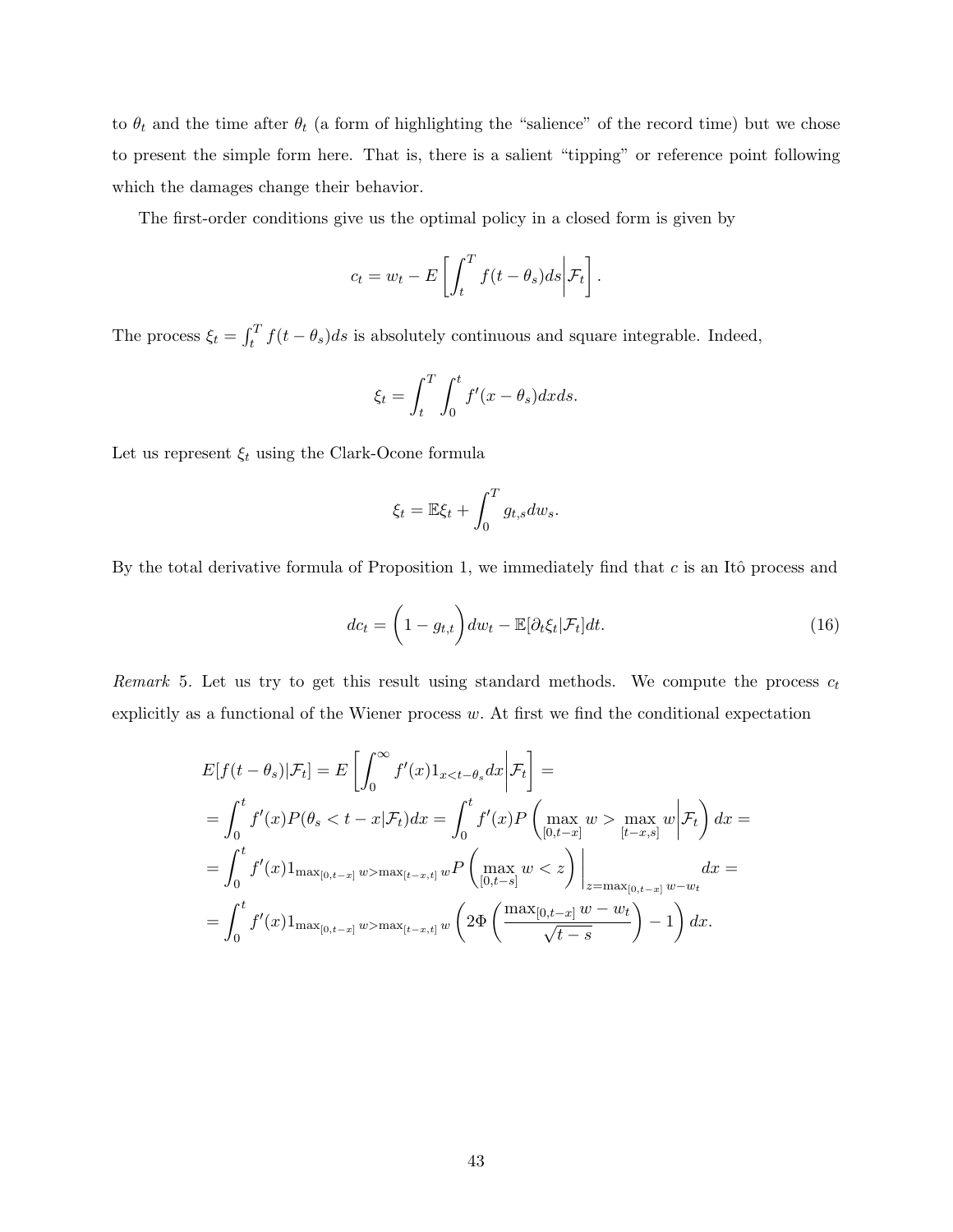Hence,

$$
c_{t} = w_{t} - \int_{0}^{t} f'(x) 1_{\max_{[0,t-x]} w > \max_{[t-x,t]} w} \int_{t}^{T} \left( 2\Phi\left(\frac{\max_{[0,t-x]} w - w_{t}}{\sqrt{t-s}}\right) - 1 \right) ds dx =
$$
  
= 
$$
w_{t} - \int_{0}^{t-\theta_{t}} f'(x) \int_{t}^{T} \left( 2\Phi\left(\frac{\max_{[0,t]} w - w_{t}}{\sqrt{t-s}}\right) - 1 \right) ds dx =
$$
  
= 
$$
w_{t} - f(t - \theta_{t}) \int_{t}^{T} \left( 2\Phi\left(\frac{\max_{[0,t]} w - w_{t}}{\sqrt{t-s}}\right) - 1 \right) ds.
$$

We get the representation of the form

$$
c_t = w_t - f(t - \theta_t)g(\max_{[0,t]} w - w_t).
$$

Now one can try two standard approaches to get the semimartingale decompostion. The first is to apply the Itô formula. In order to do this, we see that

$$
c_t = F(t, w_t, \theta_t, M_t),
$$

where  $M_t = \max_{[0,t]} w$ , and  $F(t, x, y, z) = x - f(t - y)g(z - x)$ . Hence the Itô formula will lead to a semimartingale decomposition that contains terms  $d\theta_t$ ,  $dM_t$ , and the sum over jumps of the process  $\theta_t$ . It is not obvious that the process  $c_t$  is an Itô process.

The second approach is to apply the functional Itô formula. In order to do this the functional  $c_t$  must be extended to a  $C_b^{1,2}$  $b<sup>1,2</sup>$ -functional (in the sense of Cont and Fournie) on the space of cadlag paths. However, if such extension is possible, vertical derivatives of  $c_t$  must be equal to zero and the functional Itô formula would lead to semimartingale decomposition  $dc_t = \alpha_t dt$ , which is not the case.

Instead, the application of our methodology give a straightforward and compact answer of the equation (16).

### 7 Discussion

In this section, we discuss some of the more technical issues behind the results.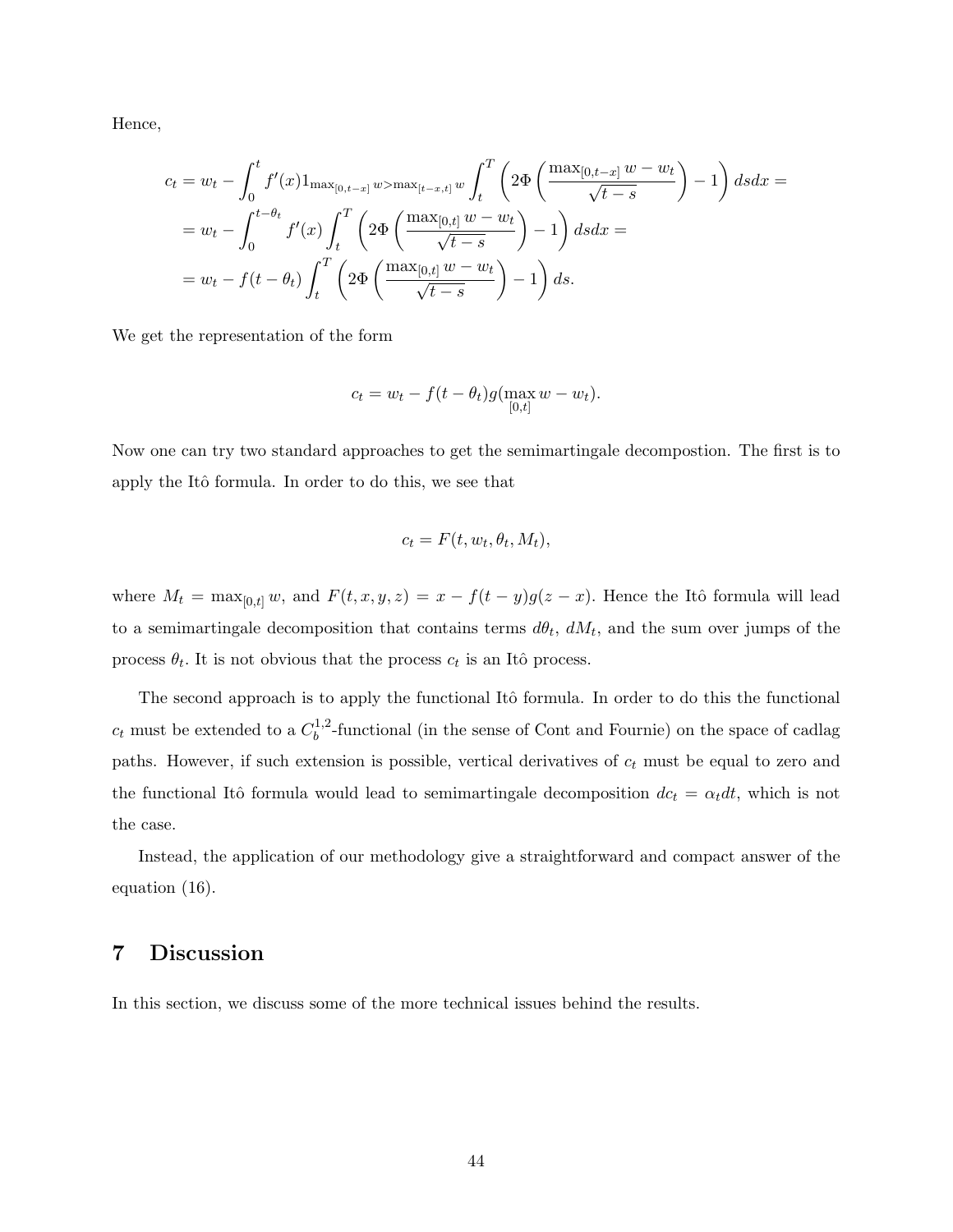# 7.1 Why do we need both the functional Itô formula and the total derivative formula?

The stochastic elasticity  $C_t^h$  is described in (11) via two terms: a vertical derivative  $\partial_{c_t} h_t(c)$  of the perturbation functional  $h_t$  and the conditional expectation  $\mathbb{E}[\int_t^1 \delta_t h_s(c^*) ds | \mathcal{F}_t]$ . Both are functionals of the path  $(c_s)_{0\leq s\leq t}$  but we need to use different methods to study them.

We assume that the functional  $\partial_{c}h_t(c)$  satisfies conditions from Dupire (2019). This is a natural assumption, since  $\partial_{c_t} h_t(c)$  is a well-defined time-dependent functional of the path  $(c_s)_{0 \le s \le t}$ .

However, in the case of the functional  $\mathbb{E}[\int_t^1 \delta_t h_s(c^*)ds|\mathcal{F}_t]$  the same assumption is not generally suitable. The application of the Dupire's functional Itô formula requires that

$$
\mathbb{E}\left[\int_t^1 \delta_t h_s(c^*)ds|\mathcal{F}_t\right] = q_t(m),
$$

where m is a certain semimartingale and  $(q_t)_{t\in[0,T]}$  is smooth in the sense of Dupire (2019) and Cont and Fournie (2013) family of path-dependent functionals. It may be a difficult stand-alone problem even to verify that such representation holds. Consider, for example, the case when

$$
\mathbb{E}\left[\int_t^1 \delta_t h_s(c^*)ds|\mathcal{F}_t\right] = \int_0^t f_t(c_s^*)dc_s^*,
$$

and  $f_t$  is smooth in t. The stochastic integral is defined for almost all realizations of  $c^*$  only and it is unclear how we can extend it smoothly to all continuous paths.<sup>14</sup>

Instead we assume that the expression under the conditional expectation is smooth in  $t$  and then apply the total derivative formula in Proposition 1 to prove directly that  $C<sup>h</sup>$  is an Itô process and to find its semimartingale decomposition as well.

In other words, the functional Itô formula is useful when the functional of the path is already well-defined. When faced with a conditional expectation process such as the one we considered here or that frequently occurs in a variety of other economic problems, the total derivative formula allows to straightforwardly calculate its semimartingale decomposition.

### 7.2 Assumptions on smoothness of the functionals

Our results are valid for path-dependent functionals  $h = (h_t)_{0 \le t \le T}$  such that: (1)  $h_t \in \mathcal{A}_t$ ; (2)  $t \to \partial_{c_t} h_t$  is horizontally and twice vertically differentiable; (3)  $t \to \delta_t h_s(c^s)$  is absolutely continuous;

 $14$ Recall that the functional Itô formula is applicable to functionals defined on a larger space of cádlág paths.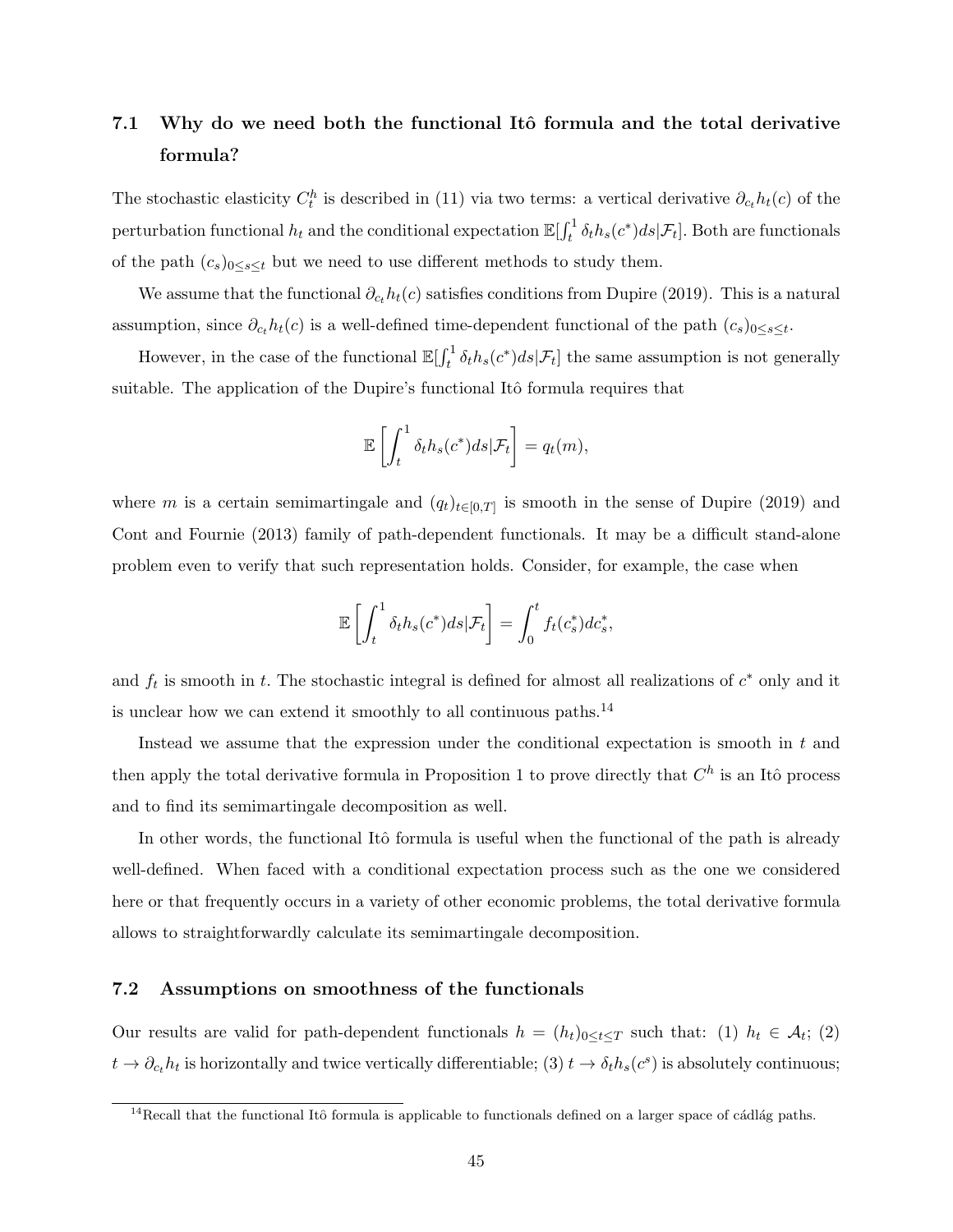(4)  $w \to \delta_t h_s(c^s(w))$  is Malliavin differentiable.

The first restriction that  $h_t$  belongs to the class  $A_t$  allows to calculate the first order conditions in a tractable form. The second restriction is a typical condition needed for the functional Itô formula to be valid. Last two conditions are imposed for the ease of presentation and also they are satisfied in all our examples. They are needed for the total derivative formula to be applicable for the process

$$
t \to E[\int_t^T \delta_t h_s(c^s) ds | \mathcal{F}_t].
$$

However, these conditions can be considerably relaxed. It is enough to find an absolutely continuous square integrable process  $\xi_t$ , such that

$$
E\left[\int_t^T \delta_t h_s(c^s) ds | \mathcal{F}_t\right] = E[\xi_t | \mathcal{F}_t].
$$

As a simple example consider the process

$$
\delta_t g_s(c_s) = w_t.
$$

This process is not absolutely continuous, however,  $E[w_t|\mathcal{F}_t] = E[w_T|\mathcal{F}_t]$  and one can take  $\xi_t =$  $(T-t)w_T$ .

### 7.3 Relationship to the Clark-Ocone formula

It is instructive to compare Proposition 1 to the well-known Clark-Ocone formula. Recall that  $\mathcal{F} = (\mathcal{F}_t)_{t \in [0,T]}$  is a filtration generated by Wiener process  $(w_t)_{t \in [0,T]}$ . Every F-martingale  $(M_t)_{t \in [0,T]}$ can be represented as a conditional expectation process. Indeed, from the definition of a martingale we get  $M_t = \mathbb{E}[M_T|\mathcal{F}_t]$ . Conversely, every process of the form

$$
Z_t = \mathbb{E}[\xi|\mathcal{F}_t],
$$

where  $\xi$  is an integrable random variable, is a martingale. This follows from the basic properties of conditional expectations:

$$
\mathbb{E}\left[Z_{t+h}|\mathcal{F}_t\right] = \mathbb{E}\left[\mathbb{E}\left[\xi|\mathcal{F}_{t+h}\right]|\mathcal{F}_t\right] = \mathbb{E}\left[\xi|\mathcal{F}_t\right] = Z_t.
$$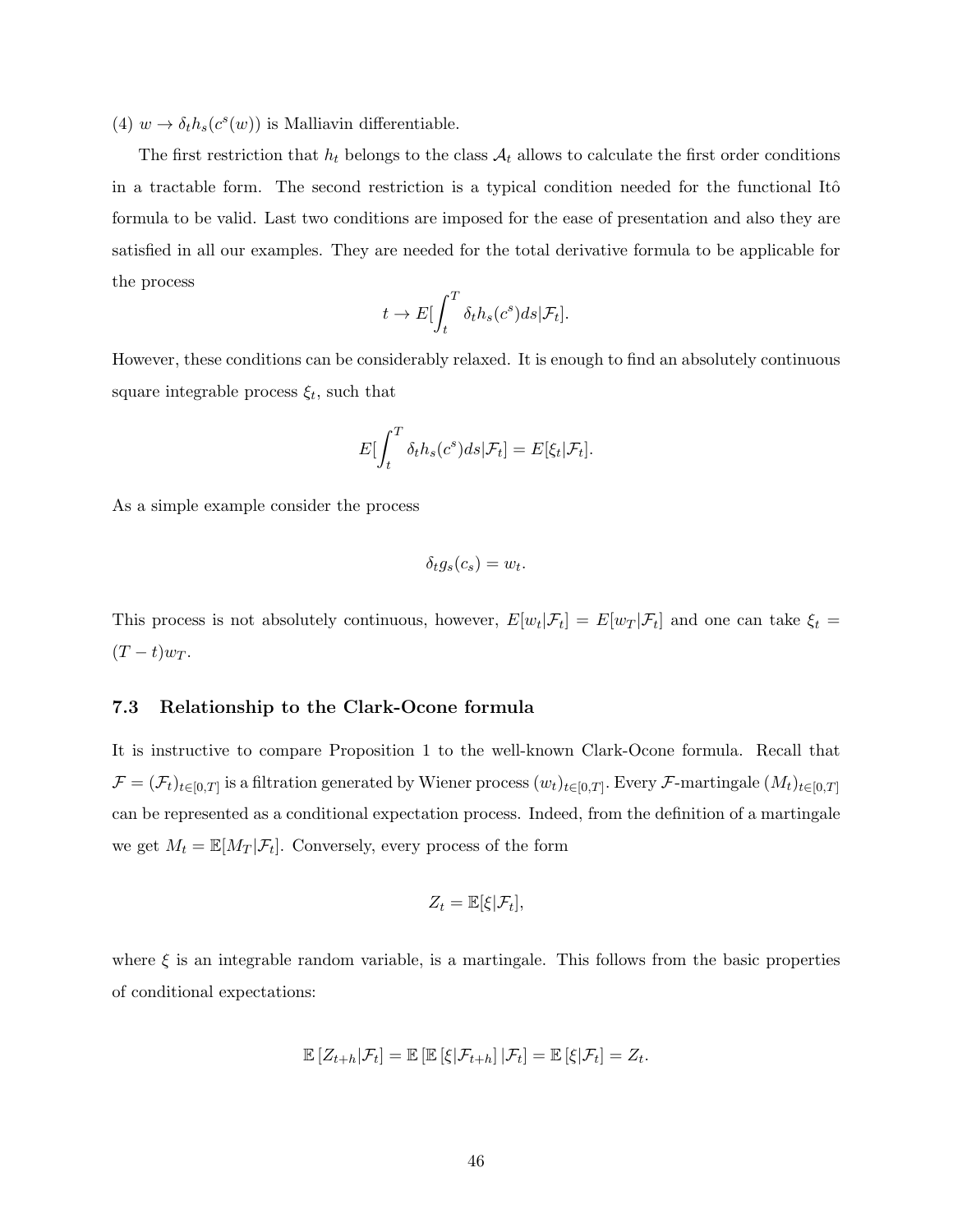Moreover, every F-martingale  $Z_t = \mathbb{E}[\xi|\mathcal{F}_t]$  is an Itô process and if  $\xi$  is Malliavin differentiable, the Clark-Ocone formula gives

$$
Z_t = Z_0 + \int_0^t \mathbb{E}[D_s \xi | \mathcal{F}_s] dw_s,
$$

and the differential of Z :

$$
dZ_t = \mathbb{E}[D_t \xi | \mathcal{F}_t] dw_t.
$$

The processes that we consider in the Proposition 1 are of the different type - they are of the form

$$
X_t = \mathbb{E}[\xi_t | \mathcal{F}_t]
$$

with  $\xi = (\xi_t)_{t \in [0,T]}$  being an absolutely continuous process. Such process are not martingales in general. The simplest example is provided with deterministic non-constant process  $\xi$ , e.g. if we take  $\xi_t = t$ , then  $X_t = t$  and this is obviously not a martingale.

The Clark-Ocone formula is then a partial case of Proposition 1 corresponding to constant in  $t$ process  $(\xi_t)_{t\in[0,T]}$ . For the proof and general versions of Proposition 1 we refer to the Appendix.

### 7.4 Discussion of the optimal control approach

A natural question is whether we can use optimal control and dynamic programming to simplify the analysis.

One of the standard approaches for solving optimization problems is the dynamic programming principle. It can be used for maximization of functionals of the type (see see Fabbri, Gozzi, and Swiech 2017 for the exposition of infinitely dimensional problems):

$$
V(a) = E \int_0^T l(t, x^t, a(t)) dt,
$$

where  $\alpha$  is the control process, the process  $x$  satisfies certain SDE whose coefficients depend on the control a as well. This framework is not well suited for our problem, as in our case the dependence of the expression under the integral is a path-dependent functional of the policy c:

$$
V(c) = E \int_0^T \left( -\frac{1}{2} (c_t - w_t)^2 - h_t(c^t) \right) dt.
$$

Hence, to fit the framework of the optimal control we must consider the whole path  $c<sup>t</sup>$  as the value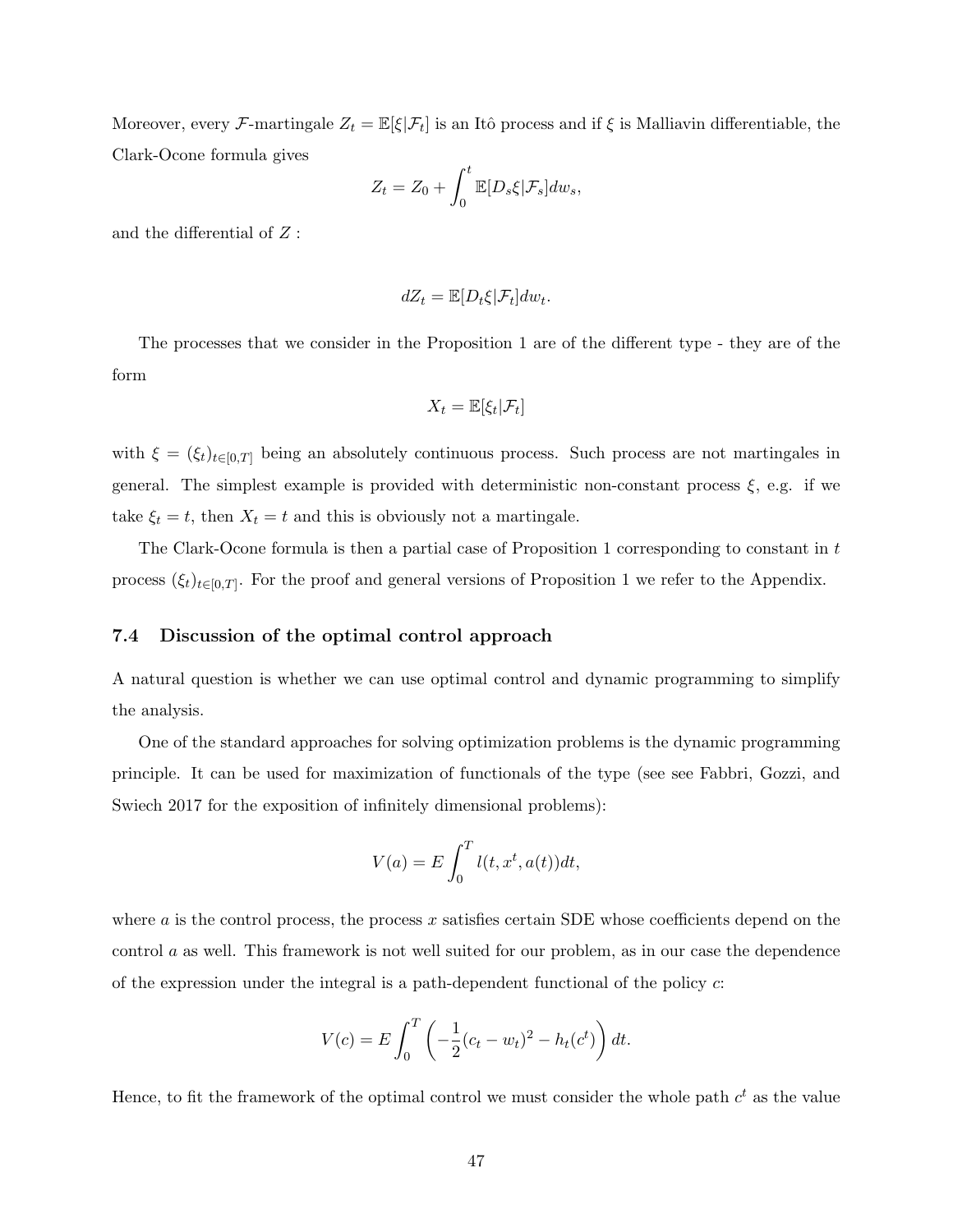of the control  $a(t)$ . That is, the control space becomes the set of paths  $\cup_{t\in[0,T]}C[0,t]$ . This leads to the consideration of the cost functional

$$
V(t, x, c^t) = \max_{a \in C[t, T]} E_{t, x} \int_t^T \left( -\frac{1}{2} (a_s - w_{s-t} - x)^2 - h_s (c^t \otimes a^s) \right) ds.
$$

The HJB equation then becomes a path-dependent PDE that contains infinite-dimensional optimization over trajectories of the control. Thus the analysis may be as complicated as our original problem. For example, Cosso et. al (2018) use functional Itô calculus to write the path-dependent HJB equation, prove that the value function is a viscosity solution and prove a partial comparison principle.

# 8 Conclusion

Path-dependent policies are a feature of a number of economic models. Doing a lot of sports only when young leads to a very different health outcome than exercising lightly throughout life, even though the cumulative lifetime exercise may be the same. Moreover, the importance of the previous pattern of exercise may change with time. For example, intensively training several times a week is best when young while a steady pattern of light exercise during a week may be preferable when older. Missing a credit card payment twice in a row in a ten year period leads to a very different credit history than missing a payment once every five years. The consequence of the same sequence of non-payments for the credit history may be quite different in a recession versus a boom. These policies are not just a function of the current state or time but depend on the whole trajectory of the past actions. Moreover, the dependency itself is changing with time.

We developed a methodology for analysis of general class of policy with path-dependent effects in an uncertain environment with forward looking agents. The primary difficulty that arises in such models is that the optimizing agents foresee such path dependency and the actions they take incorporate the expectation of the future effects. We show that three ingredients are needed for the analysis of such problems. First, we introduced a general class of path-dependent functionals that allows to tractably write the first order conditions for the problem. Second, the recently developed functional Itô calculus allows to describe the dynamics of the present effect of the past choices. Third, the total derivative formula that we develop in this paper allows to derive the dynamics of the conditional expectation processes of the future effects of today's choices. Our analysis shows that even when policy has very small contemporaneous effects, it may have large effects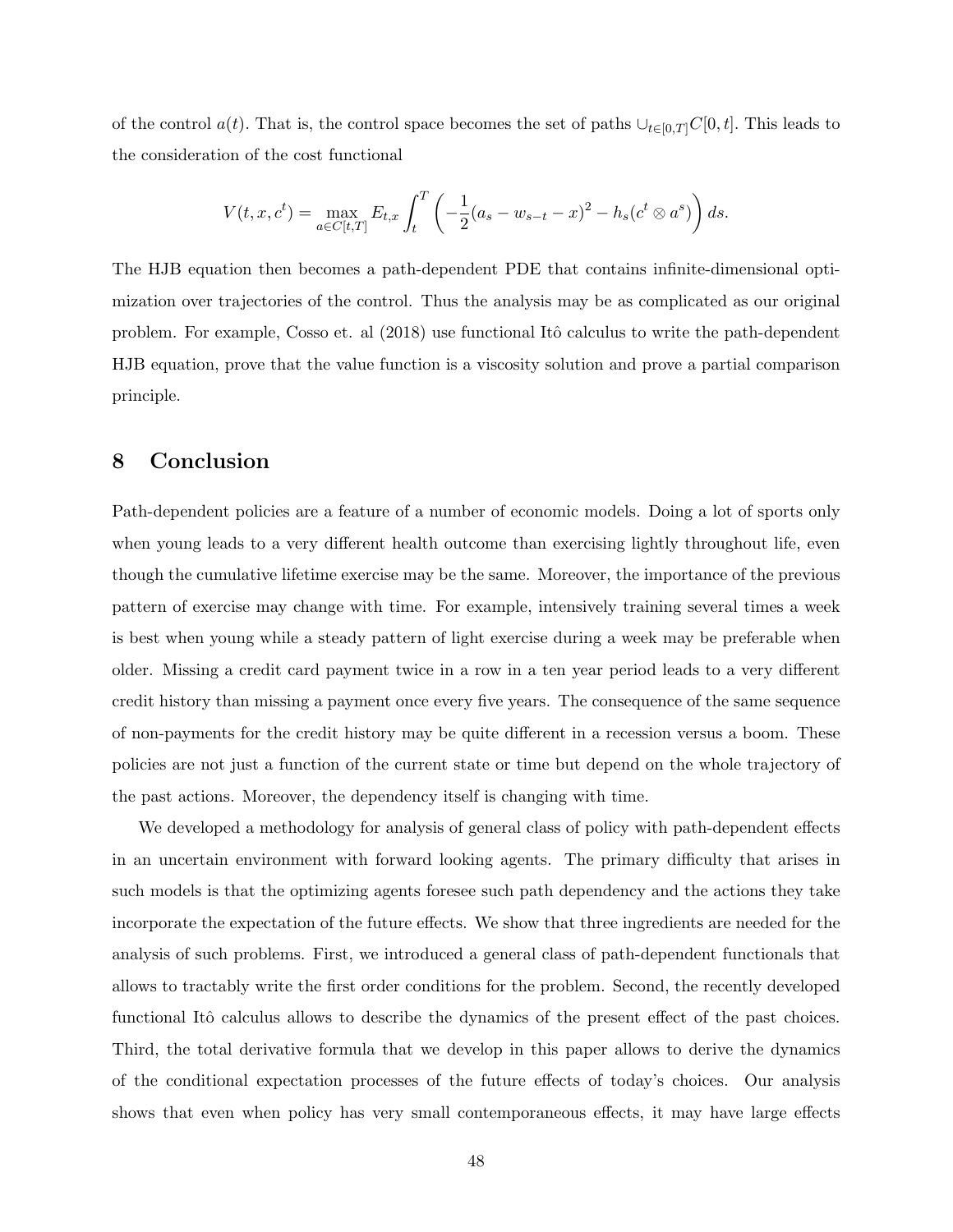due to either interaction with the past choices or due to the expected future effects. The effects of the past are represented by the magnitude of horizontal derivatives and higher order vertical derivative. The future expected effects are determined by the magnitude of the time derivative and by the stochastic derivatives. We believe that the methodology we develop in, on purpose, a stark underlying environment will facilitate analysis of a wide class of other economic problems.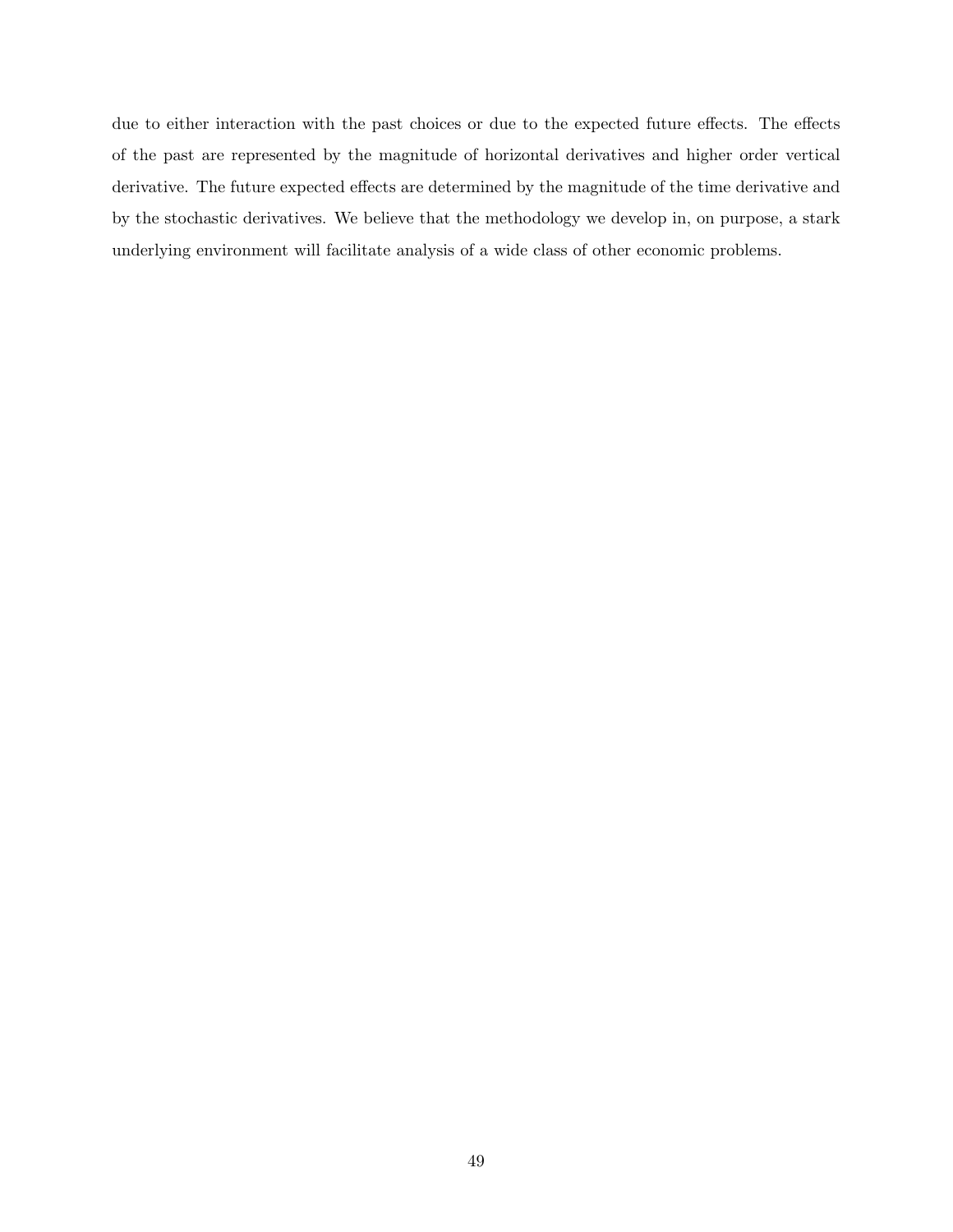# 9 Appendix

### 9.1 Remark 1 in Section 4.1

The objective function (3) can be written as follows:

$$
\mathbb{E} \int_0^T \left(-\frac{1}{2} (c_t - \theta_t)^2 - \epsilon c_{\frac{t}{2}}\right) dt = \mathbb{E} \int_0^T \left(-\frac{1}{2} (c_t - \theta_t)^2\right) dt - \mathbb{E} \int_0^T \epsilon c_{\frac{t}{2}} dt =
$$
\n
$$
= \mathbb{E} \int_0^T \left(-\frac{1}{2} (c_t - \theta_t)^2\right) dt - 2 \mathbb{E} \int_0^{\frac{T}{2}} \epsilon c_s ds =
$$
\n
$$
= \mathbb{E} \int_0^{\frac{T}{2}} \left(-\frac{1}{2} (c_t - \theta_t)^2 - 2\epsilon c_t\right) dt + \mathbb{E} \int_{\frac{T}{2}}^T \left(-\frac{1}{2} (c_t - \theta_t)^2\right) dt.
$$

The first-order conditions become

$$
\begin{cases} c_t = \theta_t - 2\epsilon, \ t < \frac{T}{2} \\ c_t = \theta_t, \ t > \frac{T}{2}, \end{cases}
$$

which implies that the optimal policy has a jump at  $t = \frac{T}{2}$  $\frac{1}{2}$ .

### 9.2 An example with contemporaneous policies

In this section, we develop a simple example of introducing additional effects of policies that can be easily handled by the usual Itô formula. That is, there is no hysteresis and policy only has contemporaneous effects.

Consider an additional effect of policies given by  $f(c_t)$ , where  $f : \mathbb{R} \to \mathbb{R}$  is a smooth function:

$$
\max_{c} \mathbb{E} \int_0^T \left(-\frac{1}{2} \left(c_t - w_t\right)^2 - \epsilon f(c_t)\right) dt,
$$

and  $\epsilon$  is a parameter. The first order conditions are given by

$$
c_t^{\epsilon} = w_t - \epsilon f'(c_t^{\epsilon}), \qquad (17)
$$

and equate the marginal benefit of the policy tracking the process  $w_t$  with the additional marginal effects  $\epsilon f'\left(c_t^{\epsilon}\right)$ .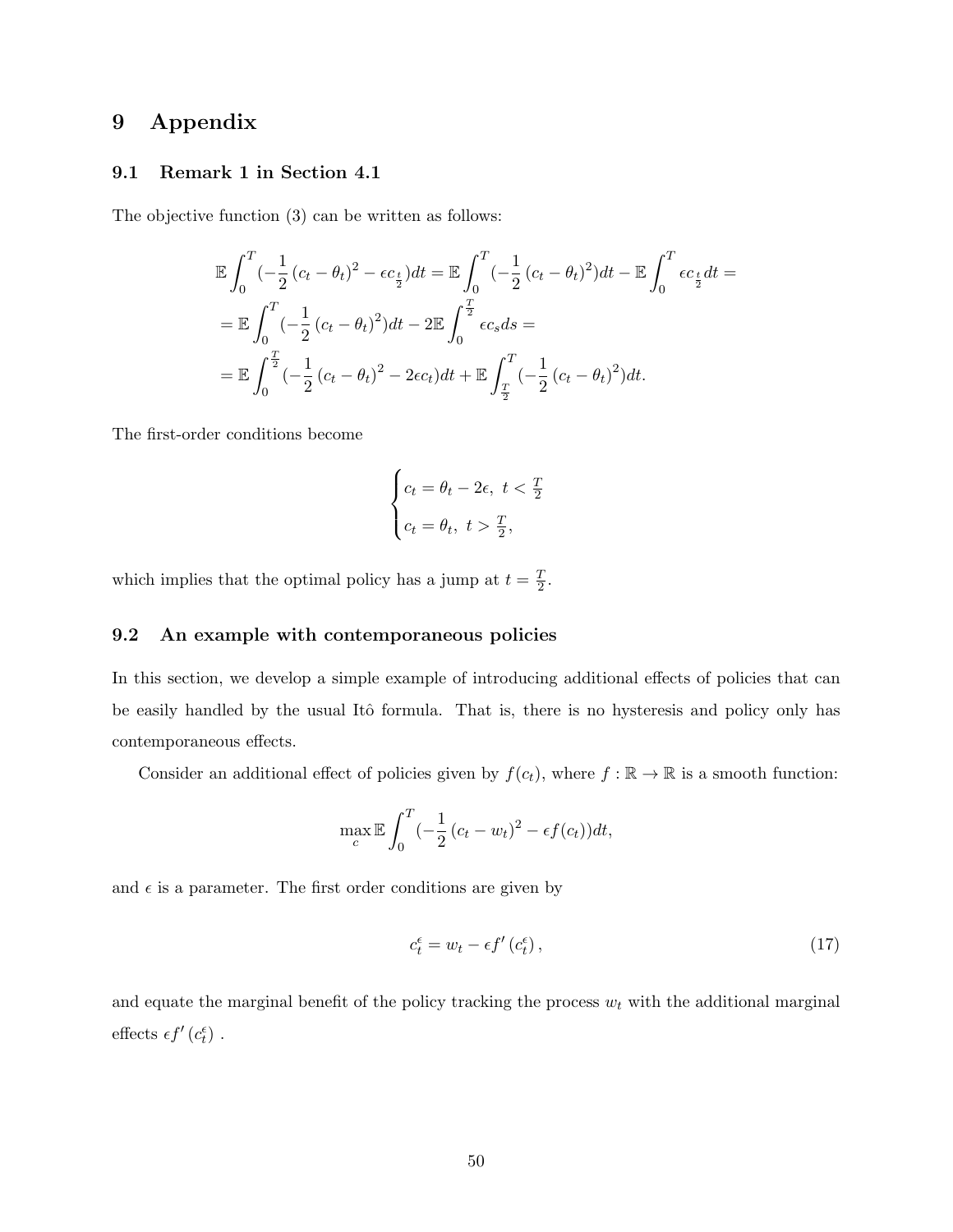### 9.2.1 Stochastic elasticity and its dynamics

We are particularly interested in the case of  $\epsilon \to 0$ . One can think about this as a small parameter asymptotics for the problem. Let  $C_t^f$  be a first variation process:

$$
c_t^{\epsilon} = c_t^* + \epsilon C_t^f + o(\epsilon).
$$

The process  $C_t^f$  $t_t^{\prime}$  represents how optimal policy process changes locally in response to the introduction of a small effect of policy f. One can think of  $C_t^f$  $t \atop t$  as a notion of stochastic elasticity that represents the change in the whole process when policy has additional effects  $f$ .

Differentiating the first order condition (17) with respect to  $\epsilon$  and evaluating at  $\epsilon = 0$ , we get

$$
C_t^f = f'(c_t^*).
$$

Without any restrictions on f, the process  $C_t^f$  may be quite arbitrary, for example, discontinuous. However, since we assumed smoothness of f, Itô's lemma implies that the process  $C_t^f$  $t^{J}$  is a semimartingale. Moreover, its decomposition is given as (using also that  $c_t^* = w_t$ ) in closed form:

$$
dC_t^f = \alpha(w_t)dt + \beta(w_t)dw_t,
$$

where

$$
\alpha(w_t) = \frac{1}{2} f'''(w_t),
$$
  

$$
\beta(w_t) = f''(w_t).
$$
 (18)

#### 9.2.2 Dynamics of optimal policy

We now turn to characterizing the optimal policy  $c_t^{\epsilon}$  rather than the first variation process. Let the process  $c_t^{\epsilon}$  have the form

$$
dc_{t}^{\epsilon} = \alpha^{\epsilon} (c_{t}^{\epsilon}) dt + \beta^{\epsilon} (c_{t}^{\epsilon}) dw_{t}.
$$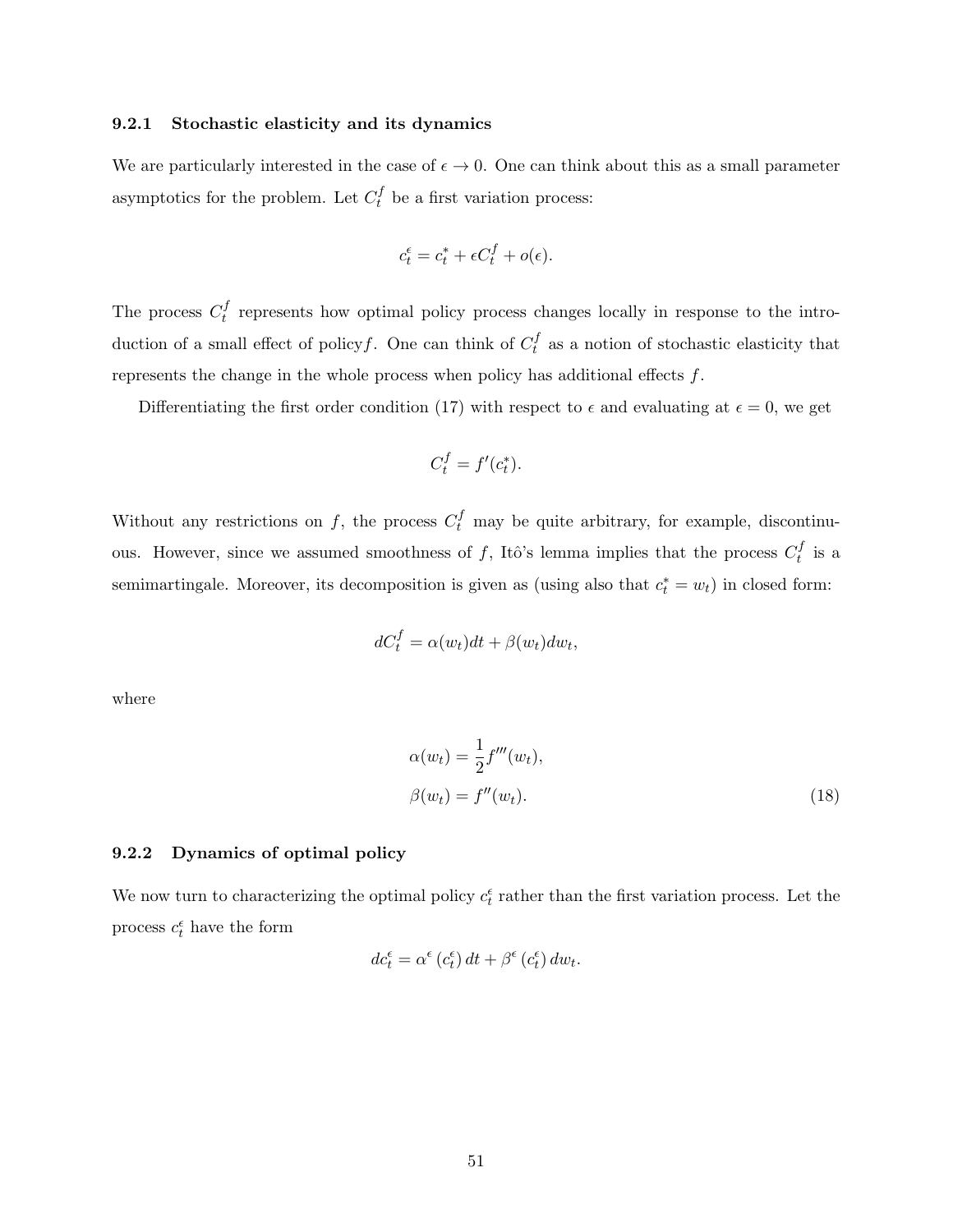Applying Itô formula to (17), we can find the dynamics of the process  $c_t^{\epsilon}$ :

$$
dc_t^{\epsilon} = dw_t - \epsilon \left( f''(c_t^{\epsilon}) d c_t^{\epsilon} + \frac{1}{2} f'''(c_t^{\epsilon}) (\beta_t^{\epsilon})^2 dt \right),
$$
  

$$
\alpha_t^{\epsilon} dt + \beta_t^{\epsilon} dw_t = dw_t - \epsilon \left( f''(c_t^{\epsilon}) \alpha_t^{\epsilon} + \frac{1}{2} f'''(c_t^{\epsilon}) (\beta_t^{\epsilon})^2 \right) dt - \epsilon f''(c_t^{\epsilon}) \beta_t^{\epsilon} dw_t.
$$

The drift and diffusion coefficients are then given by collecting terms at  $dt$  and  $dw_t$ :

$$
\alpha_t^{\epsilon} (c_t^{\epsilon}) = -\epsilon \frac{\frac{1}{2} f''' (c_t^{\epsilon}) (\beta_t^{\epsilon})^2}{1 + \epsilon f'' (c_t^{\epsilon})},
$$
  

$$
\beta_t^{\epsilon} (c_t^{\epsilon}) = \frac{1}{1 + \epsilon f'' (c_t^{\epsilon})}.
$$
 (19)

The coefficients in (19) are given as a system of coupled equations and themselves depend on the process  $c_t^{\epsilon}$ . This is in contrast to the coefficients of the stochastic elasticity given in (18) which are given in closed form as they are evaluated at the process  $c_t^* = c_t^{\epsilon=0} = w_t$ .

The key to tractability in the simple setting of this section is Itô lemma. However, Itô lemma only applies to functions and not the functionals. That is, it does not apply to the path-dependent effects of policies studying which is the main goal of the rest of this paper.

It is useful to summarize these results in terms of how the magnitude of the additional effects influences policy. This parallels the discussion of Dixit (1991), Reis (2006) and Alvarez, Lippi, and Paciello (2011, 2016) who show that in the environments with uncertainty and adjustment frictions the costs up to the fourth order may have first order effects on the dynamics of optimal policies. In our setting, since the additional effects  $f$  are smooth, we show that the effects up to the third order, that is the second and the third derivative of  $f$  will have the first-order effects. The first and second derivative of the marginal effects (that is, the second and third derivative of  $f$ ) matter for the drift of the optimal policy – this is the evolution of optimal policy with respect to time. The first derivative of the marginal effects matters for the diffusion coefficients – this is response of optimal policy to stochastic shocks. Importantly, the dynamics of the optimal policy is not directly influenced by either the past or the future evolution of the policies.

### 9.3 Vertical derivatives and the class  $A_t$  of functionals

The functional  $h: C[0, t] \to \mathbb{R}$  is said to be in the class  $\mathcal{A}_t$  if for each path  $c \in C[0, t]$  there exists a number  $\partial_{ct}h(c)$  and an integrable function  $(\delta_s h(c))_{s\in[0,t]},$  such that the following asymptotic relation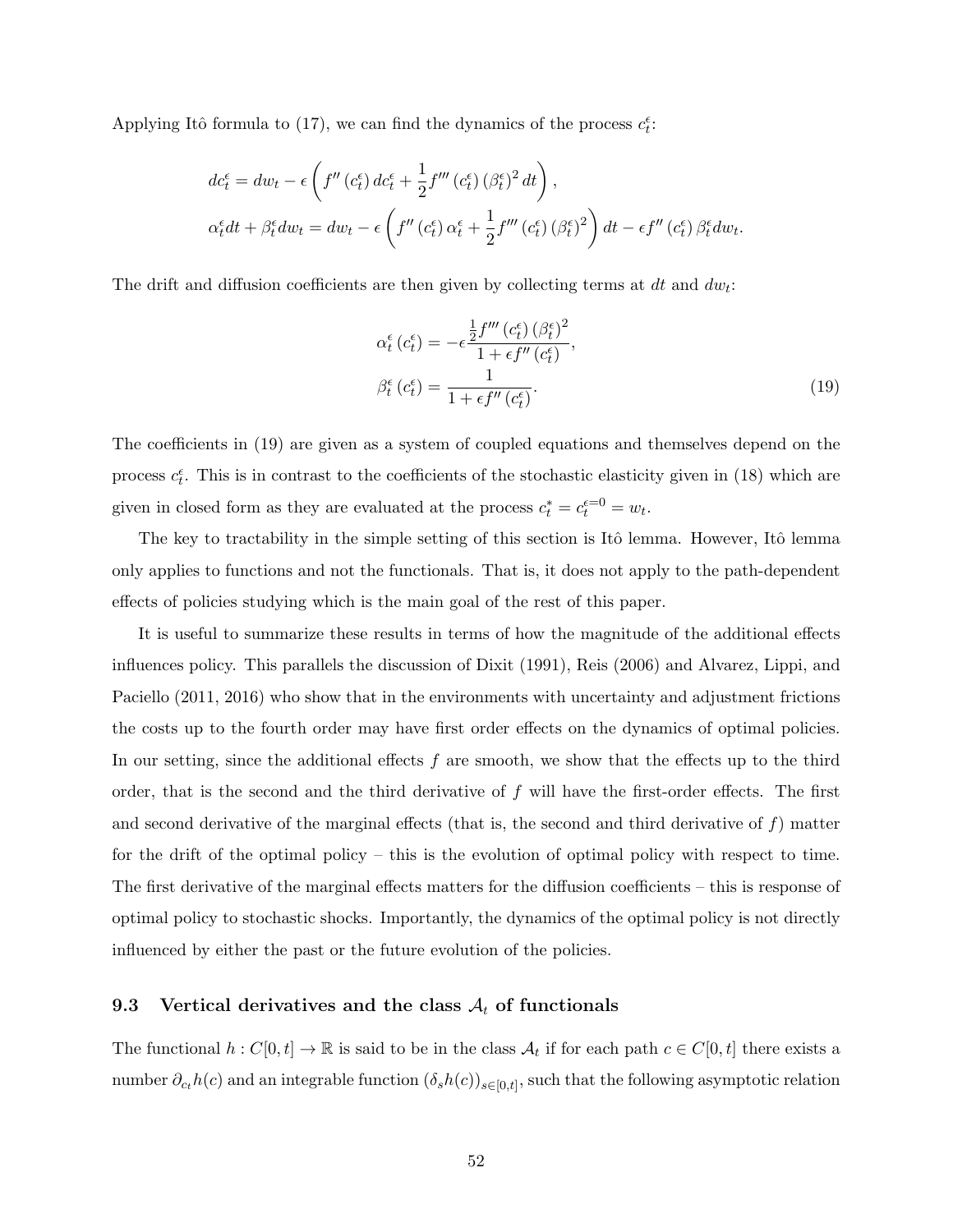holds for any  $c\in C[0,t]$  :

$$
h(c+z) = h(c) + \partial_{c_t}h(c) \cdot z_t + \int_0^t \delta_s h(c) \cdot z_s ds + o(||z||), \ z \to 0.
$$

The number  $\partial_{c_t}h(c)$  is the derivative of h along the value of the path  $(c_s)_{s\in[0,t]}$  at time t (i.e. the derivative along the present value). The function  $(\delta_s h(c))_{s \in [0,t]}$ , represents the integrated influence of the past on the variation of the functional.

**Lemma 5.** Assume that the functional  $h \in A_t$  admits a continuous extension to the space  $D[0, t]$  of cadlag paths (equipped with the Skorokhod topology). Then the functional h is vertically differentiable at every  $c \in C[0, t]$ , and the vertical derivative coincides with  $\partial_{c_t} h(c)$ .

*Proof.* Fix  $\alpha > 0$ . There exists  $\delta > 0$  such that for any  $z \in C[0, t]$  with  $||z|| \leq \delta$ ,

$$
\left| h(c+z) - h(c) - \partial_{ct} h(c) \cdot z_t - \int_0^t \delta_s h(c) \cdot z_s ds \right| \leq \alpha ||z||.
$$

The function  $e_t \in D[0, t]$  can be approximated in the Skorokhod topology by continuous functions  $z^{(n)}$ , such that  $0 \leq z^{(n)} \leq 1$ ,  $z_s^{(n)} = 0$  for  $s \leq t - \frac{1}{n}$  $\frac{1}{n}$ ,  $z_t^{(n)} = 1$ . We have for all  $\epsilon \leq \delta$ 

$$
\left|h(c+\epsilon z^{(n)})-h(c)-\partial_{ct}h(c)\cdot\epsilon-\epsilon\int_{t-\frac{1}{n}}^t\delta_sh(c)\cdot z_s^{(n)}ds\right|\leq\alpha\epsilon||z^{(n)}||=\alpha\epsilon.
$$

Dividing by  $\epsilon$  we get

$$
\left| \frac{h(c + \epsilon z^{(n)}) - h(c)}{\epsilon} - \partial_{c_t} h(c) \right| \le \alpha + \int_{t - \frac{1}{n}}^t |\delta_s h(c)| ds
$$

Taking  $n \to \infty$ ,

$$
\left|\frac{h(c+\epsilon e_t)-h(c)}{\epsilon}-\partial_{c_t}h(c)\right|\leq\alpha.
$$

Since  $\alpha > 0$  is arbitrary, this proves that the vertical derivative of h exists and is equal to  $\partial_{ct}h(c)$ .  $\Box$ 

### 9.4 Proof of Claim 2

We recall that the class  $\mathcal{A}_T$  consists of functionals  $g: C[0,T] \to \mathbb{R}$  such that for all  $c, z \in C[0,T]$ 

$$
g(c+\epsilon z) = g(c) + \epsilon \partial_{c} g(c) z_t + \epsilon \int_0^T \delta_s g(c) z_s ds + o(\epsilon), \ \epsilon \to 0.
$$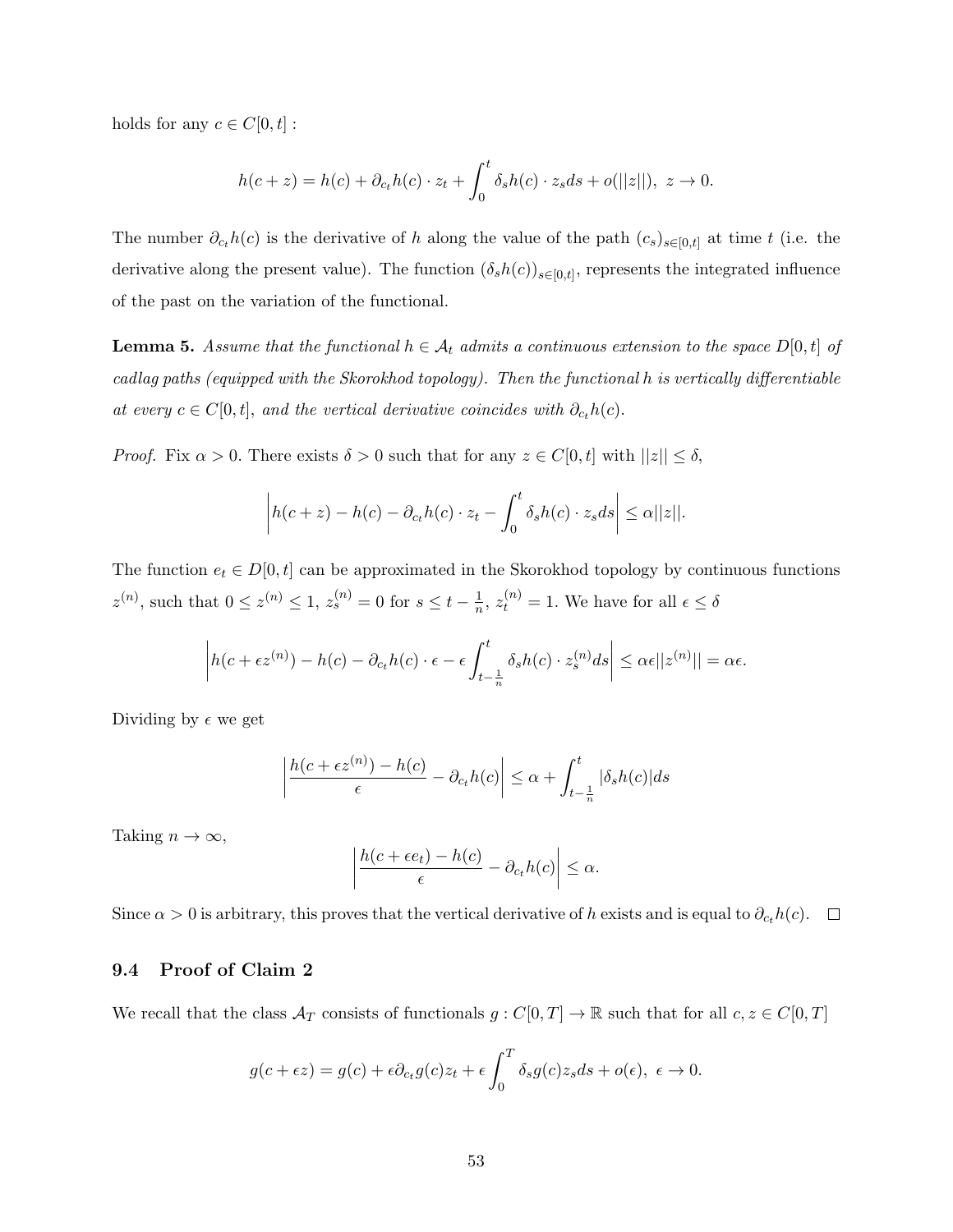For any function  $c \in C[0,T]$  introduce the transformation

$$
(R^{(n)}c)_t = e^{-n(T-t)}c_T + n \int_t^T e^{-n(s-t)}c_s ds.
$$

The function  $R^{(n)}c$  solves the problem

$$
\begin{cases} \frac{dR^{(n)}c}{dt} = -n(c_t - (R^{(n)}c)_t) \\ (R^{(n)}c)_T = c_T \end{cases}
$$

Hence,  $R^{(n)}c \to c$  uniformly on  $[0,T]$ . Given any Frechet differentiable functional  $g: C[0,T] \to \mathbb{R}$ , consider

$$
g^{(n)}(c) = g(R^{(n)}c).
$$

Fix  $c \in C[0,T]$  and let the measure  $\mu$  be the Frechet derivative of g at  $R^{(n)}c$ .

$$
g^{(n)}(c+\epsilon z) = g(R^{(n)}c + \epsilon R^{(n)}z) = g(R^{(n)})(c) + \epsilon \int_0^T (R^{(n)}z)_s \mu(ds) + o(\epsilon) =
$$
  

$$
= g^{(n)}(c) + \epsilon \int_0^T \left( e^{-n(T-s)}z_T + n \int_s^T e^{-n(r-s)}z_r dr \right) \mu(ds) + o(\epsilon) =
$$
  

$$
= g^{(n)}(c) + \epsilon \left( \int_0^T e^{-n(T-s)}\mu(ds) \right) z_T + \epsilon \int_0^T \left( \int_0^r e^{-n(r-s)}\mu(ds) \right) z_r dr + o(\epsilon)
$$

So,  $g^{(n)} \in \mathcal{A}_T$ . Every differentiable functional is a pointwise limit of functionals from the class  $\mathcal{A}_T$ .

### 9.5 Total derivative formula: a general version of Proposition 1

Let  $\zeta = (\zeta_t)_{t \in [0,T]}$  be a measurable process. We will say that  $\zeta$  is square integrable, if  $\mathbb{E} \int_0^T \zeta_s^2 ds < \infty$ .

We say that a measurable stochastic process  $\xi = (\xi_t)_{t \in [0,T]}$  is absolutely continuous, if  $\xi_0$  is square integrable and there exists a square integrable process  $(\zeta_t)_{t\in[0,T]},$  such that

$$
\xi_t = \xi_0 + \int_0^t \zeta_s ds, \ 0 \le t \le T. \tag{20}
$$

Observe that an absolutely continuous process  $\xi$  satisfies  $\sup_{0\leq t\leq T}\mathbb{E}\xi_t^2 < \infty$  and is a.s. continuous. It is important that an absolutely continuous process need not be adapted. Since the processes under consideration are square integrable and measurable with respect to a Wiener process  $w$ , their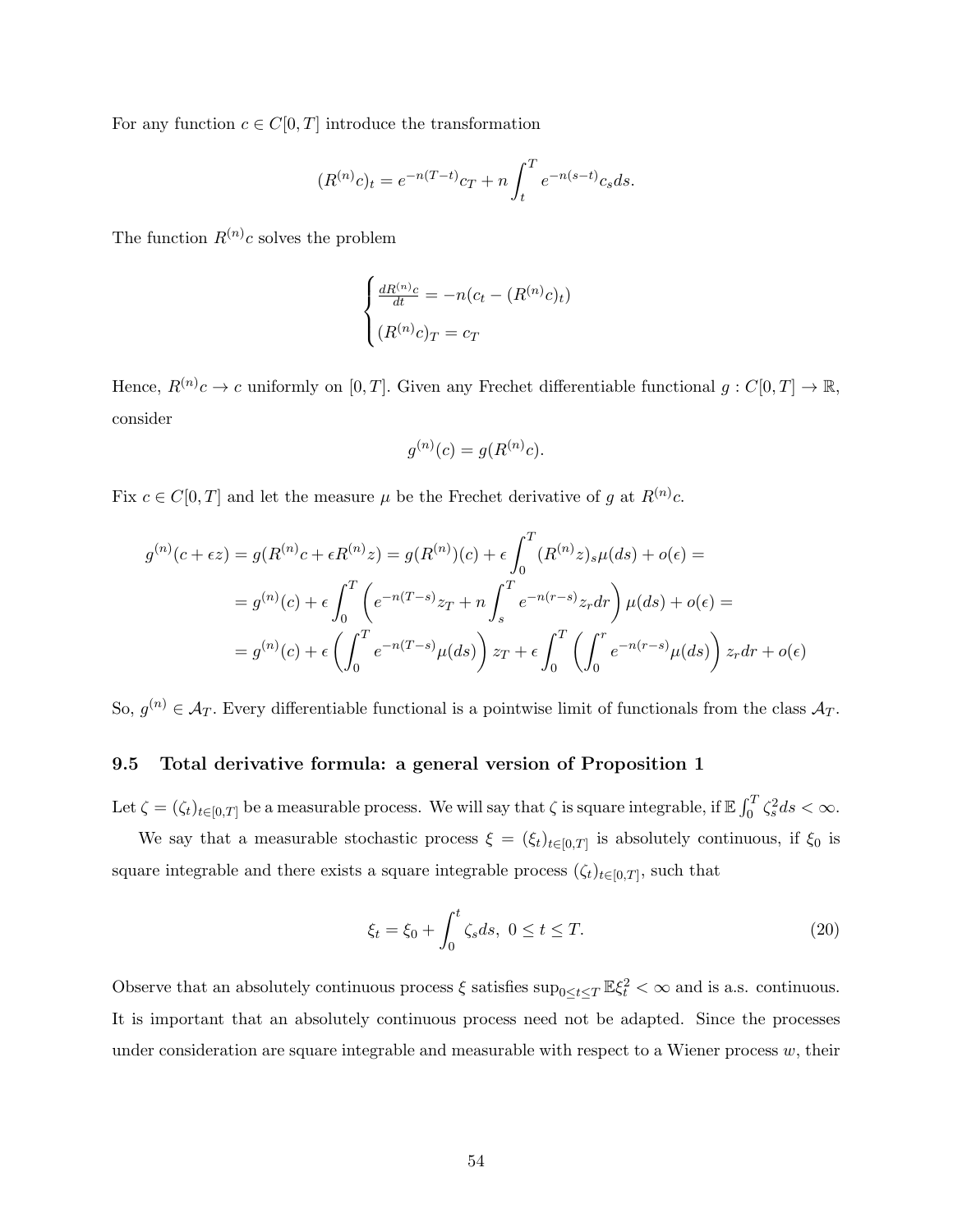values can be represented as stochastic integrals. Namely,

$$
\xi_t = \mathbb{E}\xi_t + \int_0^T g_{t,s} dw_s, \ \zeta_t = \mathbb{E}\zeta_t + \int_0^T h_{t,s} dw_s, \ 0 \le t \le T,\tag{21}
$$

where  $g_t = (g_{t,s})_{s \in [0,T]}$  and  $h_t = (h_{t,s})_{s \in [0,T]}$  are progressively measurable (in s) square integrable processes. We need one technical result on the regularity of the process  $g_t$ .

**Lemma.** For each  $t \in [0, T]$  and almost all  $s \in [0, T]$ 

$$
g_{t,s} = g_{0,s} + \int_0^t h_{r,s} dr \ a.s.
$$

In particular, for almost all  $s \in [0, T]$  the process  $t \to g_{t,s}$  has a continuous modification.

*Proof.* Let  $u = (u_s)_{s \in [0,T]}$  be an arbitrary progressively measurable square integrable process. Using Itô's isometry we compute

$$
\mathbb{E} \int_0^T g_{t,s} u_s ds = \mathbb{E} \int_0^T g_{t,s} dw_s \int_0^T u_s dw_s = \mathbb{E} \xi_t \int_0^T u_s dw_s =
$$
  
=  $\mathbb{E} \xi_0 \int_0^T u_s dw_s + \int_0^t \left( \mathbb{E} \zeta_r \int_0^T u_s dw_s \right) dr =$   
=  $\mathbb{E} \int_0^T g_{0,s} u_s ds + \int_0^t \left( \mathbb{E} \int_0^T h_{r,s} u_s ds \right) dr = \mathbb{E} \int_0^T \left( g_{0,s} + \int_0^t h_{r,s} dr \right) u_s ds.$ 

Since the latter holds for arbitrary u we deduce that  $g_t = g_0 + \int_0^t h_r dr$  as elements of  $L^2(\Omega \times$  $[0, T]$ ).  $\Box$ 

Further we will always deal with a continuous in t modifications of processes  $t \rightarrow g_{t,s}$ .

**Proposition.** Let  $\eta = (\eta_t)_{t \in [0,T]}$  be a square integrable progressively measurable process. Then  $\eta$  is an Itô process if and only if it can be represented in the form  $\eta_t = \mathbb{E}[\xi_t|\mathcal{F}_t]$  for some square integrable absolutely continuous process  $\xi = (\xi_t)_{t \in [0,T]}$ . In this case the semimartingale representation of  $\eta$  is given by

$$
d\eta_t = \mathbb{E}[\zeta_t|\mathcal{F}_t]dt + g_{t,t}dw_t,
$$

where processes  $\zeta$  and  $g_t$  are determined from (20), (21).

*Proof.* Assume that  $\eta$  is an Itô process. Then it can be written in the form

$$
\eta_t = \eta_0 + \int_0^t \alpha_s ds + \int_0^t \beta_s dw_s, \ 0 \le t \le T.
$$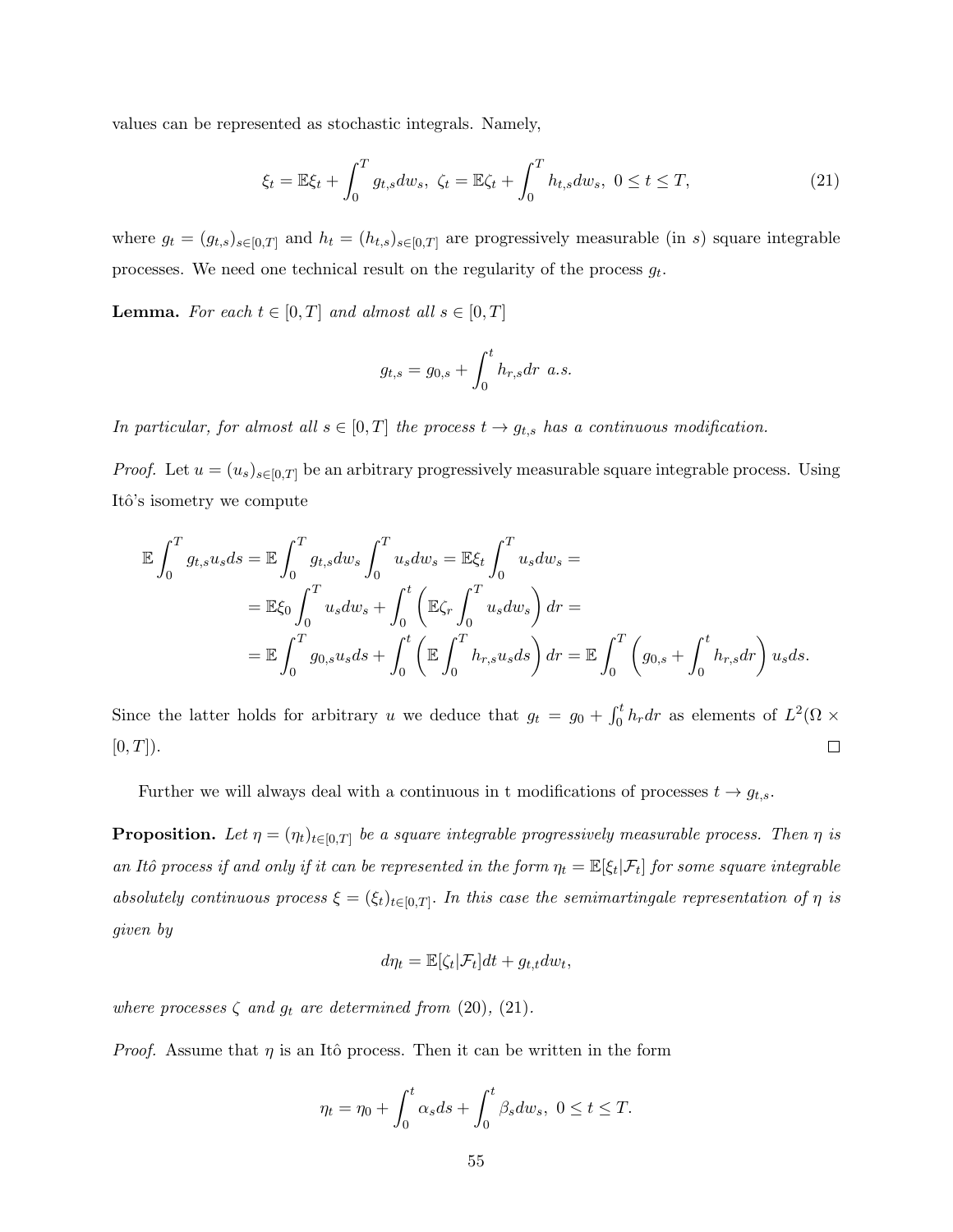Introduce the process

$$
\xi_t = \eta_0 + \int_0^T \beta_s dw_s + \int_0^t \alpha_s ds.
$$

Observe that the process  $\xi$  is an absolutely continuous process. Since stochastic integrals are martingales, we deduce that

$$
\mathbb{E}[\xi_t|\mathcal{F}_t] = \eta_0 + \int_0^t \alpha_s ds + \mathbb{E}\left[\int_0^T \beta_s dw_s|\mathcal{F}_t\right] = \eta_0 + \int_0^t \alpha_s ds + \int_0^t \beta_s dw_s = \eta_t.
$$

Conversely, assume that  $\eta_t = \mathbb{E}[\xi_t | \mathcal{F}_t]$  with some absolutely continuous process  $\xi$ . Related processes  $\zeta, g_t$  are defined in (20), (21). Consider the process

$$
M_t = \eta_t - \eta_0 - \int_0^t \mathbb{E}[\zeta_r | \mathcal{F}_r] dr, \ 0 \le t \le T.
$$

We verify that the process  $M$  is a martingale. Indeed, for  $s < t$  we compute

$$
\mathbb{E}[M_t|\mathcal{F}_s] = \mathbb{E}\left[\eta_t - \eta_0 - \int_0^t \mathbb{E}[\zeta_r|\mathcal{F}_r]dr|\mathcal{F}_s\right] =
$$
\n
$$
= \mathbb{E}\left[\mathbb{E}[\xi_t|\mathcal{F}_t] - \eta_0 - \int_0^t \mathbb{E}[\zeta_r|\mathcal{F}_r]dr|\mathcal{F}_s\right] =
$$
\n
$$
\mathbb{E}[\xi_t|\mathcal{F}_s] - \eta_0 - \int_s^t \mathbb{E}[\zeta_r|\mathcal{F}_s]dr - \int_0^s \mathbb{E}[\zeta_r|\mathcal{F}_r]dr =
$$
\n
$$
= \mathbb{E}\left[\xi_s + \int_s^t \zeta_r dr|\mathcal{F}_s\right] - \eta_0 - \int_s^t \mathbb{E}[\zeta_r|\mathcal{F}_s]dr - \int_0^s \mathbb{E}[\zeta_r|\mathcal{F}_r]dr =
$$
\n
$$
= \mathbb{E}[\xi_s|\mathcal{F}_s] - \eta_0 - \int_0^s \mathbb{E}[\zeta_r|\mathcal{F}_r]dr = \eta_s - \eta_0 - \int_0^s \mathbb{E}[\zeta_r|\mathcal{F}_r]dr = M_s.
$$

As a Wiener martingale, the process  $M$  has a representation as a stochastic integral. Since  $M_0 = 0$ the representation is of the form:

$$
M_t = \int_0^t v_s dw_s
$$

for some progressively measurable square integrable process  $v = (v_s)_{s \in [0,T]}$ . To find this process we use Itô's isometry. For arbitrary progressively measurable square integrable process  $u = (u_s)_{s \in [0,T]},$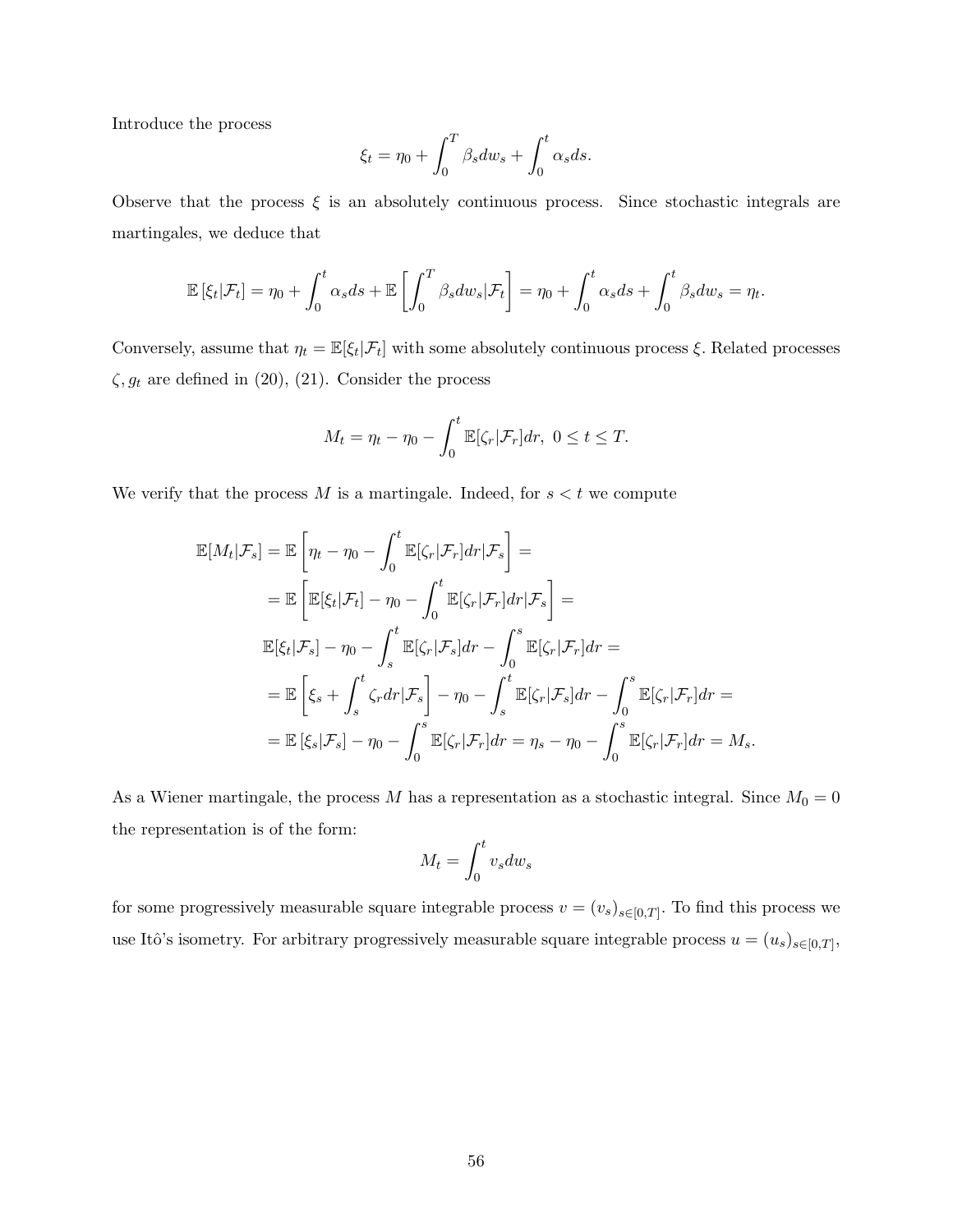we have

$$
\mathbb{E}\int_{0}^{T}v_{s}u_{s}ds = \mathbb{E}\int_{0}^{T}v_{s}dw_{s}\int_{0}^{T}u_{s}dw_{s} = \mathbb{E}M_{T}\int_{0}^{T}u_{s}dw_{s} =
$$
\n
$$
= \mathbb{E}\left(\xi_{T} - \eta_{0} - \int_{0}^{T}\mathbb{E}[\zeta_{r}|\mathcal{F}_{r}]dr\right)\int_{0}^{T}u_{s}dw_{s} = \mathbb{E}\left(\xi_{T}\int_{0}^{T}u_{s}dw_{s}\right) - \int_{0}^{T}\mathbb{E}\left(\zeta_{r}\int_{0}^{T}u_{s}dw_{s}\right)dr =
$$
\n
$$
= \mathbb{E}\int_{0}^{T}g_{T,s}u_{s}ds - \int_{0}^{T}\mathbb{E}\int_{0}^{T}h_{r,s}u_{s}dsdr = \mathbb{E}\int_{0}^{T}\left(g_{T,s} - \int_{s}^{T}h_{r,s}dr\right)u_{s}ds.
$$

From the previous Lemma we deduce

$$
v_s = g_{T,s} - \int_s^T h_{r,s} dr = g_{0,s} + \int_0^s h_{r,s} dr = g_{s,s}.
$$

Finally, equality

$$
\eta_t = \eta_0 + \int_0^t \mathbb{E}[\zeta_s | \mathcal{F}_s] ds + M_t = \eta_0 + \int_0^t \mathbb{E}[\zeta_s | \mathcal{F}_s] ds + \int_0^t g_{s,s} dw_s
$$

 $\Box$ 

implies the needed semimartingale representation of  $\eta$ .

Remark. For almost all  $t \in [0, T]$  the process  $\zeta_t$  is the time-derivative of the process  $\xi_t$ . If we assume that  $\xi_t$  is Malliavin differentiable, then the Clark-Ocone formula implies

$$
g_{t,t} = \mathbb{E}\left[D_t \xi_t | \mathcal{F}_t\right].
$$

In these terms the result of the theorem can be written as

$$
d\mathbb{E} [\xi_t | \mathcal{F}_t] = \mathbb{E} [\partial_t \xi_t | \mathcal{F}_t] dt + \mathbb{E} [D_t \xi_t | \mathcal{F}_t] dw_t,
$$

which is the motivation behind the term "total derivative formula".

### 9.6 Characterization of Itô processes: converse of Proposition 1

The total derivative formula states that for any square integrable absolutely continuous process  $(\eta_t)_{t\in[0,T]},$  the process  $\xi_t = E[\eta_t|\mathcal{F}_t]$  is an Itô process. In this section we give the converse statement. *Claim.* For any square integrable Itô process  $(\xi_t)_{t\in[0,T]}$  there exists an absolutely continuous process  $(\eta_t)_{t\in[0,T]}$  such that

$$
\xi_t = E[\eta_t|\mathcal{F}_t].
$$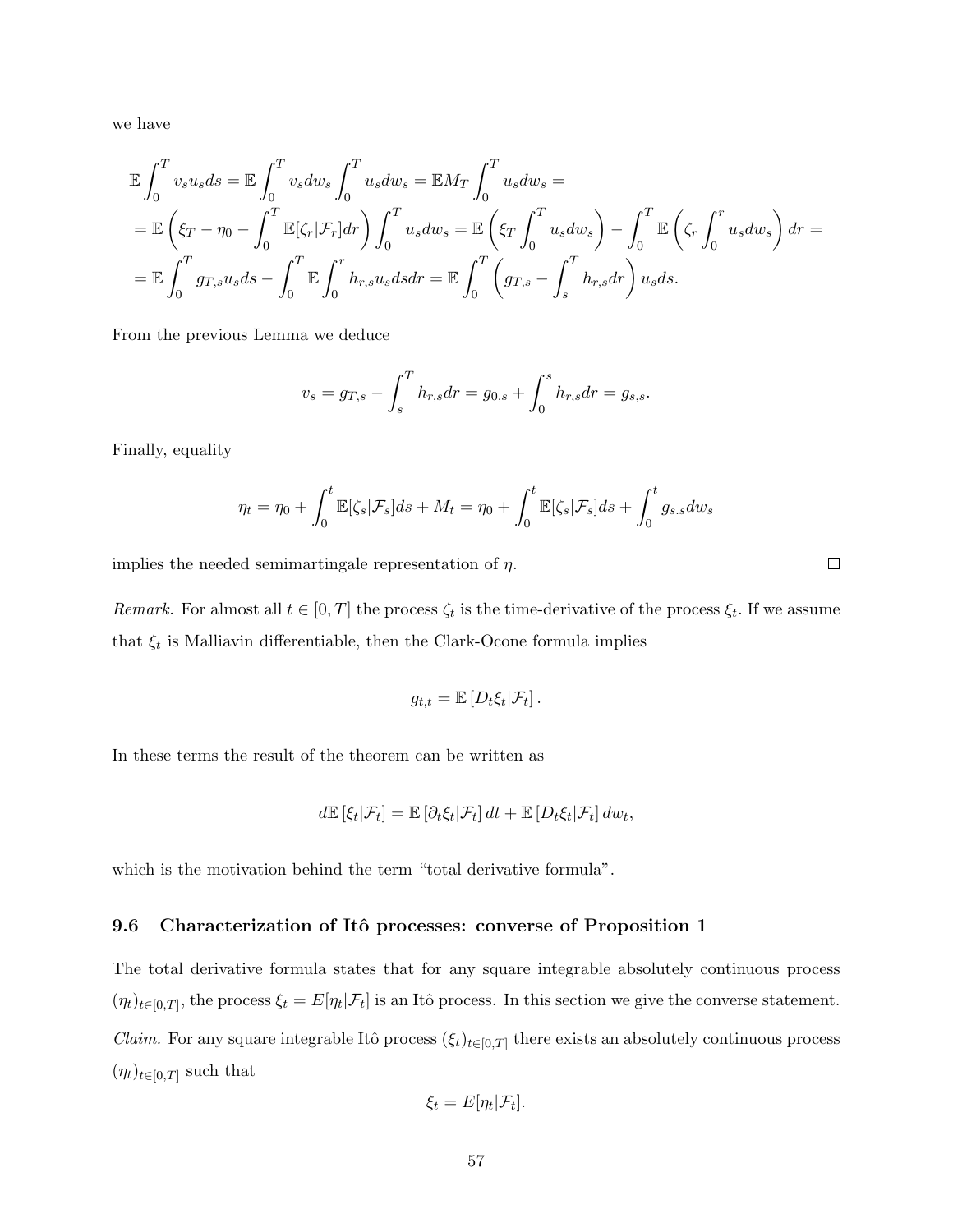*Proof.* By the definition of the Itô process, there exist adapted square integrable processes  $(\alpha_t)_{t\in[0,T]}$ and  $(\beta_t)_{t \in [0,T]}$  such that

$$
\xi_t = \xi_0 + \int_0^t \alpha_s ds + \int_0^t \beta_s dw_s.
$$

We simply define

$$
\eta_t = \xi_0 + \int_0^t \alpha_s ds + \int_0^T \beta_s dw_s.
$$

The process  $\eta$  is absolutely continuous, and

$$
E[\eta_t|\mathcal{F}_t] = \xi_0 + \int_0^t \alpha_s ds + E\left[\int_0^T \beta_s dw_s \middle| \mathcal{F}_t\right] =
$$
  

$$
= \xi_0 + \int_0^t \alpha_s ds + \int_0^t \beta_s dw_s = \xi_t.
$$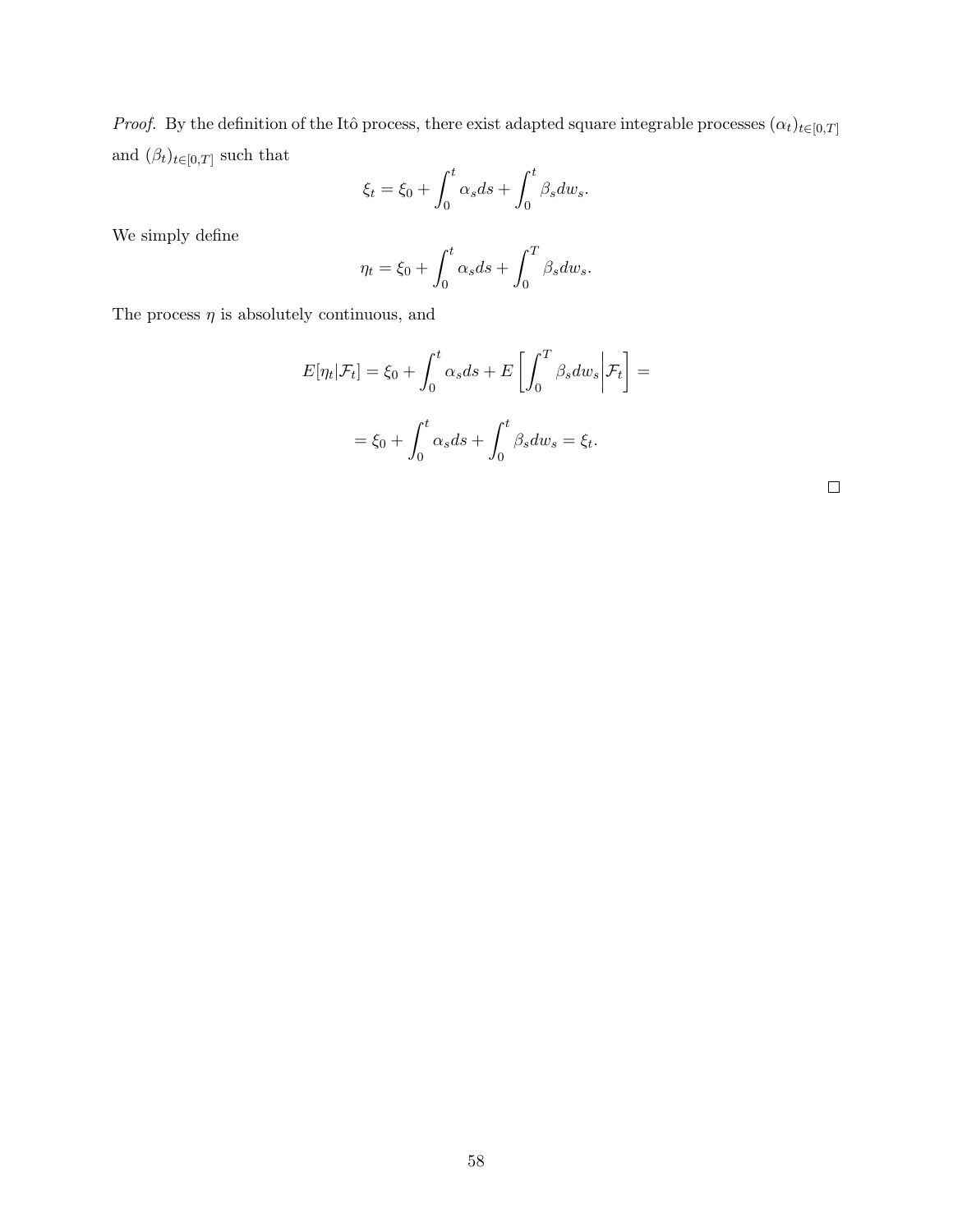# References

Acemoglu, Daron, Philippe Aghion, Leonardo Bursztyn, and David Hemous. "The environment and directed technical change." American economic review 102, no. 1 (2012): 131-66.

Acemoglu, Daron, Philippe Aghion, Lint Barrage and David Hemous "Climate change, directed innovation, and energy transition: The long-run consequences of the shale gas revolution." In 2019 Meeting Papers, no. 1302. Society for Economic Dynamics, 2019.

Acemoglu, Daron, Ufuk Akcigit, Douglas Hanley, and William Kerr. "Transition to clean technology." Journal of Political Economy 124, no. 1 (2016): 52-104.

Acemoglu, Daron, Georgy Egorov, and Konstantin Sonin. Institutional Change and Institutional Persistence. No. w27852. National Bureau of Economic Research, 2020.

Aghion, Philippe, Antoine Dechezleprêtre, David Hemous, Ralf Martin, and John Van Reenen. "Carbon taxes, path dependency, and directed technical change: Evidence from the auto industry." Journal of Political Economy 124, no. 1 (2016): 1-51.

Aghion, Philippe, Cameron Hepburn, Alexander Teytelboym, and Dimitri Zenghelis. "Path dependence, innovation and the economics of climate change." In Handbook on Green Growth. Edward Elgar Publishing, 2019.

Akerlof, George A., and Janet L. Yellen. "A near-rational model of the business cycle, with wage and price inertia." The Quarterly Journal of Economics 100, no. Supplement (1985): 823-838.

Alvarez, Fernando, and Francesco Lippi. "The Analytic Theory of a Monetary Shock." Einaudi Institute for Economics and Finance Mimeo, in preparation (2019).

Alvarez, Fernando E., Francesco Lippi, and Luigi Paciello. "Optimal price setting with observation and menu costs." The Quarterly journal of economics 126, no. 4 (2011): 1909-1960.

Alvarez, Fernando E., Francesco Lippi, and Luigi Paciello. "Monetary shocks in models with inattentive producers." The Review of economic studies 83, no. 2 (2016): 421-459.

Alvarez, Fernando, Herve Le Bihan, and Francesco Lippi. "The real effects of monetary shocks in sticky price models: a sufficient statistic approach." American Economic Review 106, no. 10 (2016): 2817-51.

Alvarez, Fernando E., Francesco Lippi, and Aleksei Oskolkov. The Macroeconomics of Sticky Prices with Generalized Hazard Functions. No. w27434. National Bureau of Economic Research, 2020.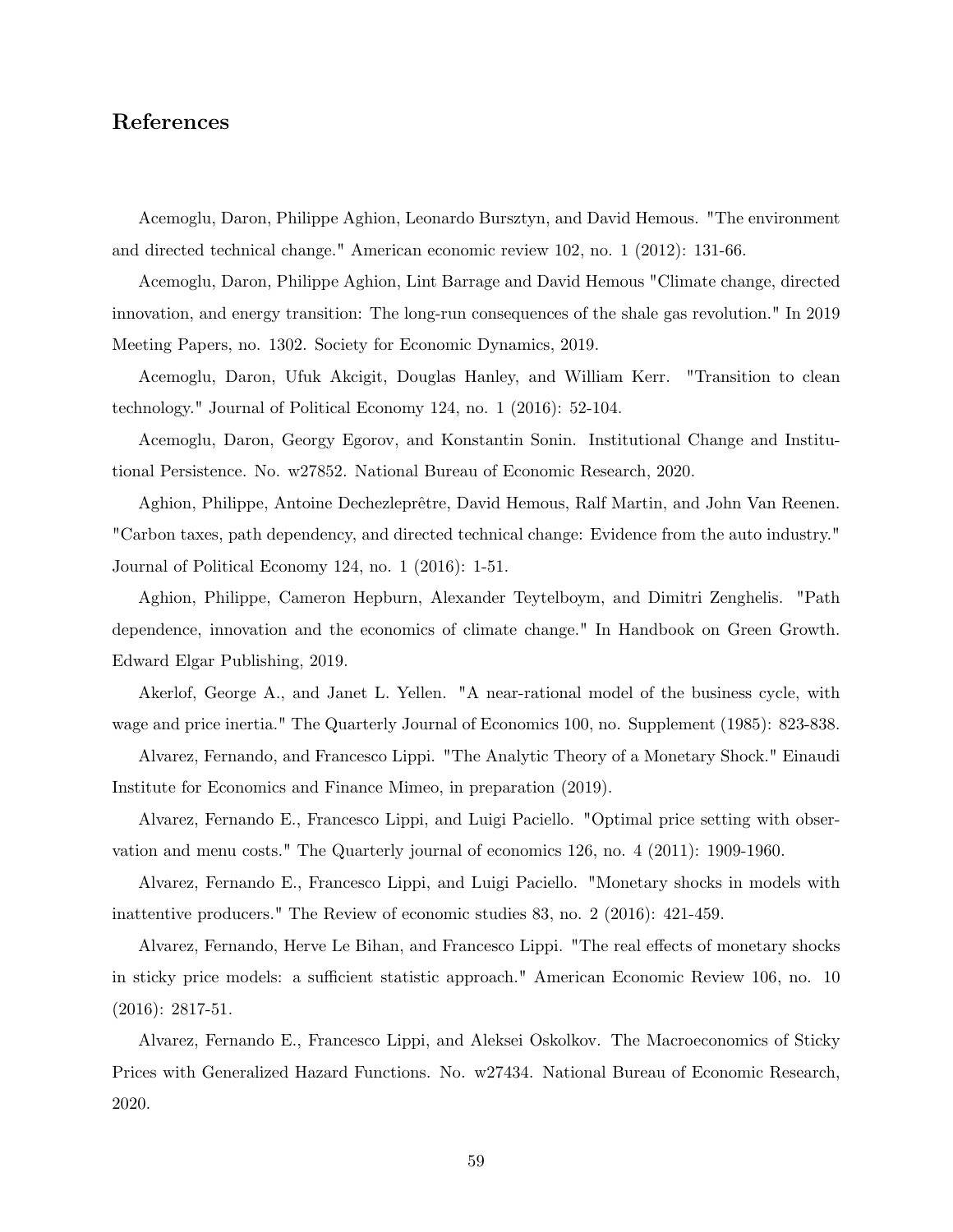Arrow, Kenneth J. "Increasing returns: historiographic issues and path dependence." The European Journal of the History of Economic Thought 7, no. 2 (2000): 171-180.

Bakkensen, Laura A., and Lint Barrage. Flood risk belief heterogeneity and coastal home price dynamics: Going under water?. No. w23854. National Bureau of Economic Research, 2017.

Baldwin, Elizabeth, Yongyang Cai, and Karlygash Kuralbayeva. "To build or not to build? Capital stocks and climate policy∗." Journal of Environmental Economics and Management 100 (2020): 102235.

Barnett, Michael, William Brock, and Lars Peter Hansen. "Pricing uncertainty induced by climate change." The Review of Financial Studies 33, no. 3 (2020): 1024-1066.

Barrage, Lint, and Jacob Furst. "Housing investment, sea level rise, and climate change beliefs." Economics letters 177 (2019): 105-108.

Bergemann, Dirk, and Philipp Strack. "Dynamic revenue maximization: A continuous time approach." Journal of Economic Theory 159 (2015): 819-853.

Berger, David W., Konstantin Milbradt, Fabrice Tourre, and Joseph Vavra. Mortgage prepayment and path-dependent effects of monetary policy. No. w25157. National Bureau of Economic Research, 2018.

Blanchard, Olivier J., and Lawrence H. Summers. "Hysteresis and the European unemployment problem." NBER macroeconomics annual 1 (1986): 15-78.Bhamra, Harjoat S., and Raman Uppal. "The effect of introducing a non-redundant derivative on the volatility of stock-market returns when agents differ in risk aversion." The Review of Financial Studies 22, no. 6 (2009): 2303-2330.

Borovička, J. and Hansen, L.P., 2016. Term structure of uncertainty in the macroeconomy. In Handbook of Macroeconomics (Vol. 2, pp. 1641-1696). Elsevier.

Borovička, Jaroslav, Lars Peter Hansen, and José A. Scheinkman. "Shock elasticities and impulse responses." Mathematics and Financial Economics 8, no. 4 (2014): 333-354.

Borovička, Jaroslav, Lars Peter Hansen, Mark Hendricks, and José A. Scheinkman. "Risk-price dynamics." Journal of Financial Econometrics 9, no. 1 (2011): 3-65.

Boucher, O., P. R. Halloran, E. J. Burke, M. Doutriaux-Boucher, C. D. Jones, J. Lowe, M. A. Ringer, E. Robertson, and P. Wu. "Reversibility in an Earth System model in response to CO2 concentration changes." Environmental Research Letters 7, no. 2 (2012): 024013.

Boulatov, Alexei, Georgii Riabov, and Aleh Tsyvinski. "Optimal trading with dynamic stochastic price impact", Working paper (2020).

Brian, Arthur, W. "Competing technologies, increasing returns, and lock-in by historical events."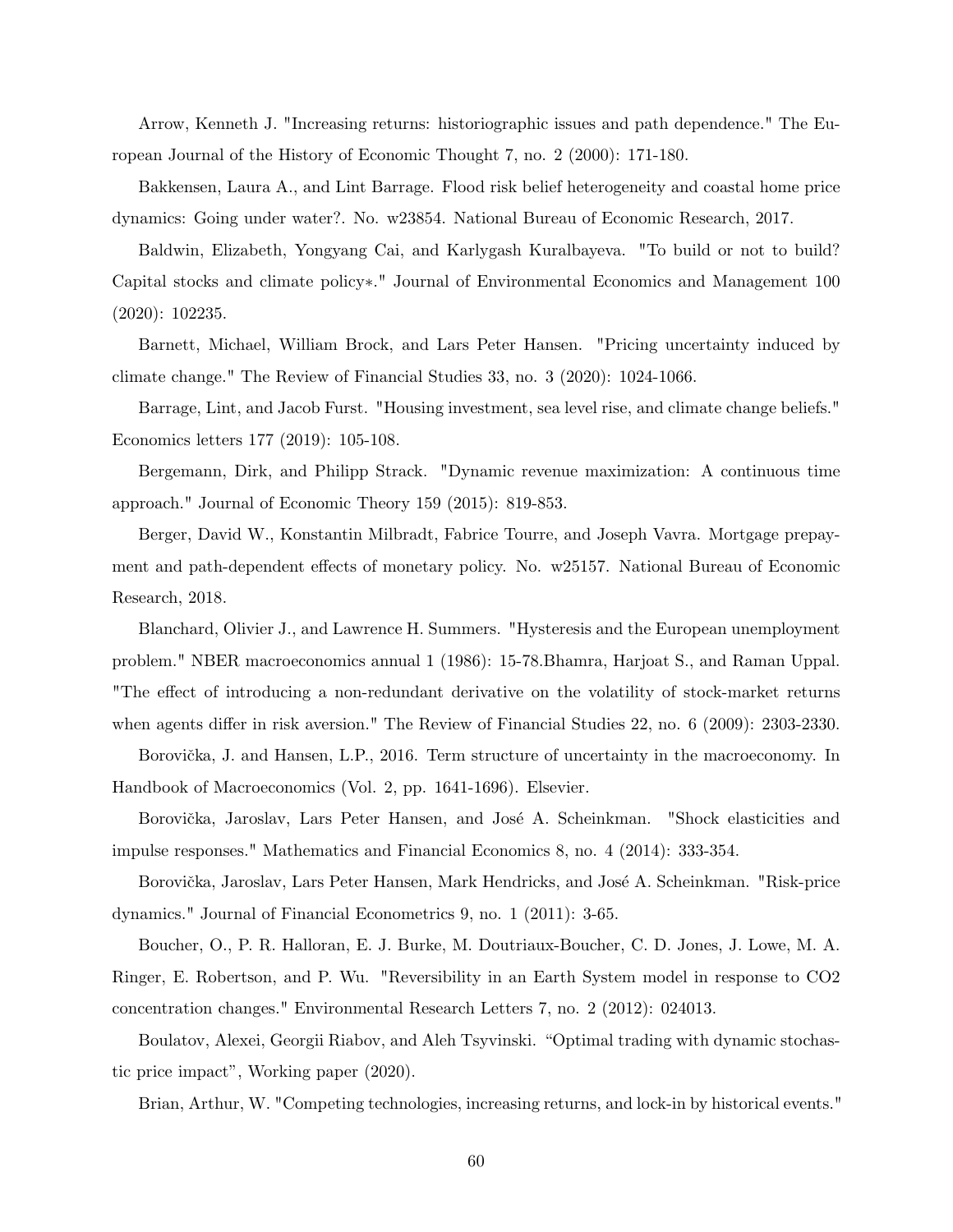The economic journal 99, no. 394 (1989): 116-131.

Brock, William A., and Lars Peter Hansen. "Wrestling with uncertainty in climate economic models." University of Chicago, Becker Friedman Institute for Economics Working Paper 2019-71 (2018).

Cai, Yongyang, and Thomas S. Lontzek. "The social cost of carbon with economic and climate risks." Journal of Political Economy 127, no. 6 (2019): 2684-2734.

Collins, Matthew, Reto Knutti, Julie Arblaster, Jean-Louis Dufresne, Thierry Fichefet, Pierre Friedlingstein, Xuejie Gao et al. "Long-term climate change: projections, commitments and irreversibility." In Climate Change 2013-The Physical Science Basis: Contribution of Working Group I to the Fifth Assessment Report of the Intergovernmental Panel on Climate Change, pp. 1029-1136. Cambridge University Press, 2013.

Cont, Rama, and David-Antoine Fournie. "Functional Itô calculus and stochastic integral representation of martingales." The Annals of Probability 41, no. 1 (2013): 109-133.

Cosso, Andrea, Salvatore Federico, Fausto Gozzi, Mauro Rosestolato, and Nizar Touzi. "Pathdependent equations and viscosity solutions in infinite dimension." The Annals of Probability 46, no. 1 (2018): 126-174.

Cvitanić, Jaksa, and Semyon Malamud. "Equilibrium driven by discounted dividend volatility." Swiss Finance Institute Research Paper 09-34 (2009)

Cvitanić, Jakša, Dylan Possamaï, and Nizar Touzi. "Moral hazard in dynamic risk management." Management Science 63, no. 10 (2017): 3328-3346.

David, Paul A. "Clio and the Economics of QWERTY." The American Economic Review 75, no. 2 (1985): 332-337.

Detemple, Jerome B., and Fernando Zapatero. "Asset prices in an exchange economy with habit formation." Econometrica: Journal of the Econometric Society (1991): 1633-1657.

Dietz, Simon, James Rising, Thomas Stoerk, and Gernot Wagner. "Tipping Points in the Climate System and the Economics of Climate Change." In EGU General Assembly Conference Abstracts, p. 2959. 2020.

Dixit, Avinash. "Analytical approximations in models of hysteresis." The Review of Economic Studies 58, no. 1 (1991): 141-151.

Dixit, Avinash. "Investment and hysteresis." Journal of economic perspectives 6, no. 1 (1992): 107-132.

Dupire, Bruno. "Functional Itô calculus." 2009. Bloomberg Working Paper.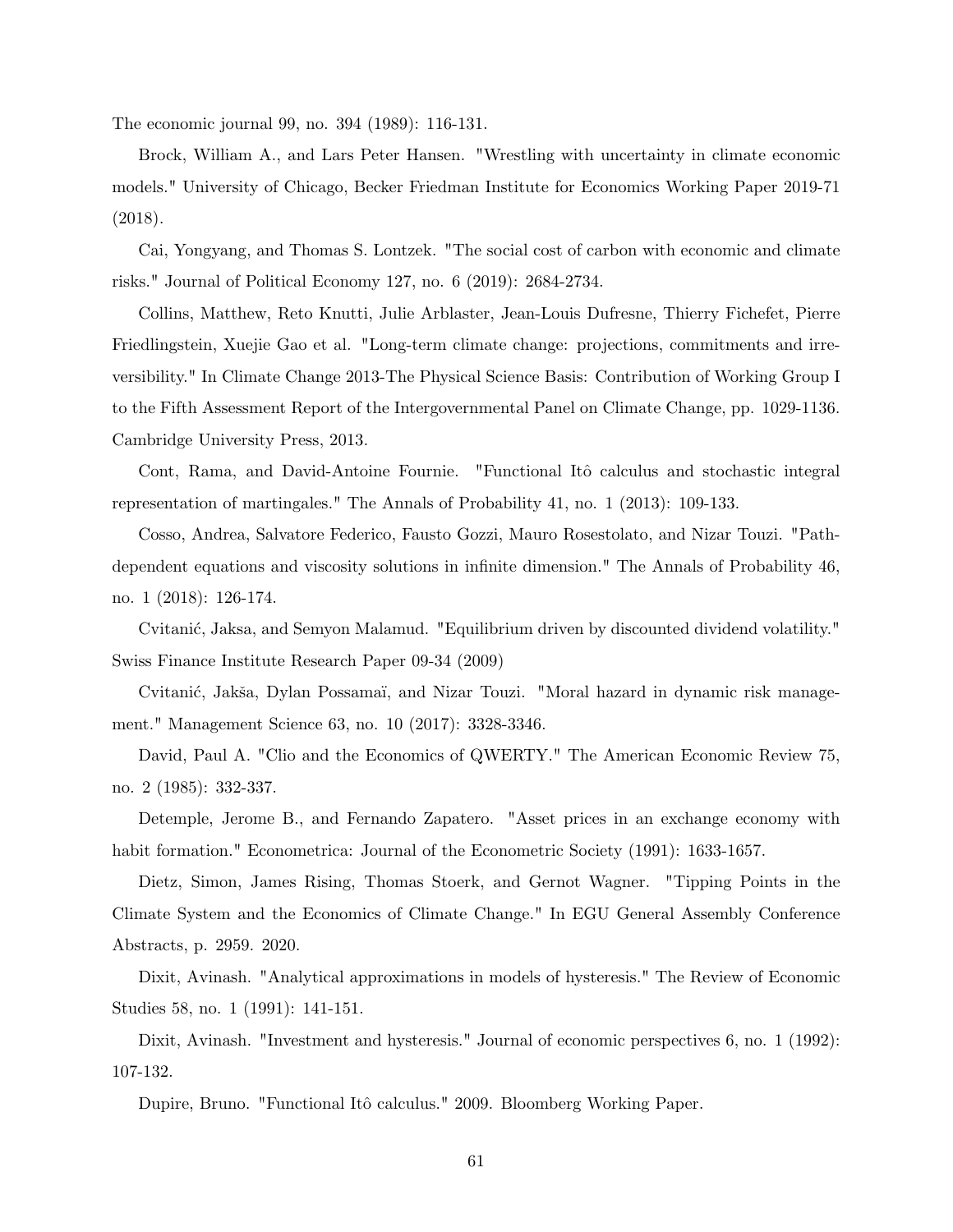Dupire, Bruno. "Functional Itô calculus." Quantitative Finance 19, no. 5 (2019): 721-729.

Eggertsson, Gauti B., Neil R. Mehrotra, and Jacob A. Robbins. "A model of secular stagnation: Theory and quantitative evaluation." American Economic Journal: Macroeconomics 11, no. 1 (2019): 1-48.

Egorov, Georgy, and Konstantin Sonin. The Political Economics of Non-democracy. No. w27949. National Bureau of Economic Research, 2020.

Eliseev, Alexey V., Pavel F. Demchenko, Maxim M. Arzhanov, and Igor I. Mokhov. "Transient hysteresis of near-surface permafrost response to external forcing." Climate dynamics 42, no. 5-6 (2014): 1203-1215.

Fabbri, Giorgio, Fausto Gozzi, and Andrzej Swiech. "Stochastic optimal control in infinite dimension." Probability and Stochastic Modelling. Springer (2017).

Fouquet, Roger. "Path dependence in energy systems and economic development." Nature Energy 1, no. 8 (2016): 1-5.

Fournié, Eric, Jean-Michel Lasry, Jérôme Lebuchoux, Pierre-Louis Lions, and Nizar Touzi. "Applications of Malliavin calculus to Monte Carlo methods in finance." Finance and Stochastics 3, no. 4 (1999): 391-412.

Galí, Jordi. Insider-outsider labor markets, hysteresis and monetary policy. No. w27385. National Bureau of Economic Research, 2020.

Garbe, Julius, Torsten Albrecht, Anders Levermann, Jonathan F. Donges, and Ricarda Winkelmann. "The hysteresis of the Antarctic ice sheet." Nature 585, no. 7826 (2020): 538-544.

Gasser, Thomas, Mehdi Kechiar, Phillippe Ciais, E. J. Burke, Thomas Kleinen, Dan Zhu, Yuanyuan Huang, Altug Ekici, and M. Obersteiner. "Path-dependent reductions in CO 2 emission budgets caused by permafrost carbon release." Nature Geoscience 11, no. 11 (2018): 830-835.

Giglio, Stefano, Bryan T. Kelly, and Johannes Stroebel. Climate Finance. No. w28226. National Bureau of Economic Research, 2020.

Golosov, Mikhail, John Hassler, Per Krusell, and Aleh Tsyvinski. "Optimal taxes on fossil fuel in general equilibrium." Econometrica 82, no. 1 (2014): 41-88.

Grubb, Michael, Rutger-Jan Lange, Nicolas Cerkez, Pablo Salas, Jean-Francois Mercure, and Ida Sognnaes. "Taking Time Seriously: Implications for Optimal Climate Policy." (2020).

Hassler, John, Per Krusell, Conny Olovsson, and Michael Reiter. "On the effectiveness of climate policies." IIES WP (2020).

Huang, Zangbo and Michael Sockin "Dynamic Taxation with Endogenous Skill Premia", 2018.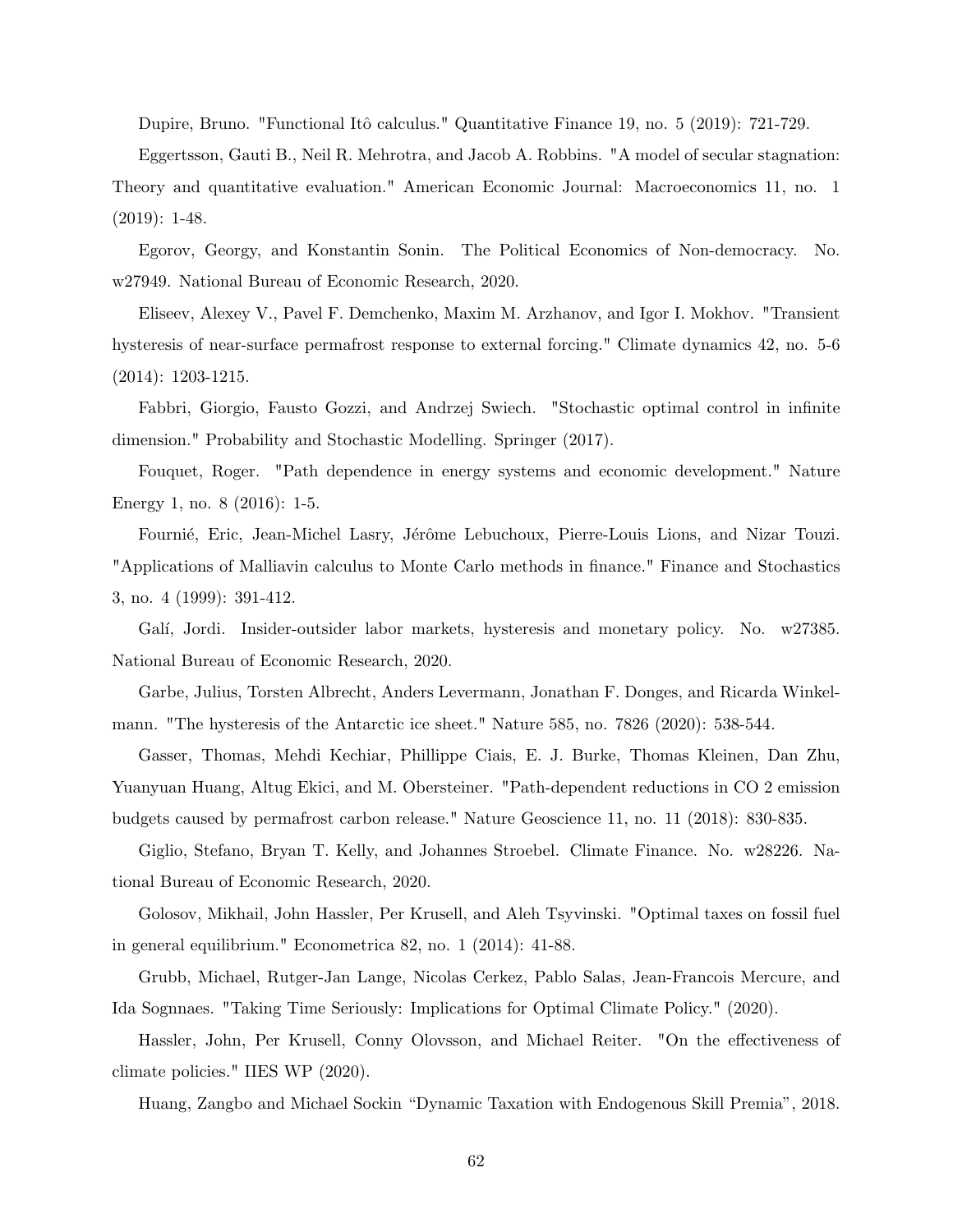Hong, Harrison, Neng Wang, and Jinqiang Yang. Mitigating Disaster Risks in the Age of Climate Change. National Bureau of Economic Research, 2020.

Jordà, Oscar, Sanjay R. Singh, and Alan M. Taylor. The long-run effects of monetary policy. No. w26666. National Bureau of Economic Research, 2020.

Kotlikoff, L.J., Kubler, F., Polbin, A. and Scheidegger, S., 2020. Pareto-Improving Carbon-Risk Taxation (No. w26919). National Bureau of Economic Research.

Krasnosel'skii, Mark A., and Aleksei V. Pokrovskii. Systems with hysteresis. Springer Science & Business Media, 2012.

Lemoine, Derek. "The climate risk premium: how uncertainty affects the social cost of carbon." Journal of the Association of Environmental and Resource Economists 8, no. 1 (2021): 27-57.

Lemoine, Derek, and Christian Traeger. "Watch your step: optimal policy in a tipping climate." American Economic Journal: Economic Policy 6, no. 1 (2014): 137-66.

Li, Xin, Borghan Narajabad, and Ted Temzelides. "Robust dynamic energy use and climate change." Quantitative Economics 7, no. 3 (2016): 821-857.

Ljungqvist, Lars, and Thomas J. Sargent. Recursive macroeconomic theory. MIT press, 2018.

Lontzek, Thomas S., Yongyang Cai, Kenneth L. Judd, and Timothy M. Lenton. "Stochastic integrated assessment of climate tipping points indicates the need for strict climate policy." Nature Climate Change 5, no. 5 (2015): 441-444.

Mankiw, N. Gregory. "Small menu costs and large business cycles: A macroeconomic model of monopoly." The Quarterly Journal of Economics 100, no. 2 (1985): 529-537.

Makris, Miltiadis, and Alessandro Pavan. Taxation under learning-by-doing. Working Paper, 2017.

Makris, Miltiadis, and Alessandro Pavan. Wedge Dynamics with Endogenous Private Information: A General Recursive Characterization. mimeo, Northwestern University, 2018.

Meng, Kyle C. Estimating path dependence in energy transitions. No. w22536. National Bureau of Economic Research, 2016.

Nohara, Daisuke, Yoshikatsu Yoshida, Kazuhiro Misumi, and Masamichi Ohba. "Dependency of climate change and carbon cycle on CO2 emission pathways." Environmental Research Letters 8, no. 1 (2013): 014047.

Nordhaus, W.D., 1994. Managing the global commons: the economics of climate change (Vol. 31). Cambridge, MA: MIT press.

Page, Scott E. "Path dependence." Quarterly Journal of Political Science 1, no. 1 (2006):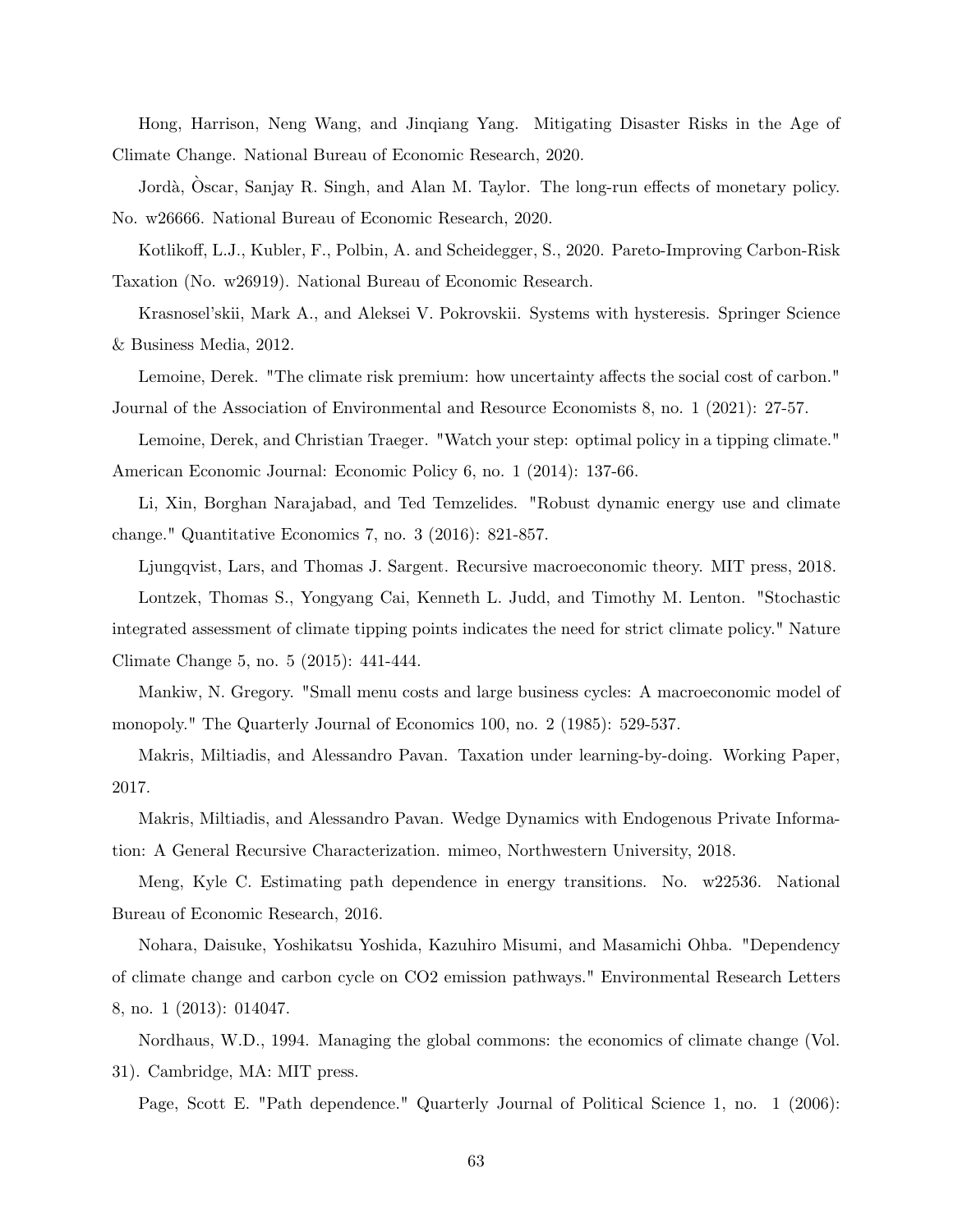87-115.

Pavan, Alessandro. "Dynamic mechanism design: Robustness and endogenous types." In Advances in Economics and Econometrics: Eleventh World Congress, pp. 1-62. 2017.

Pavan, Alessandro, Ilya Segal, and Juuso Toikka. "Dynamic mechanism design: A myersonian approach." Econometrica 82, no. 2 (2014): 601-653.

Reis, Ricardo. "Inattentive producers." The Review of Economic Studies 73, no. 3 (2006): 793-821.

Prescott, Edward C. "Should control theory be used for economic stabilization?." In Carnegie-Rochester Conference Series on Public Policy, vol. 7, pp. 13-38. North-Holland, 1977.

Rogelj, J., D. Shindell, K. Jiang, S. Fifita, P. Forster, V. Ginzburg, C. Handa, H. Kheshgi, S. Kobayashi, E. Kriegler, L. Mundaca, R. Séférian, and M.V.Vilariño, 2018: Mitigation Pathways Compatible with 1.5°C in the Context of Sustainable Development. In: Global Warming of 1.5°C. An IPCC Special Report on the impacts of global warming of 1.5°C above pre-industrial levels and related global greenhouse gas emission pathways, in the context of strengthening the global response to the threat of climate change, sustainable development, and efforts to eradicate poverty [Masson-Delmotte, V., P. Zhai, H.-O. Pörtner, D. Roberts, J. Skea, P.R. Shukla, A. Pirani, W. Moufouma-Okia, C. P´ean, R. Pidcock, S. Connors, J.B.R. Matthews, Y. Chen, X. Zhou, M.I. Gomis, E. Lonnoy, T. Maycock, M. Tignor, and T. Waterfield (eds.)]. In Press.

Sannikov, Yuliy. "Moral hazard and long-run incentives." Unpublished working paper, Princeton University (2014).

Serrat, Angel. "A dynamic equilibrium model of international portfolio holdings." Econometrica 69, no. 6 (2001): 1467-1489.

Summers, Lawrence H. "US economic prospects: Secular stagnation, hysteresis, and the zero lower bound." Business economics 49, no. 2 (2014): 65-73.

Temzelides, Ted. "Needed: Robustness in Climate Economics." Coping with the climate crisis (2016): 104.

Traeger, Christian P. "Ace–analytic climate economy (with temperature and uncertainty)." (2018).

Van Den Bremer, Ton, and Rick van der Ploeg. "Pricing Carbon Under Economic and Climactic Risks: Leading-Order Results from Asymptotic Analysis." (2018).

van der Ploeg, Frederick, and Aart de Zeeuw. "Climate tipping and economic growth: precautionary capital and the price of carbon." Journal of the European Economic Association 16, no. 5